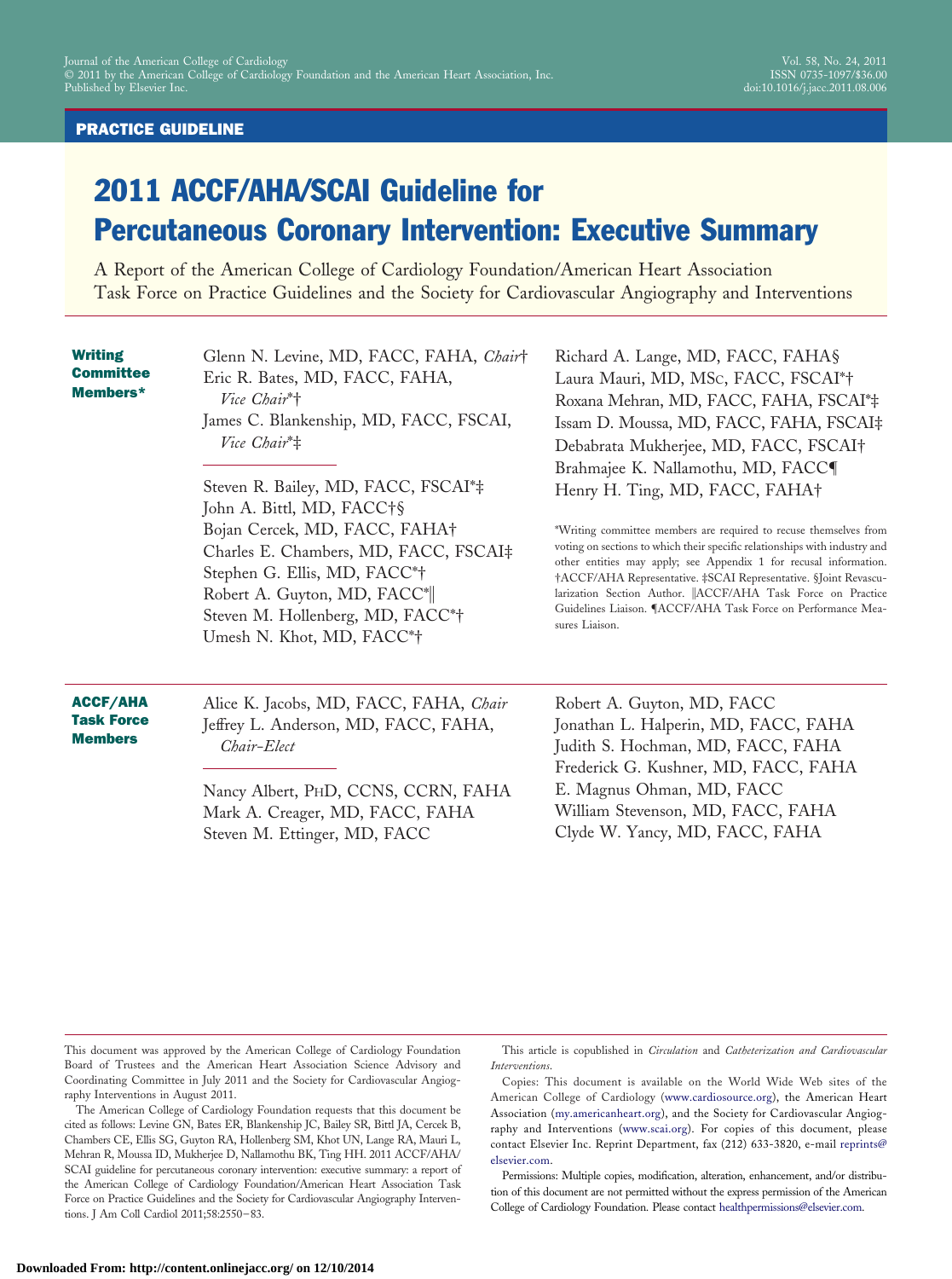### TABLE OF CONTENTS

|  | <u> 1989 - Johann Stein, marwolaethau a bhann an t-Amhain an t-Amhain an t-Amhain an t-Amhain an t-Amhain an t-A</u> |
|--|----------------------------------------------------------------------------------------------------------------------|
|  |                                                                                                                      |
|  | 1.1. Methodology and Evidence Review2554                                                                             |
|  | 1.2. Organization of the Writing Committee 2554                                                                      |
|  | 1.3. Document Review and Approval 2554                                                                               |
|  |                                                                                                                      |
|  | <b>2. CAD Revascularization: Recommendations2555</b>                                                                 |
|  | 2.1. Heart Team Approach to<br><b>Revascularization Decisions</b> 2555                                               |
|  | 2.2. Revascularization to Improve Survival2555                                                                       |
|  | 2.3. Revascularization to Improve Symptoms  2557                                                                     |
|  | 2.4. Clinical Factors That May Influence the                                                                         |
|  | <b>Choice of Revascularization2557</b><br>2.4.1. Dual Antiplatelet Therapy Compliance and                            |
|  |                                                                                                                      |
|  | 2.5. Hybrid Coronary Revascularization 2558                                                                          |
|  | <b>3. Preprocedural Considerations: Recommendations .2558</b>                                                        |
|  |                                                                                                                      |
|  | 3.2. Contrast-Induced Acute Kidney Injury  2558                                                                      |
|  | <b>3.3. Anaphylactoid Reactions 2558</b>                                                                             |
|  |                                                                                                                      |
|  |                                                                                                                      |
|  | 3.6. PCI in Hospitals Without On-Site Surgical                                                                       |
|  | <b>4. Procedural Considerations: Recommendations 2559</b>                                                            |
|  |                                                                                                                      |
|  | 4.2. PCI in Specific Clinical Situations 2559                                                                        |
|  | 4.2.1. Unstable Angina/Non-ST-Elevation                                                                              |
|  | Myocardial Infarction 2559                                                                                           |
|  | 4.2.2. ST-Elevation Myocardial Infarction2559                                                                        |
|  | 4.2.4. Revascularization Before Noncardiac Surgery  2560                                                             |
|  |                                                                                                                      |
|  |                                                                                                                      |
|  | 4.4. Adjunctive Diagnostic Devices2561<br>4.4.1. Fractional Flow Reserve2561<br>4.4.2. Intravascular Ultrasound 2561 |
|  | 4.5. Adjunctive Therapeutic Devices2561                                                                              |
|  | 4.5.1. Coronary Atherectomy2561                                                                                      |
|  |                                                                                                                      |
|  |                                                                                                                      |
|  | 4.5.4. Cutting Balloon Angioplasty2562<br>4.5.5. Embolic Protection Devices2562                                      |
|  | 4.6. Percutaneous Hemodynamic Support Devices  .2562                                                                 |
|  | 4.6.1. Oral Antiplatelet Therapy2562                                                                                 |
|  | 4.6.2. Intravenous Antiplatelet Therapy 2562                                                                         |
|  | 4.6.3. Anticoagulant Therapy2563                                                                                     |
|  | 4.6.4. No-Reflow Pharmacological Therapies 2564                                                                      |
|  |                                                                                                                      |
|  | 4.7. PCI in Specific Anatomic Situations2564                                                                         |
|  | 4.7.1. Chronic Total Occlusions 2564<br>4.7.2. Saphenous Vein Grafts2564                                             |

 $JACC$  Vol. 58, No. 24, 2011 **Levine et al. 2551** December 6, 2011:2550–83 2011 ACCF/AHA/SCAI PCI Guideline Executive Summary

|  | 4.8. PCI in Specific Patient Populations 2564                                                   |
|--|-------------------------------------------------------------------------------------------------|
|  | 4.9. Periprocedural Myocardial Infarction                                                       |
|  | <b>4.10. Vascular Closure Devices2565</b>                                                       |
|  | <b>5. Postprocedural Considerations:</b>                                                        |
|  | 5.1. Postprocedural Antiplatelet Therapy 2565<br>5.1.1. Proton Pump Inhibitors and Antiplatelet |
|  |                                                                                                 |
|  | 5.1.2. Clopidogrel Genetic Testing2565<br>5.1.3. Platelet Function Testing 2565                 |
|  |                                                                                                 |
|  |                                                                                                 |
|  | 5.2.2. Cardiac Rehabilitation 2567                                                              |
|  | <b>6. Quality and Performance Considerations:</b>                                               |
|  |                                                                                                 |
|  | <b>6.2. Certification and Maintenance of Certification 2567</b>                                 |
|  | 6.3. Operator and Institutional Competency and                                                  |
|  |                                                                                                 |
|  | <b>Appendix 1. Author Relationships With Industry</b>                                           |
|  | <b>Appendix 2. Reviewer Relationships With Industry</b>                                         |

### Preamble

The medical profession should play a central role in evaluating the evidence related to drugs, devices, and procedures for the detection, management, and prevention of disease. When properly applied, expert analysis of available data on the benefits and risks of these therapies and procedures can improve the quality of care, optimize patient outcomes, and favorably affect costs by focusing resources on the most effective strategies. An organized and directed approach to a thorough review of evidence has resulted in the production of clinical practice guidelines that assist physicians in selecting the best management strategy for an individual patient. Moreover, clinical practice guidelines can provide a foundation for other applications, such as performance measures, appropriate use criteria, and both quality improvement and clinical decision support tools.

and Other Entities (Relevant)............................2581

The American College of Cardiology Foundation (ACCF) and the American Heart Association (AHA) have jointly produced guidelines in the area of cardiovascular disease since 1980. The ACCF/AHA Task Force on Practice Guidelines (Task Force), charged with developing, up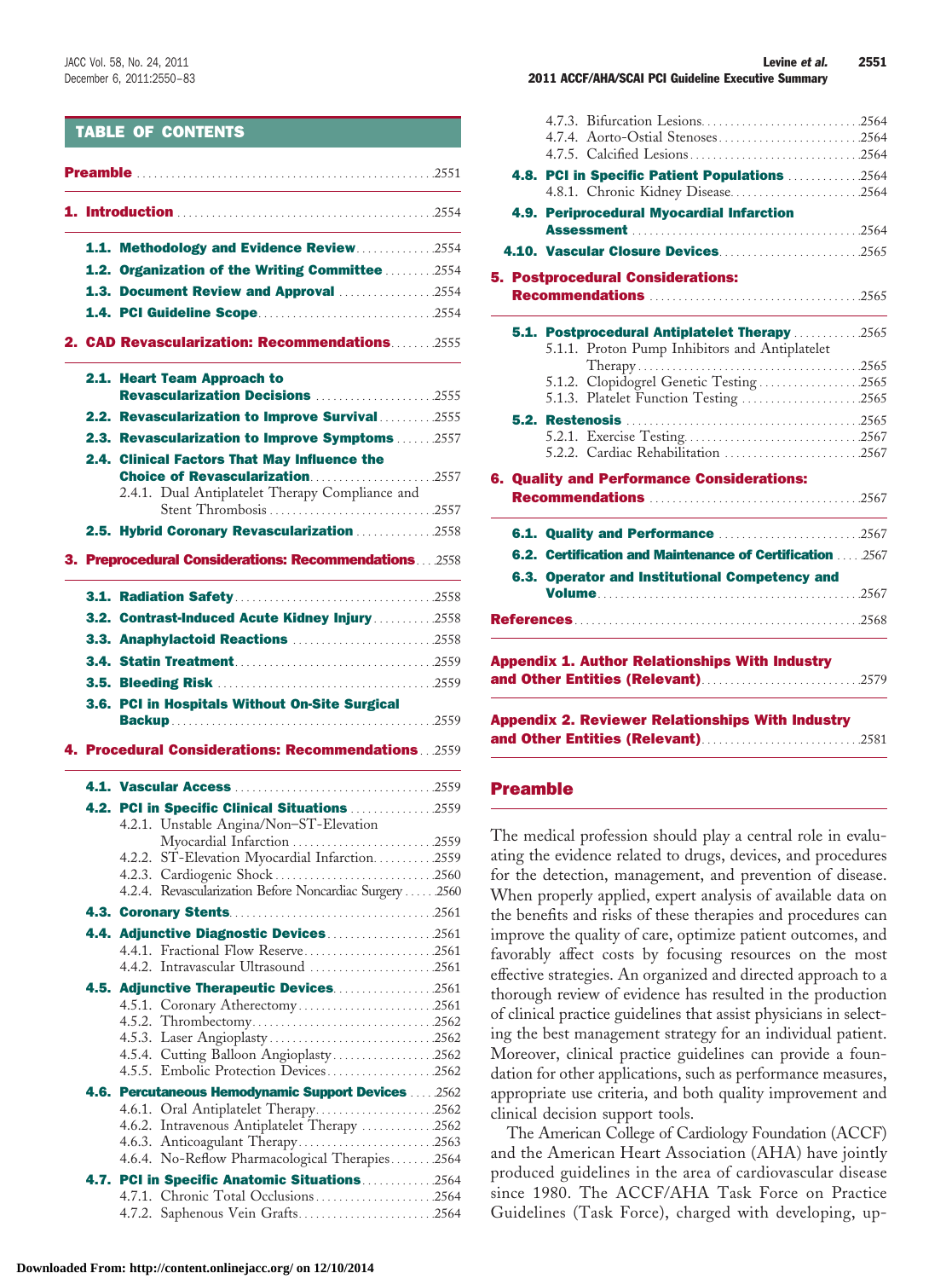dating, and revising practice guidelines for cardiovascular diseases and procedures, directs and oversees this effort. Writing committees are charged with regularly reviewing and evaluating all available evidence to develop balanced, patient-centric recommendations for clinical practice.

Experts in the subject under consideration are selected by the ACCF and AHA to examine subject-specific data and write guidelines in partnership with representatives from other medical organizations and specialty groups. Writing committees are asked to perform a formal literature review; weigh the strength of evidence for or against particular tests, treatments, or procedures; and include estimates of expected outcomes where such data exist. Patient-specific modifiers, comorbidities, and issues of patient preference that may influence the choice of tests or therapies are considered. When available, information from studies on cost is considered, but data on efficacy and outcomes constitute the primary basis for the recommendations contained herein.

In analyzing the data and developing recommendations and supporting text, the writing committee uses evidencebased methodologies developed by the Task Force [\(1\)](#page-18-0). The Class of Recommendation (COR) is an estimate of the size of the treatment effect considering risks versus benefits in addition to evidence and/or agreement that a given treatment or procedure is or is not useful/effective or in some situations may cause harm. The Level of Evidence (LOE) is an estimate of the certainty or precision of the treatment effect. The writing committee reviews and ranks evidence supporting each recommendation with the weight of evidence ranked as LOE A, B, or C according to specific definitions that are included in [Table 1.](#page-3-0) Studies are identified as observational, retrospective, prospective, or randomized where appropriate. For certain conditions for which inadequate data are available, recommendations are based on expert consensus and clinical experience and are ranked as LOE C. When recommendations at LOE C are supported by historical clinical data, appropriate references (including clinical reviews) are cited if available. For issues for which sparse data are available, a survey of current practice among the clinicians on the writing committee is the basis for LOE C recommendations and no references are cited. The schema for COR and LOE is summarized in [Table 1,](#page-3-0) which also provides suggested phrases for writing recommendations within each COR. A new addition to this methodology is separation of the Class III recommendations to delineate if the recommendation is determined to be of "no benefit" or is associated with "harm" to the patient. In addition, in view of the increasing number of comparative effectiveness studies, comparator verbs and suggested phrases for writing recommendations for the comparative effectiveness of one treatment or strategy versus another have been added for COR I and IIa, LOE A or B only.

In view of the advances in medical therapy across the spectrum of cardiovascular diseases, the Task Force has designated the term *guideline-directed medical therapy* *(GDMT)* to represent optimal medical therapy as defined by ACCF/AHA guideline recommended therapies (primarily Class I). This new term, GDMT, will be used herein and throughout all future guidelines.

Because the ACCF/AHA practice guidelines address patient populations (and healthcare providers) residing in North America, drugs that are not currently available in North America are discussed in the text without a specific COR. For studies performed in large numbers of subjects outside North America, each writing committee reviews the potential influence of different practice patterns and patient populations on the treatment effect and relevance to the ACCF/AHA target population to determine whether the findings should inform a specific recommendation.

The ACCF/AHA practice guidelines are intended to assist healthcare providers in clinical decision making by describing a range of generally acceptable approaches to the diagnosis, management, and prevention of specific diseases or conditions. The guidelines attempt to define practices that meet the needs of most patients in most circumstances. The ultimate judgment regarding care of a particular patient must be made by the healthcare provider and patient in light of all the circumstances presented by that patient. As a result, situations may arise for which deviations from these guidelines may be appropriate. Clinical decision making should involve consideration of the quality and availability of expertise in the area where care is provided. When these guidelines are used as the basis for regulatory or payer decisions, the goal should be improvement in quality of care. The Task Force recognizes that situations arise in which additional data are needed to inform patient care more effectively; these areas will be identified within each respective guideline when appropriate.

Prescribed courses of treatment in accordance with these recommendations are effective only if followed. Because lack of patient understanding and adherence may adversely affect outcomes, physicians and other healthcare providers should make every effort to engage the patient's active participation in prescribed medical regimens and lifestyles. In addition, patients should be informed of the risks, benefits, and alternatives to a particular treatment and be involved in shared decision making whenever feasible, particularly for COR IIa and IIb, where the benefit-to-risk ratio may be lower.

The Task Force makes every effort to avoid actual, potential, or perceived conflicts of interest that may arise as a result of industry relationships or personal interests among the members of the writing committee. All writing committee members and peer reviewers of the guideline are required to disclose all such current relationships, as well as those existing 12 months previously. In December 2009, the ACCF and AHA implemented a new policy for relationships with industry and other entities (RWI) that requires the writing committee chair plus a minimum of 50% of the writing committee to have no *relevant* RWI (Appendix 1 for the ACCF/AHA definition of relevance). These statements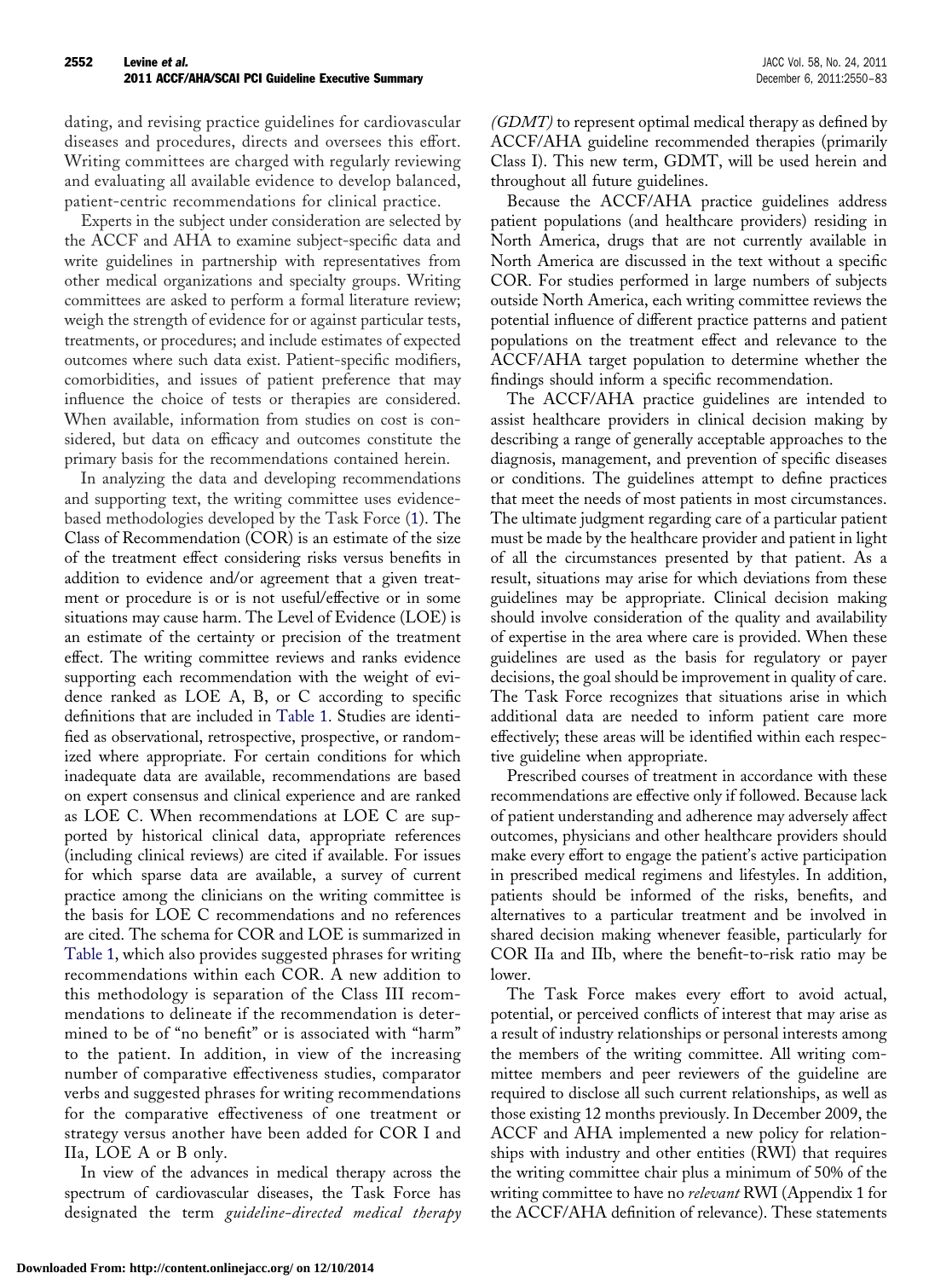#### <span id="page-3-0"></span>Table 1. Applying Classification of Recommendations and Level of Evidence

|                                                             |                                                                                                                                                                                                                                                                                                         | <b>CLASS I</b><br><b>Benefit</b> $>>$ Risk<br><b>Procedure/Treatment</b><br><b>SHOULD</b> be performed/<br>administered                                                  | <b>CLASS IIa</b><br>$Benefit$ >> $Risk$<br><b>Additional studies with</b><br>focused objectives needed<br><b>IT IS REASONABLE to per-</b><br>form procedure/administer<br>treatment                      | <b>CLASS IIb</b><br><b>Benefit <math>\geq</math> Risk</b><br><b>Additional studies with broad</b><br>objectives needed; additional<br>registry data would be helpful<br><b>Procedure/Treatment</b><br><b>MAY BE CONSIDERED</b> | <b>CLASS III No Benefit</b><br>or CLASS III Harm<br>Procedure/<br><b>Treatment</b><br><b>Test</b><br><b>COR III:</b><br><b>Not</b><br><b>No Proven</b><br><b>No benefit</b><br><b>Helpful</b><br><b>Benefit</b><br><b>COR III:</b><br><b>Excess Cost</b><br><b>Harmful</b><br><b>Harm</b><br>w/o Benefit<br>to Patients<br>or Harmful |
|-------------------------------------------------------------|---------------------------------------------------------------------------------------------------------------------------------------------------------------------------------------------------------------------------------------------------------------------------------------------------------|--------------------------------------------------------------------------------------------------------------------------------------------------------------------------|----------------------------------------------------------------------------------------------------------------------------------------------------------------------------------------------------------|--------------------------------------------------------------------------------------------------------------------------------------------------------------------------------------------------------------------------------|---------------------------------------------------------------------------------------------------------------------------------------------------------------------------------------------------------------------------------------------------------------------------------------------------------------------------------------|
| EFFEC<br>TREATMENT                                          | <b>LEVEL A</b><br><b>Multiple populations</b><br>evaluated*<br>Data derived from multiple<br>randomized clinical trials<br>or meta-analyses                                                                                                                                                             | <b>Recommendation that</b><br>procedure or treatment<br>is useful/effective<br>$\blacksquare$ Sufficient evidence from<br>multiple randomized trials<br>or meta-analyses | $\blacksquare$ Recommendation in favor<br>of treatment or procedure<br>being useful/effective<br>Some conflicting evidence<br>from multiple randomized<br>trials or meta-analyses                        | $\blacksquare$ Recommendation's<br>usefulness/efficacy less<br>well established<br>Greater conflicting<br>evidence from multiple<br>randomized trials or<br>meta-analyses                                                      | $\blacksquare$ Recommendation that<br>procedure or treatment is<br>not useful/effective and may<br>be harmful<br>Sufficient evidence from<br>multiple randomized trials or<br>meta-analyses                                                                                                                                           |
| ៉<br>(PRECISION)<br><b>CERTAINTY</b><br>້<br><b>STIMATE</b> | $\blacksquare$ Recommendation that<br><b>LEVEL B</b><br>procedure or treatment<br><b>Limited populations</b><br>is useful/effective<br>evaluated*<br>Evidence from single<br>Data derived from a<br>randomized trial or<br>single randomized trial<br>nonrandomized studies<br>or nonrandomized studies |                                                                                                                                                                          | $\blacksquare$ Recommendation in favor<br>of treatment or procedure<br>being useful/effective<br>$\blacksquare$ Some conflicting<br>evidence from single<br>randomized trial or<br>nonrandomized studies | $\blacksquare$ Recommendation's<br>usefulness/efficacy less<br>well established<br>Greater conflicting<br>evidence from single<br>randomized trial or<br>nonrandomized studies                                                 | $\blacksquare$ Recommendation that<br>procedure or treatment is<br>not useful/effective and may<br>be harmful<br><b>Evidence from single</b><br>randomized trial or<br>nonrandomized studies                                                                                                                                          |
|                                                             | <b>LEVEL C</b><br><b>Very limited populations</b><br>evaluated*<br><b>Only consensus opinion</b><br>of experts, case studies,<br>or standard of care                                                                                                                                                    | $\blacksquare$ Recommendation that<br>procedure or treatment is<br>useful/effective<br>Only expert opinion, case<br>studies, or standard of care                         | $\blacksquare$ Recommendation in favor<br>of treatment or procedure<br>being useful/effective<br>Only diverging expert<br>opinion, case studies,<br>or standard of care                                  | $\blacksquare$ Recommendation's<br>usefulness/efficacy less<br>well established<br>Only diverging expert<br>opinion, case studies, or<br>standard of care                                                                      | <b>Recommendation that</b><br>procedure or treatment is<br>not useful/effective and may<br>be harmful<br>Only expert opinion, case<br>studies, or standard of care                                                                                                                                                                    |
|                                                             | Suggested phrases for<br>writing recommendations                                                                                                                                                                                                                                                        | should<br>is recommended<br>is indicated<br>is useful/effective/beneficial                                                                                               | is reasonable<br>can be useful/effective/beneficial<br>is probably recommended<br>or indicated                                                                                                           | may/might be considered<br>may/might be reasonable<br>usefulness/effectiveness is<br>unknown/unclear/uncertain<br>or not well established                                                                                      | COR III:<br>COR III:<br>No Benefit<br>Harm<br>potentially<br>is not<br>recommended<br>harmful<br>is not indicated<br>causes harm<br>should not be<br>associated with                                                                                                                                                                  |
|                                                             | Comparative<br>effectiveness phrases <sup>+</sup>                                                                                                                                                                                                                                                       | treatment/strategy A is<br>recommended/indicated in<br>preference to treatment B<br>treatment A should be chosen<br>over treatment B                                     | treatment/strategy A is probably<br>recommended/indicated in<br>preference to treatment B<br>it is reasonable to choose<br>treatment A over treatment B                                                  |                                                                                                                                                                                                                                | excess morbid-<br>performed/<br>administered/<br>ity/mortality<br>other<br>should not be<br>is not useful/<br>performed/<br>beneficial/<br>administered/<br>effective<br>other                                                                                                                                                        |

SIZE OF TREATMENT EFFECT

A recommendation with Level of Evidence B or C does not imply that the recommendation is weak. Many important clinical questions addressed in the guidelines do not lend themselves to clinical trials. Although randomized trials are unavailable, there may be a very clear clinical consensus that a particular test or therapy is useful or effective.

\*Data available from clinical trials or registries about the usefulness/efficacy in different subpopulations, such as sex, age, history of diabetes, history of prior myocardial infarction, history of heart failure, and prior aspirin use. +For comparative effectiveness recommendations (Class I and IIa; Level of Evidence A and B only), studies that support the use of comparator verbs should involve direct comparisons of the treatments or strategies being evaluated.

are reviewed by the Task Force and all members during each conference call and/or meeting of the writing committee and are updated as changes occur. All guideline recommendations require a confidential vote by the writing committee and must be approved by a consensus of the voting members. Members are not permitted to write, and must recuse themselves from voting on, any recommendation or section to which their RWI apply. Members who recused themselves from voting are indicated in the list of writing committee members, and section recusals are noted in Appendix 1. Authors' and peer reviewers' RWI pertinent to this guideline are disclosed in Appendixes 1 and 2, respectively. Additionally, to ensure complete transparency, writing committee members' comprehensive disclosure information—including RWI not

pertinent to this document—is available as an [online supple](http://content.onlinejacc.org/cgi/content/full/j.jacc.2011.08.006/DC1)[ment.](http://content.onlinejacc.org/cgi/content/full/j.jacc.2011.08.006/DC1) Comprehensive disclosure information for the Task Force is also available online at [www.cardiosource.org/ACC/](http://www.cardiosource.org/ACC/About-ACC/Leadership/Guidelines-and-Documents-Task-Forces.aspx) [About-ACC/Leadership/Guidelines-and-Documents-Task-](http://www.cardiosource.org/ACC/About-ACC/Leadership/Guidelines-and-Documents-Task-Forces.aspx)[Forces.aspx.](http://www.cardiosource.org/ACC/About-ACC/Leadership/Guidelines-and-Documents-Task-Forces.aspx) The work of the writing committee was supported exclusively by the ACCF, AHA, and the Society for Cardiovascular Angiography and Interventions (SCAI) without commercial support. Writing committee members volunteered their time for this activity.

In an effort to maintain relevance at the point of care for practicing physicians, the Task Force continues to oversee an ongoing process improvement initiative. As a result, in response to pilot projects, several changes to these guidelines will be apparent, including limited narrative text, a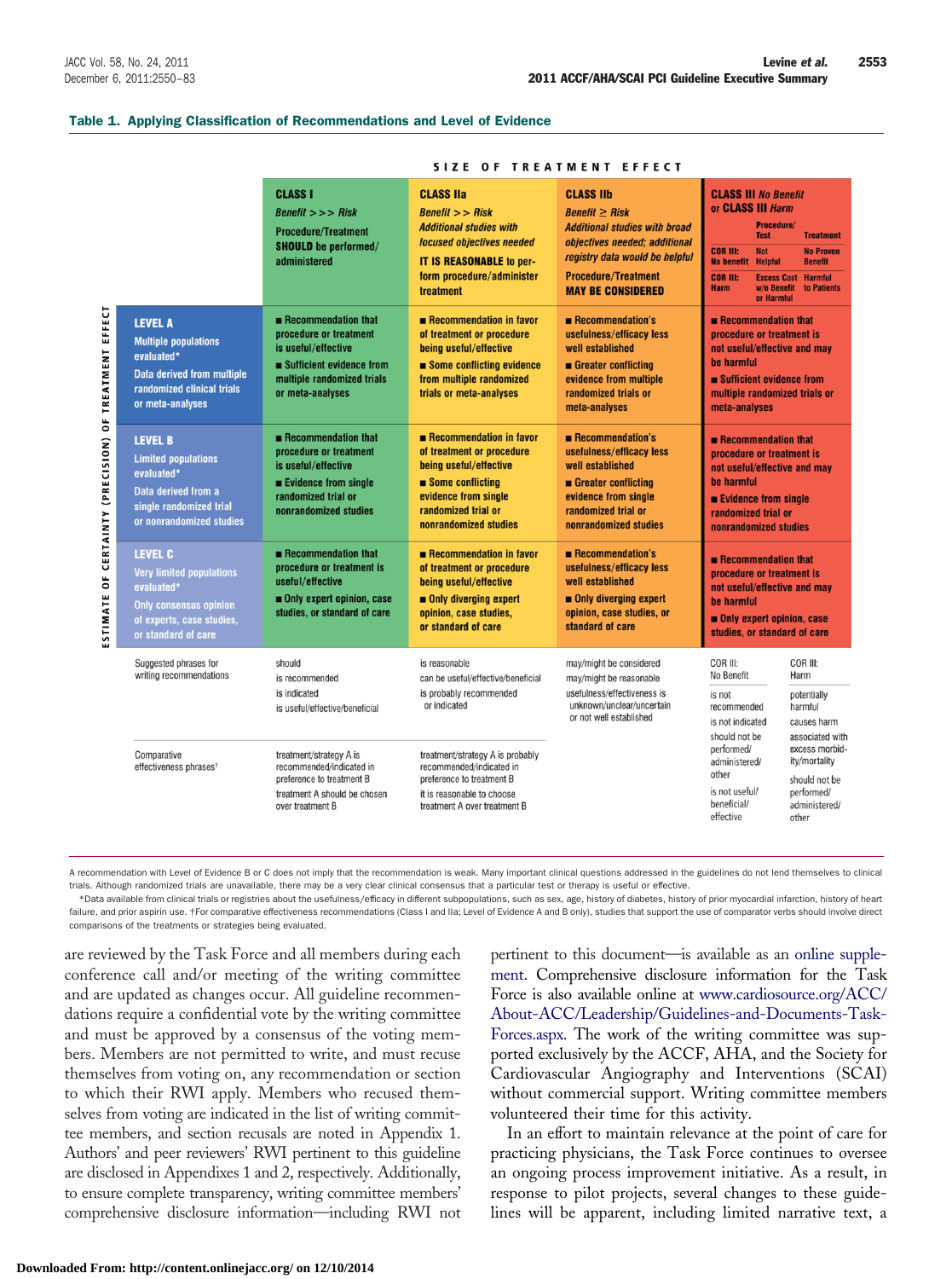focus on summary and evidence tables (with references linked to abstracts in PubMed), and more liberal use of summary recommendation tables (with references that support LOE) to serve as a quick reference.

In April 2011 the Institute of Medicine released 2 reports: *Finding What Works in Health Care: Standards for Systematic Reviews and Clinical Practice Guidelines We Can Trust* [\(2,3\)](#page-18-1). It is noteworthy that the ACCF/AHA guidelines are cited as being compliant with many of the proposed standards. A thorough review of these reports and of our current methodology is under way, with further enhancements anticipated.

The recommendations in this guideline are considered current until they are superseded by a focused update or the full-text guideline is revised. Guidelines are official policy of both the ACCF and AHA.

> *Alice K. Jacobs, MD, FACC, FAHA Chair, ACCF/AHA Task Force on Practice Guidelines*

# 1. Introduction

# 1.1. Methodology and Evidence Review

The recommendations listed in this document are, whenever possible, evidence based. An extensive evidence review was conducted through November 2010, as well as selected other references through August 2011. Searches were limited to studies, reviews, and other evidence conducted in human subjects and that were published in English. Key search words included but were not limited to the following: *ad hoc angioplasty, angioplasty, balloon angioplasty, clinical trial, coronary stenting, delayed angioplasty, meta-analysis, percutaneous transluminal coronary angioplasty, randomized controlled trial, percutaneous coronary intervention (PCI) and angina, angina reduction, antiplatelet therapy, bare-metal stents (BMS), cardiac rehabilitation, chronic stable angina, complication, coronary bifurcation lesion, coronary calcified lesion, coronary chronic total occlusion, coronary ostial lesions, coronary stent (BMS and drug-eluting stents [DES]; and BMS versus DES), diabetes, distal embolization, distal protection, elderly, ethics, late stent thrombosis, medical therapy, microembolization, mortality, multiple lesions, multivessel, myocardial infarction, non–ST-elevation myocardial infarction (NSTEMI), no-reflow, optical coherence tomography, proton pump inhibitor, return to work, same-day angioplasty and/or stenting, slow flow, stable ischemic heart disease (SIHD), staged angioplasty, STEMI, survival, and unstable angina (UA)*. Additional searches cross-referenced these topics with the following subtopics: *anticoagulant therapy, contrast nephropathy, PCI-related vascular complications, unprotected left main PCI, multivessel coronary artery disease (CAD), adjunctive percutaneous interventional devices, percutaneous hemodynamic support devices, and secondary prevention*. Additionally, the committee reviewed documents related to the subject matter previously published by the ACCF and AHA. References selected and published in this document are representative and not all-inclusive.

Because the executive summary contains only the recommendations, the reader is encouraged to consult the full-text guideline [\(4\)](#page-18-2) for additional detail on the recommendations and guidance on the care of the patient undergoing PCI.

# 1.2. Organization of the Writing Committee

The committee was composed of physicians with expertise in interventional cardiology, general cardiology, critical care cardiology, cardiothoracic surgery, clinical trials, and health services research. The committee included representatives from the ACCF, AHA, and SCAI.

# 1.3. Document Review and Approval

This document was reviewed by 2 official reviewers nominated by the ACCF, AHA, and SCAI, as well as 21 individual content reviewers (including members of the ACCF Interventional Scientific Council and ACCF Surgeons' Scientific Council). All information on reviewers' RWI was distributed to the writing committee and is published in this document (Appendix 2). This document was approved for publication by the governing bodies of the ACCF, AHA, and SCAI.

# 1.4. PCI Guideline Scope

The evolution of the PCI guideline reflects the growth of knowledge in the field and parallels the many advances and innovations in the field of interventional cardiology, including primary PCI, BMS and DES, intravascular ultrasound (IVUS) and physiologic assessments of stenosis, and newer antiplatelet and anticoagulant therapies. The 2011 iteration of the guideline continues this process, addressing ethical aspects of PCI, vascular access considerations, CAD revascularization including hybrid revascularization, revascularization before noncardiac surgery, optical coherence tomography, advanced hemodynamic support devices, no-reflow therapies, and vascular closure devices. Most of this document is organized according to "patient flow," consisting of preprocedural considerations, procedural considerations, and postprocedural considerations. The focus of this guideline is the safe, appropriate, and efficacious performance of PCI. The risks of PCI must be balanced against the likelihood of improved survival, symptoms, or functional status. This is especially important in patients with SIHD.

In a major undertaking, the STEMI, PCI, and coronary artery bypass graft (CABG) surgery guidelines were written concurrently, with additional collaboration with the SIHD guideline writing committee, allowing greater collaboration between the different writing committees on topics such as PCI in STEMI and revascularization strategies in patients with CAD (including unprotected left main PCI, multivessel disease revascularization, and hybrid procedures).

In accordance with direction from the Task Force and feedback from readers, in this iteration of the guideline, the text has been shortened, with an emphasis on summary statements rather than detailed discussion of numerous individual trials.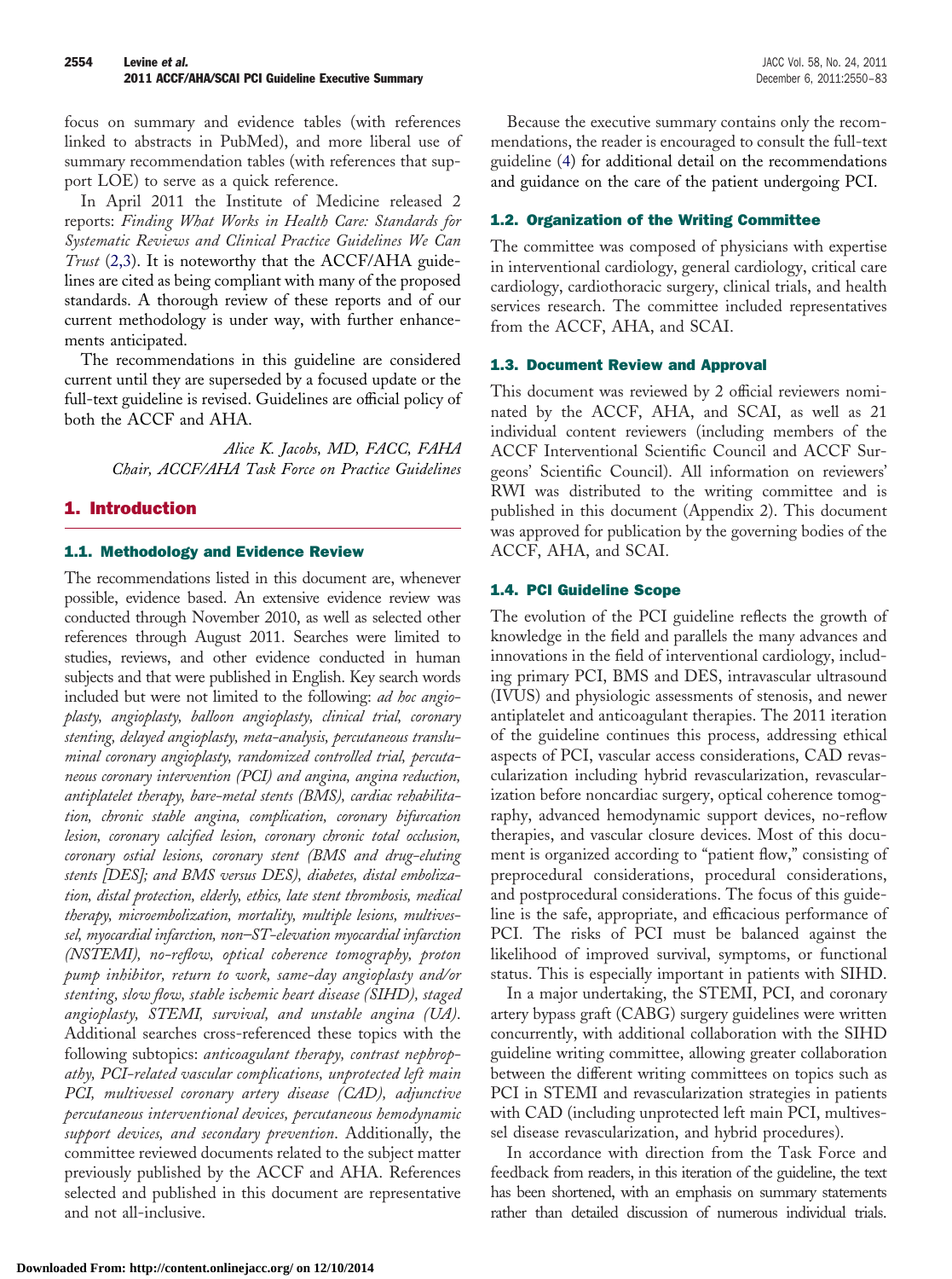Online supplemental evidence and summary tables have been created to document the studies and data considered for new or changed guideline recommendations.

# 2. CAD Revascularization: Recommendations

Recommendations and text in this section are the result of extensive collaborative discussions between the PCI and CABG writing committees, as well as key members of the SIHD and UA/NSTEMI writing committees. Certain issues, such as older versus more contemporary studies, primary analyses versus subgroup analyses, and prospective versus post hoc analyses, have been carefully weighed in designating COR and LOE; they are addressed in the appropriate corresponding text [\(4\)](#page-18-2). The goals of revascularization for patients with CAD are to 1) improve survival and/or 2) relieve symptoms. The following text contains recommendations for revascularization to improve survival and symptoms, and they are presented in [Tables 2](#page-6-0) and [3.](#page-7-0)

Revascularization recommendations in this section are predominantly based on studies of patients with symptomatic SIHD and should be interpreted in this context. As discussed later in this section, recommendations on the type of revascularization are, in general, applicable to patients with UA/NSTEMI. In some cases (e.g., unprotected left main CAD), specific recommendations are made for patients with UA/NSTEMI or STEMI.

# 2.1. Heart Team Approach to Revascularization Decisions

#### CLASS I

1. A Heart Team approach to revascularization is recommended in patients with unprotected left main or complex CAD [\(5–7\)](#page-18-3). *(Level of Evidence: C)*

### CLASS IIa

1. Calculation of the Society of Thoracic Surgeons and SYNTAX (Synergy between Percutaneous Coronary Intervention with TAXUS and Cardiac Surgery) scores is reasonable in patients with unprotected left main and complex CAD [\(7–14\)](#page-18-4). *(Level of Evidence: B)*

### 2.2. Revascularization to Improve Survival

### **Left Main CAD Revascularization**

### CLASS I

1. CABG to improve survival is recommended for patients with significant  $(\geq 50\%$  diameter stenosis) left main coronary artery stenosis [\(15–21\)](#page-18-5). *(Level of Evidence: B)*

### CLASS IIa

1. PCI to improve survival is reasonable as an alternative to CABG in selected stable patients with significant ( $\geq$ 50% diameter stenosis) unprotected left main CAD with: 1) anatomic conditions associated with a low risk of PCI procedural complications and a high likelihood of good long-term outcome (e.g., a low SYNTAX score [ < 22], ostial or trunk left main CAD); and 2) clinical characteristics that predict a significantly increased risk of adverse surgical outcomes (e.g., Society of Thoracic Surgeons–predicted risk of operative mortality 5%) [\(8,10,11,22–40,106\)](#page-18-6) *(Level of Evidence: B)*

- 2. PCI to improve survival is reasonable in patients with UA/NSTEMI when an unprotected left main coronary artery is the culprit lesion and the patient is not a candidate for CABG [\(11,27,29–31,36,](#page-18-7) [37,39–41\)](#page-18-7). *(Level of Evidence: B)*
- 3. PCI to improve survival is reasonable in patients with acute STEMI when an unprotected left main coronary artery is the culprit lesion, distal coronary flow is less than TIMI (Thrombolysis In Myocardial Infarction) grade 3, and PCI can be performed more rapidly and safely than CABG [\(24,42,43\)](#page-18-8). *(Level of Evidence: C)*

### CLASS IIb

1. PCI to improve survival may be reasonable as an alternative to CABG in selected stable patients with significant ( $\geq$ 50% diameter stenosis) unprotected left main CAD with: 1) anatomic conditions associated with a low to intermediate risk of PCI procedural complications and an intermediate to high likelihood of good long-term outcome (e.g., low-intermediate SYNTAX score of <33, bifurcation left main CAD); and 2) clinical characteristics that predict an increased risk of adverse surgical outcomes (e.g., moderate-severe chronic obstructive pulmonary disease, disability from previous stroke, or previous cardiac surgery; Society of Thoracic Surgeons– predicted risk of operative mortality  $>2\%$  (8,10,11,22-40,44). *(Level of Evidence: B)*

#### CLASS III: HARM

1. PCI to improve survival should not be performed in stable patients with significant ( $\geq$ 50% diameter stenosis) unprotected left main CAD who have unfavorable anatomy for PCI and who are good candidates for CABG [\(8,10,11,15–23\)](#page-18-6). *(Level of Evidence: B)*

### **Non–Left Main CAD Revascularization**

#### CLASS I

- 1. CABG to improve survival is beneficial in patients with significant  $(\geq 70\%$  diameter) stenoses in 3 major coronary arteries (with or without involvement of the proximal left anterior descending [LAD]) or in the proximal LAD plus 1 other major coronary artery [\(17,21,45–48\)](#page-18-9). *(Level of Evidence: B)*
- 2. CABG or PCI to improve survival is beneficial in survivors of sudden cardiac death with presumed ischemia-mediated ventricular tachycardia caused by significant ( $\geq$ 70% diameter) stenosis in a major coronary artery. *(CABG Level of Evidence: B* [\[49–51\]](#page-19-0); *PCI Level of Evidence: C* [\[49\]](#page-19-0)*)*

### CLASS IIa

- 1. CABG to improve survival is reasonable in patients with significant  $\approx$  70% diameter) stenoses in 2 major coronary arteries with severe or extensive myocardial ischemia (e.g., high-risk criteria on stress testing, abnormal intracoronary hemodynamic evaluation, or  $>\!\!20\%$ perfusion defect by myocardial perfusion stress imaging) or target vessels supplying a large area of viable myocardium [\(52–55\)](#page-19-1). *(Level of Evidence: B)*
- 2. CABG to improve survival is reasonable in patients with mildmoderate left ventricular systolic dysfunction (ejection fraction 35% to 50%) and significant ( $\geq$ 70% diameter stenosis) multivessel CAD or proximal LAD coronary artery stenosis, when viable myocardium is present in the region of intended revascularization [\(21,56–60\)](#page-18-10). *(Level of Evidence: B)*
- 3. CABG with a left internal mammary artery graft to improve survival is reasonable in patients with significant ( $\geq$ 70% diameter) stenosis in the proximal LAD artery and evidence of extensive ischemia [\(21,48,61,62\)](#page-18-10). *(Level of Evidence: B)*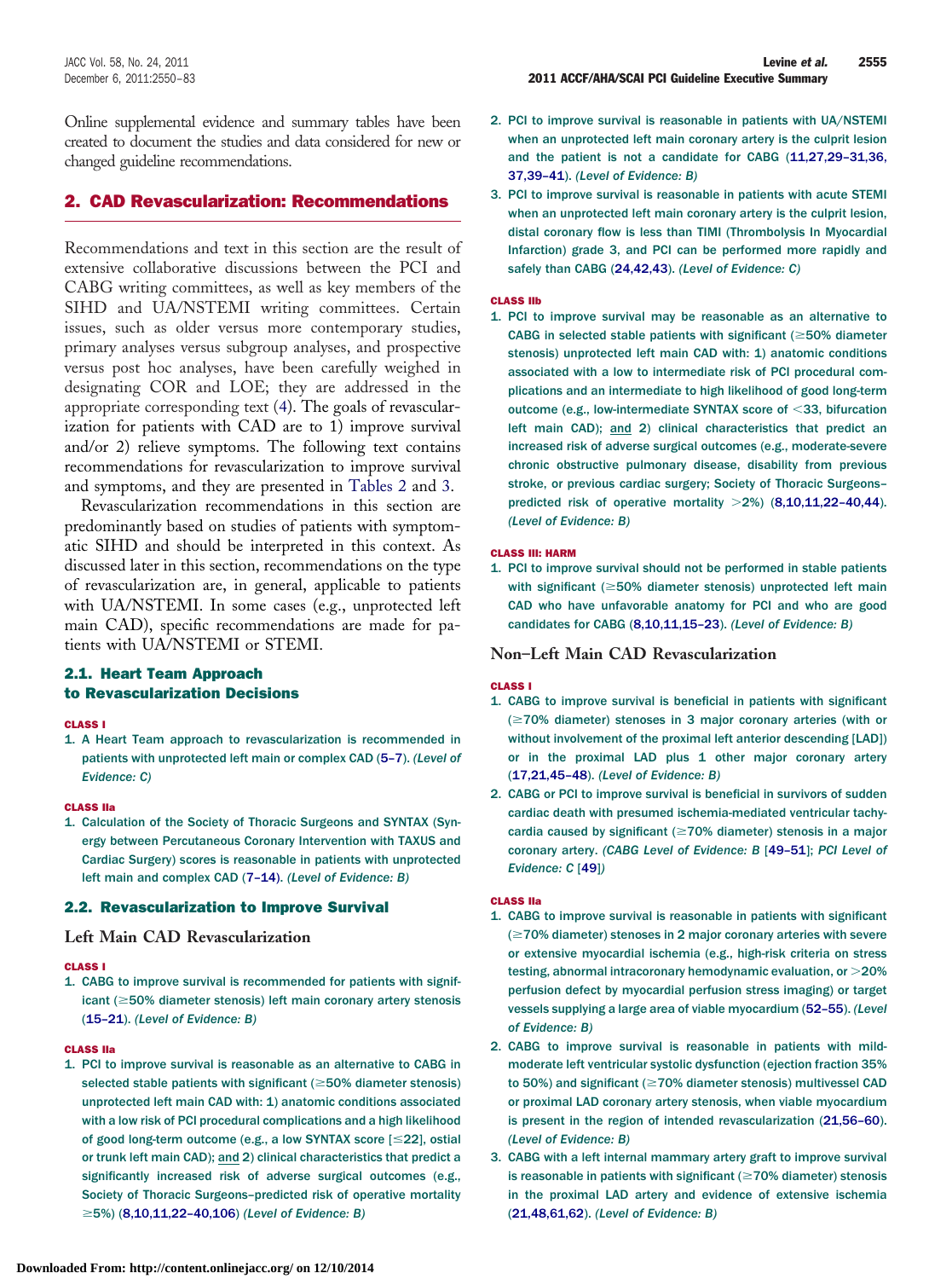### <span id="page-6-0"></span>Table 2. Revascularization to Improve Survival Compared With Medical Therapy

| Anatomic<br><b>Setting</b> | <b>COR</b>                                                                                                                                                                                                                                                                                                                                                                                                                                                                                                                                      |              | <b>References</b>                        |
|----------------------------|-------------------------------------------------------------------------------------------------------------------------------------------------------------------------------------------------------------------------------------------------------------------------------------------------------------------------------------------------------------------------------------------------------------------------------------------------------------------------------------------------------------------------------------------------|--------------|------------------------------------------|
| <b>UPLM or complex CAD</b> |                                                                                                                                                                                                                                                                                                                                                                                                                                                                                                                                                 |              |                                          |
| <b>CABG and</b><br>PCI     | I-Heart Team approach recommended                                                                                                                                                                                                                                                                                                                                                                                                                                                                                                               | $\mathbf{c}$ | $(5-7)$                                  |
| <b>CABG</b> and<br>PCI     | Ila-Calculation of STS and SYNTAX scores                                                                                                                                                                                                                                                                                                                                                                                                                                                                                                        | B            | $(7-14)$                                 |
| UPLM*                      |                                                                                                                                                                                                                                                                                                                                                                                                                                                                                                                                                 |              |                                          |
| <b>CABG</b>                | т.                                                                                                                                                                                                                                                                                                                                                                                                                                                                                                                                              | B            | $(15-21)$                                |
| PCI                        | Ila-For SIHD when both of the following are present:<br>• Anatomic conditions associated with a low risk of PCI procedural complications and a high likelihood<br>of good long-term outcome (e.g., a low SYNTAX score of $\leq$ 22, ostial or trunk left main CAD)<br>• Clinical characteristics that predict a significantly increased risk of adverse surgical outcomes<br>(e.g., STS-predicted risk of operative mortality $\geq 5\%$ )                                                                                                      | B            | $(8,10,11,22-40,106)$                    |
|                            | Ila-For UA/NSTEMI if not a CABG candidate                                                                                                                                                                                                                                                                                                                                                                                                                                                                                                       | в            | $(11, 27, 29 - 31, 36, 37,$<br>$39 - 41$ |
|                            | $IIa$ —For STEMI when distal coronary flow is TIMI flow grade $\leq$ 3 and PCI can be performed more rapidly<br>and safely than CABG                                                                                                                                                                                                                                                                                                                                                                                                            | C            | (24, 42, 43)                             |
|                            | IIb-For SIHD when both of the following are present:<br>• Anatomic conditions associated with a low to intermediate risk of PCI procedural complications and<br>an intermediate to high likelihood of good long-term outcome (e.g. low-intermediate SYNTAX score of<br><33, bifurcation left main CAD)<br>• Clinical characteristics that predict an increased risk of adverse surgical outcomes (e.g., moderate-<br>severe COPD, disability from prior stroke, or prior cardiac surgery; STS-predicted risk of operative<br>mortality $>2\%$ ) | B            | $(8,10,11,22-40,44)$                     |
|                            | III: Harm—For SIHD in patients (versus performing CABG) with unfavorable anatomy for PCI and who are<br>good candidates for CABG                                                                                                                                                                                                                                                                                                                                                                                                                | B            | $(8,10,11,15-23)$                        |
|                            | 3-vessel disease with or without proximal LAD artery disease*                                                                                                                                                                                                                                                                                                                                                                                                                                                                                   |              |                                          |
| <b>CABG</b>                |                                                                                                                                                                                                                                                                                                                                                                                                                                                                                                                                                 | B            | $(17, 21, 45 - 48)$                      |
|                            | Ila—It is reasonable to choose CABG over PCI in patients with complex 3-vessel CAD (e.g., SYNTAX score<br>$>$ 22) who are good candidates for CABG.                                                                                                                                                                                                                                                                                                                                                                                             | B            | (23, 38, 48, 63, 64)                     |
| PCI                        | Ilb-Of uncertain benefit                                                                                                                                                                                                                                                                                                                                                                                                                                                                                                                        | B            | (17, 45, 48, 74)                         |
|                            | 2-vessel disease with proximal LAD artery disease*                                                                                                                                                                                                                                                                                                                                                                                                                                                                                              |              |                                          |
| <b>CABG</b>                | T                                                                                                                                                                                                                                                                                                                                                                                                                                                                                                                                               | B            | $(17, 21, 45 - 48)$                      |
| PCI                        | Ilb-Of uncertain benefit                                                                                                                                                                                                                                                                                                                                                                                                                                                                                                                        | B            | (17, 45, 48, 74)                         |
|                            | 2-vessel disease without proximal LAD artery disease*                                                                                                                                                                                                                                                                                                                                                                                                                                                                                           |              |                                          |
| <b>CABG</b>                | Ila-With extensive ischemia                                                                                                                                                                                                                                                                                                                                                                                                                                                                                                                     | B            | $(52 - 55)$                              |
|                            | IIb-Of uncertain benefit without extensive ischemia                                                                                                                                                                                                                                                                                                                                                                                                                                                                                             | C            | (48)                                     |
| PCI                        | <b>IIb-Of uncertain benefit</b>                                                                                                                                                                                                                                                                                                                                                                                                                                                                                                                 | B            | (17, 45, 48, 74)                         |
|                            | 1-vessel proximal LAD artery disease                                                                                                                                                                                                                                                                                                                                                                                                                                                                                                            |              |                                          |
| <b>CABG</b><br>PCI         | Ila-With LIMA for long-term benefit<br><b>IIb-Of uncertain benefit</b>                                                                                                                                                                                                                                                                                                                                                                                                                                                                          | B<br>B       | (21, 48, 61, 62)<br>(17, 45, 48, 74)     |
|                            | 1-vessel disease without proximal LAD artery involvement                                                                                                                                                                                                                                                                                                                                                                                                                                                                                        |              |                                          |
| <b>CABG</b>                | III: Harm                                                                                                                                                                                                                                                                                                                                                                                                                                                                                                                                       | B            | $(21, 45, 52, 53, 86 - 90)$              |
| PCI                        | III: Harm                                                                                                                                                                                                                                                                                                                                                                                                                                                                                                                                       | B            | $(21, 45, 52, 53, 86 - 90)$              |
| LV dysfunction             |                                                                                                                                                                                                                                                                                                                                                                                                                                                                                                                                                 |              |                                          |
| <b>CABG</b>                | Ila-EF 35% to 50%                                                                                                                                                                                                                                                                                                                                                                                                                                                                                                                               | в            | $(21, 56 - 60)$                          |
| <b>CABG</b>                | IIb-EF <35% without significant left main CAD                                                                                                                                                                                                                                                                                                                                                                                                                                                                                                   | в            | $(21,56 - 60,75,76)$                     |
| PCI                        | Insufficient data                                                                                                                                                                                                                                                                                                                                                                                                                                                                                                                               |              | N/A                                      |
|                            | Survivors of sudden cardiac death with presumed ischemia-mediated VT                                                                                                                                                                                                                                                                                                                                                                                                                                                                            |              |                                          |
| <b>CABG</b>                |                                                                                                                                                                                                                                                                                                                                                                                                                                                                                                                                                 | B            | $(49 - 51)$                              |
| PCI                        | т.                                                                                                                                                                                                                                                                                                                                                                                                                                                                                                                                              | c            | (49)                                     |
|                            | No anatomic or physiologic criteria for revascularization                                                                                                                                                                                                                                                                                                                                                                                                                                                                                       |              |                                          |
| CABG                       | III: Harm                                                                                                                                                                                                                                                                                                                                                                                                                                                                                                                                       | B            | $(21, 45, 52, 53, 86 - 90)$              |
| PCI                        | III: Harm                                                                                                                                                                                                                                                                                                                                                                                                                                                                                                                                       | B            | $(21, 45, 52, 53, 86 - 90)$              |

\*In patients with multivessel disease who also have diabetes, it is reasonable to choose CABG (with LIMA) over PCI [\(54,66–73\)](#page-19-3) (Class IIa; LOE: B).

CABG indicates coronary artery bypass graft; CAD, coronary artery disease; COPD, chronic obstructive pulmonary disease; COR, class of recommendation; EF, ejection fraction; LAD, left anterior descending; LIMA, left internal mammary artery; LOE, level of evidence; LV, left ventricular; N/A, not applicable; PCI, percutaneous coronary intervention; SIHD, stable ischemic heart disease; STEMI, ST-elevation myocardial infarction; STS, Society of Thoracic Surgeons; SYNTAX, Synergy Between Percutaneous Coronary Intervention With Taxus and Cardiac Surgery; TIMI, Thrombolysis In Myocardial Infarction; UA/NSTEMI, unstable angina/non–ST-elevation myocardial infarction; UPLM, unprotected left main disease; and VT, ventricular tachycardia.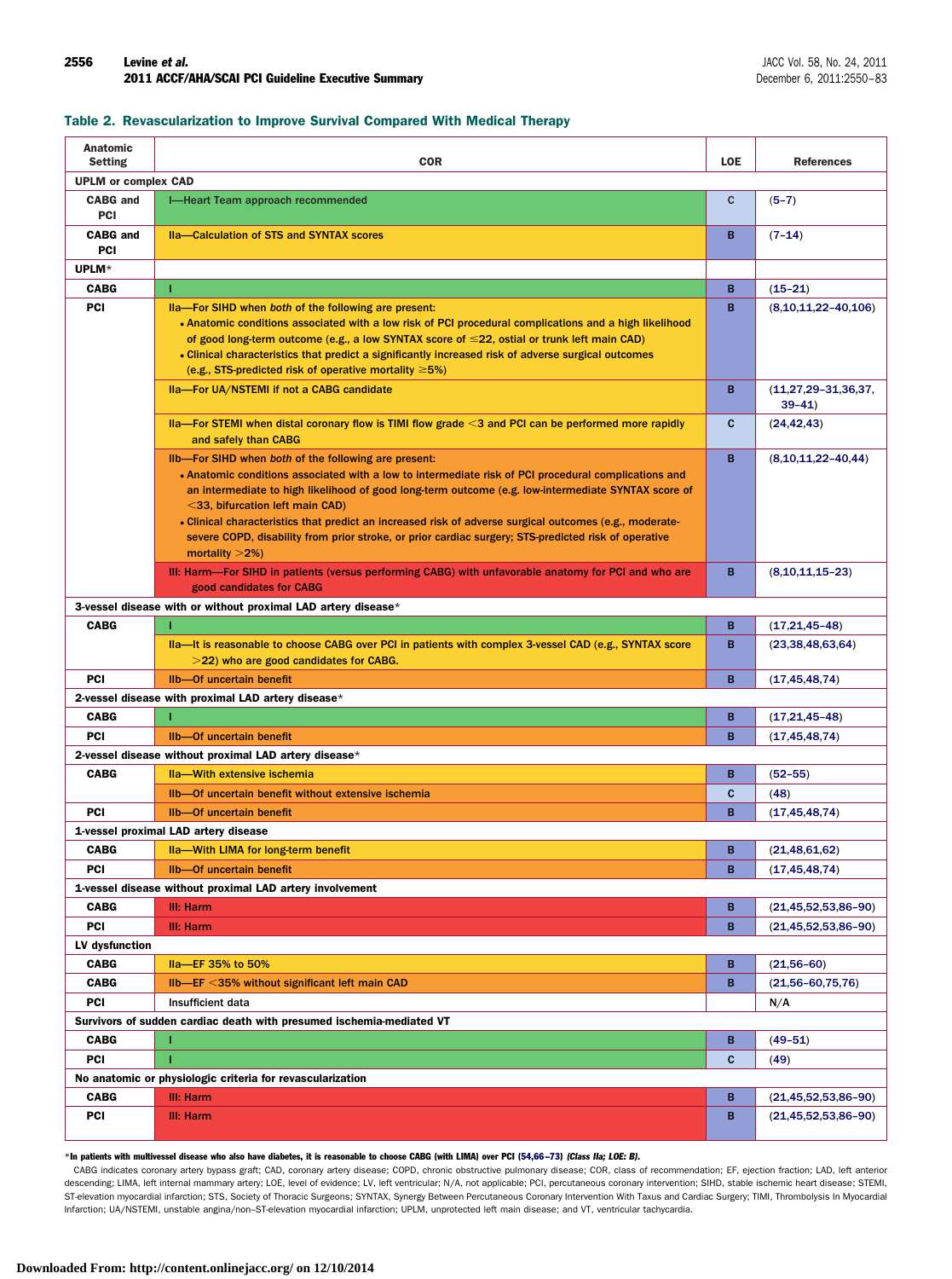### <span id="page-7-0"></span>Table 3. Revascularization to Improve Symptoms With Significant Anatomic ( $\geq$ 50% Left Main or  $\geq$ 70% Non–Left Main CAD) or Physiological (FFR≤0.80) Coronary Artery Stenoses

| <b>Clinical Setting</b>                                                                                                                                                         | <b>COR</b>                                  | <b>LOE</b>   | <b>References</b>    |
|---------------------------------------------------------------------------------------------------------------------------------------------------------------------------------|---------------------------------------------|--------------|----------------------|
| $\geq$ 1 significant stenoses amenable to revascularization and unacceptable angina<br>despite GDMT                                                                             | $I - CABG$<br>$I-PCI$                       | $\mathbf{A}$ | $(74.91 - 100)$      |
| $\geq$ 1 significant stenoses and unacceptable angina in whom GDMT cannot be<br>implemented because of medication contraindications, adverse effects, or<br>patient preferences | $IIa - CABG$<br>$IIa - PCI$                 | C.           | N/A                  |
| Previous CABG with $\geq$ 1 significant stenoses associated with ischemia and<br>unacceptable angina despite GDMT                                                               | $IIa - PCI$<br>$I$ lb-CABG                  | C.<br>C.     | (78, 81, 84)<br>(85) |
| Complex 3-vessel CAD (e.g., SYNTAX score >22) with or without involvement of the<br>proximal LAD artery and a good candidate for CABG                                           | $lla - CABG$ preferred<br>over PCI          | R            | (23, 38, 48, 63, 64) |
| Viable ischemic myocardium that is perfused by coronary arteries that are not<br>amenable to grafting                                                                           | $I\rightarrow IMR$ as an<br>adjunct to CABG | R            | $(101 - 105)$        |
| No anatomic or physiologic criteria for revascularization                                                                                                                       | III: Harm-CABG<br>III: Harm-PCI             | C.           | N/A                  |

CABG indicates coronary artery bypass graft; CAD, coronary artery disease; COR, class of recommendation; FFR, fractional flow reserve; GDMT, guideline-directed medical therapy; LOE, level of evidence; N/A, not applicable; PCI, percutaneous coronary intervention; SYNTAX, Synergy between Percutaneous Coronary Intervention with TAXUS and Cardiac Surgery; and TMR, transmyocardial laser revascularization.

- 4. It is reasonable to choose CABG over PCI to improve survival in patients with complex 3-vessel CAD (e.g., SYNTAX score  $>$  22) with or without involvement of the proximal LAD artery who are good candidates for CABG [\(23,38,48,63,64\)](#page-18-11). *(Level of Evidence: B)*
- 5. CABG is probably recommended in preference to PCI to improve survival in patients with multivessel CAD and diabetes mellitus, particularly if a left internal mammary artery graft can be anastomosed to the LAD artery [\(54,66–73\)](#page-19-3). *(Level of Evidence: B)*

### CLASS IIb

- 1. The usefulness of CABG to improve survival is uncertain in patients with significant ( $\geq$ 70%) stenoses in 2 major coronary arteries not involving the proximal LAD artery and without extensive ischemia [\(48\)](#page-19-2). *(Level of Evidence: C)*
- 2. The usefulness of PCI to improve survival is uncertain in patients with 2- or 3-vessel CAD (with or without involvement of the proximal LAD artery) or 1-vessel proximal LAD disease [\(17,45,48,74\)](#page-18-9). *(Level of Evidence: B)*
- 3. CABG might be considered with the primary or sole intent of improving survival in patients with SIHD with severe left ventricular systolic dysfunction (ejection fraction <35%) whether or not viable myocardium is present [\(21,56–60,75,76\)](#page-18-10). *(Level of Evidence: B)*
- 4. The usefulness of CABG or PCI to improve survival is uncertain in patients with previous CABG and extensive anterior wall ischemia on noninvasive testing [\(77–85\)](#page-19-4). *(Level of Evidence: B)*

#### CLASS III: HARM

1. CABG or PCI should not be performed with the primary or sole intent to improve survival in patients with SIHD with 1 or more coronary stenoses that are not anatomically or functionally significant (e.g.,  $<$ 70% diameter non–left main coronary artery stenosis, fractional flow reserve > 0.80, no or only mild ischemia on noninvasive testing), involve only the left circumflex or right coronary artery, or subtend only a small area of viable myocardium [\(21,45,52,53,86–90\)](#page-18-10). *(Level of Evidence: B)*

### 2.3. Revascularization to Improve Symptoms

#### CLASS I

1. CABG or PCI to improve symptoms is beneficial in patients with 1 or more significant ( $\geq$ 70% diameter) coronary artery stenoses amenable to revascularization and unacceptable angina despite GDMT [\(74,91–100\)](#page-19-5). *(Level of Evidence: A)*

#### CLASS IIa

- 1. CABG or PCI to improve symptoms is reasonable in patients with 1 or more significant ( $\geq$ 70% diameter) coronary artery stenoses and unacceptable angina for whom GDMT cannot be implemented because of medication contraindications, adverse effects, or patient preferences. *(Level of Evidence: C)*
- 2. PCI to improve symptoms is reasonable in patients with previous CABG, 1 or more significant ( $\geq$ 70% diameter) coronary artery stenoses associated with ischemia, and unacceptable angina despite GDMT [\(78,81,84\)](#page-19-6). *(Level of Evidence: C)*
- 3. It is reasonable to choose CABG over PCI to improve symptoms in patients with complex 3-vessel CAD (e.g., SYNTAX score > 22), with or without involvement of the proximal LAD artery who are good candidates for CABG [\(23,38,48,63,64\)](#page-18-11). *(Level of Evidence: B)*

### CLASS IIb

- 1. CABG to improve symptoms might be reasonable for patients with previous CABG, 1 or more significant ( $\geq$ 70% diameter) coronary artery stenoses not amenable to PCI, and unacceptable angina despite GDMT [\(85\)](#page-20-0). *(Level of Evidence: C)*
- 2. Transmyocardial laser revascularization performed as an adjunct to CABG to improve symptoms may be reasonable in patients with viable ischemic myocardium that is perfused by arteries that are not amenable to grafting [\(101–105\)](#page-20-1). *(Level of Evidence: B)*

### CLASS III: HARM

1. CABG or PCI to improve symptoms should not be performed in patients who do not meet anatomic ( $\geq$ 50% left main or  $\geq$ 70% non–left main stenosis) or physiological (e.g., abnormal fractional flow reserve) criteria for revascularization. *(Level of Evidence: C)*

# 2.4. Clinical Factors That May Influence the Choice of Revascularization

**2.4.1. Dual Antiplatelet Therapy Compliance and Stent Thrombosis**

### CLASS III: HARM

1. PCI with coronary stenting (BMS or DES) should not be performed if the patient is not likely to be able to tolerate and comply with dual antiplatelet therapy (DAPT) for the appropriate duration of treatment based on the type of stent implanted [\(107–110\)](#page-20-2). *(Level of Evidence: B)*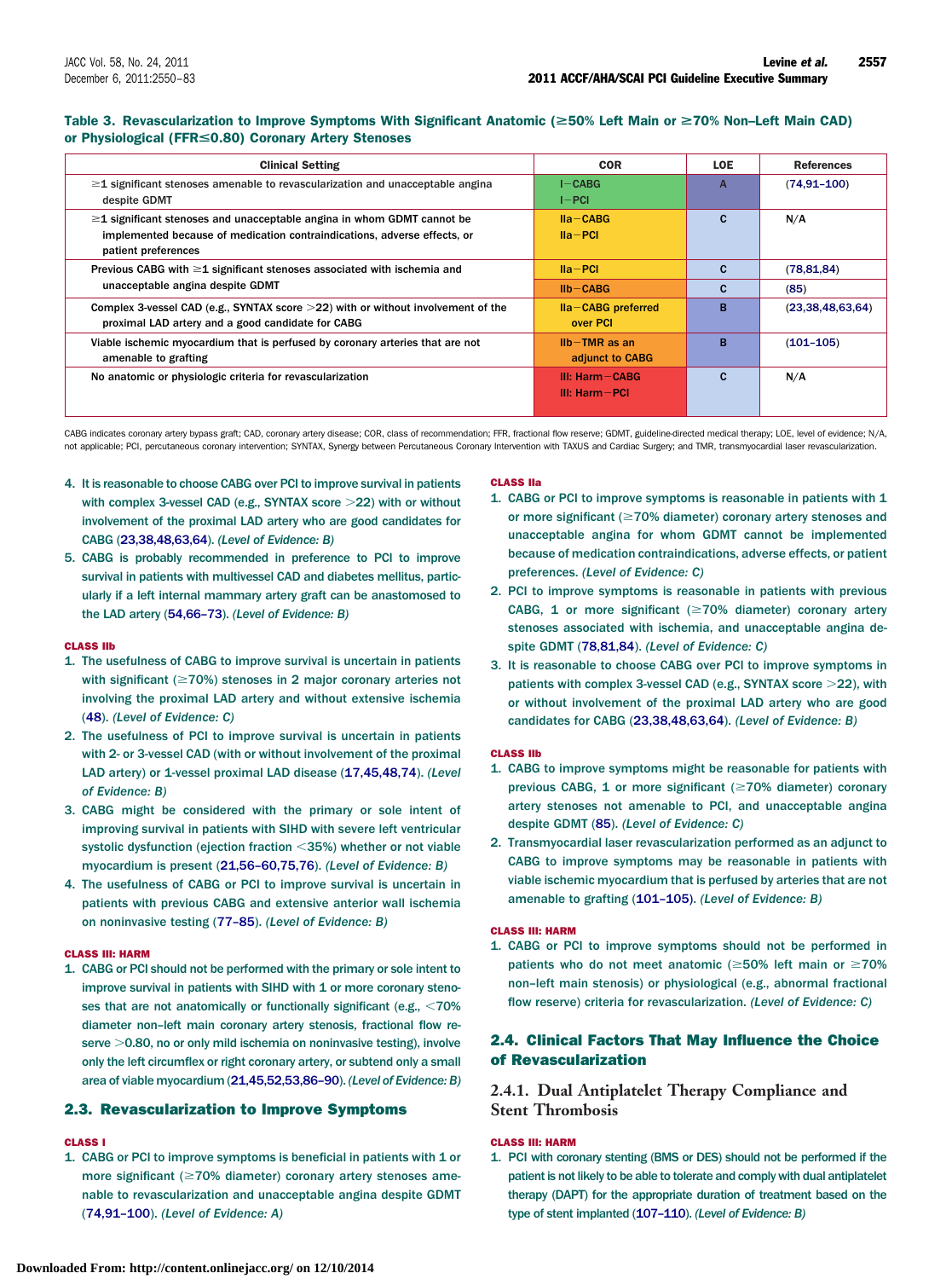<span id="page-8-0"></span>

|  | Table 4. Summary of Recommendations for Preprocedural Considerations and Interventions in Patients Undergoing PCI |  |  |  |
|--|-------------------------------------------------------------------------------------------------------------------|--|--|--|
|  |                                                                                                                   |  |  |  |

| <b>Recommendations</b>                                                                                                                                       | <b>COR</b>             | <b>LOE</b>                       | <b>References</b> |
|--------------------------------------------------------------------------------------------------------------------------------------------------------------|------------------------|----------------------------------|-------------------|
| <b>Contrast-induced AKI</b>                                                                                                                                  |                        |                                  |                   |
| Patients should be assessed for risk of contrast-induced AKI before PCI.                                                                                     |                        | $\mathbf{C}$                     | (118, 119)        |
| Patients undergoing cardiac catheterization with contrast media should receive<br>adequate preparatory hydration.                                            |                        | B                                | $(120 - 123)$     |
| In patients with CKD (creatinine clearance <60 mL/min), the volume of contrast<br>media should be minimized.                                                 |                        | B                                | $(124 - 126)$     |
| Administration of N-acetyl-L-cysteine is not useful for the prevention of<br>contrast-induced AKI.                                                           | <b>III: No Benefit</b> | A                                | $(127 - 131)$     |
| <b>Anaphylactoid reactions</b>                                                                                                                               |                        |                                  |                   |
| Patients with prior evidence of an anaphylactoid reaction to contrast media should<br>receive appropriate prophylaxis before repeat contrast administration. |                        | B                                | $(132 - 135)$     |
| In patients with a prior history of allergic reactions to shellfish or seafood,<br>anaphylactoid prophylaxis for contrast reaction is not beneficial.        | <b>III: No Benefit</b> | C                                | $(136 - 138)$     |
| <b>Statins</b>                                                                                                                                               |                        |                                  |                   |
| Administration of a high-dose statin is reasonable before PCI to reduce the risk of                                                                          | lla                    | A: Statin naïve                  | $(139 - 145)$     |
| periprocedural MI.                                                                                                                                           |                        | <b>B: Chronic statin therapy</b> | (146)             |
| <b>Bleeding risk</b>                                                                                                                                         |                        |                                  |                   |
| All patients should be evaluated for risk of bleeding before PCI.                                                                                            |                        | $\mathbf{c}$                     | N/A               |
| <b>CKD</b>                                                                                                                                                   |                        |                                  |                   |
| In patients undergoing PCI, the glomerular filtration rate should be estimated and the<br>dosage of renally cleared medications should be adjusted.          |                        | в                                | $(147 - 149)$     |
| Aspirin                                                                                                                                                      |                        |                                  |                   |
| Patients already on daily aspirin therapy should take 81 mg to 325 mg before PCI.                                                                            |                        | в                                | $(150 - 153)$     |
| Patients not on aspirin therapy should be given nonenteric aspirin 325 mg before PCI.                                                                        |                        | B                                | (150, 152, 153)   |

AKI indicates acute kidney injury; CKD, chronic kidney disease; COR, class of recommendation; LOE, level of evidence; MI, myocardial infarction; N/A, not applicable; and PCI, percutaneous coronary intervention.

### 2.5. Hybrid Coronary Revascularization

#### CLASS IIa

- 1. Hybrid coronary revascularization (defined as the planned combination of left internal mammary artery-to-LAD artery grafting and PCI of  $\geq$ 1 non-LAD coronary arteries) is reasonable in patients with 1 or more of the following [\(111–117\)](#page-20-3) *(Level of Evidence: B)*:
	- a. Limitations to traditional CABG, such as heavily calcified proximal aorta or poor target vessels for CABG (but amenable to PCI);
	- b. Lack of suitable graft conduits;
	- c. Unfavorable LAD artery or PCI (i.e., excessive vessel tortuosity or chronic total occlusion).

### CLASS IIb

1. Hybrid coronary revascularization (defined as the planned combination of left internal mammary artery-to-LAD artery grafting and PCI of  $\geq$ 1 non-LAD coronary arteries) may be reasonable as an alternative to multivessel PCI or CABG in an attempt to improve the overall risk-benefit ratio of the procedures. *(Level of Evidence: C)*

# 3. Preprocedural Considerations: Recommendations

[Table 4](#page-8-0) contains recommendations for preprocedural considerations and interventions in patients undergoing PCI.

### 3.1. Radiation Safety

### CLASS I

1. Cardiac catheterization laboratories should routinely record relevant available patient procedural radiation dose data (e.g., total air kerma at the international reference point  $[K_{a,r}]$ , air kerma air product  $[P<sub>KA</sub>]$ , fluoroscopy time, number of cine images), and should define thresholds with corresponding follow-up protocols for patients who receive a high procedural radiation dose. *(Level of Evidence: C)*

### 3.2. Contrast-Induced Acute Kidney Injury

#### CLASS I

- 1. Patients should be assessed for risk of contrast-induced acute kidney injury before PCI [\(118,119\)](#page-21-0). *(Level of Evidence: C)*
- 2. Patients undergoing cardiac catheterization with contrast media should receive adequate preparatory hydration [\(120–123\)](#page-21-1). *(Level of Evidence: B)*
- 3. In patients with CKD (creatinine clearance  $\leq 60$  mL/min), the volume of contrast media should be minimized [\(124–126\)](#page-21-2). *(Level of Evidence: B)*

#### CLASS III: NO BENEFIT

1. Administration of N-acetyl-L-cysteine is not useful for the prevention of contrast-induced acute kidney injury [\(127–131\)](#page-21-3). *(Level of Evidence: A)*

### 3.3. Anaphylactoid Reactions

### CLASS I

1. Patients with prior evidence of an anaphylactoid reaction to contrast media should receive appropriate steroid and antihistamine prophylaxis before repeat contrast administration [\(132–135\)](#page-21-4). *(Level of Evidence: B)*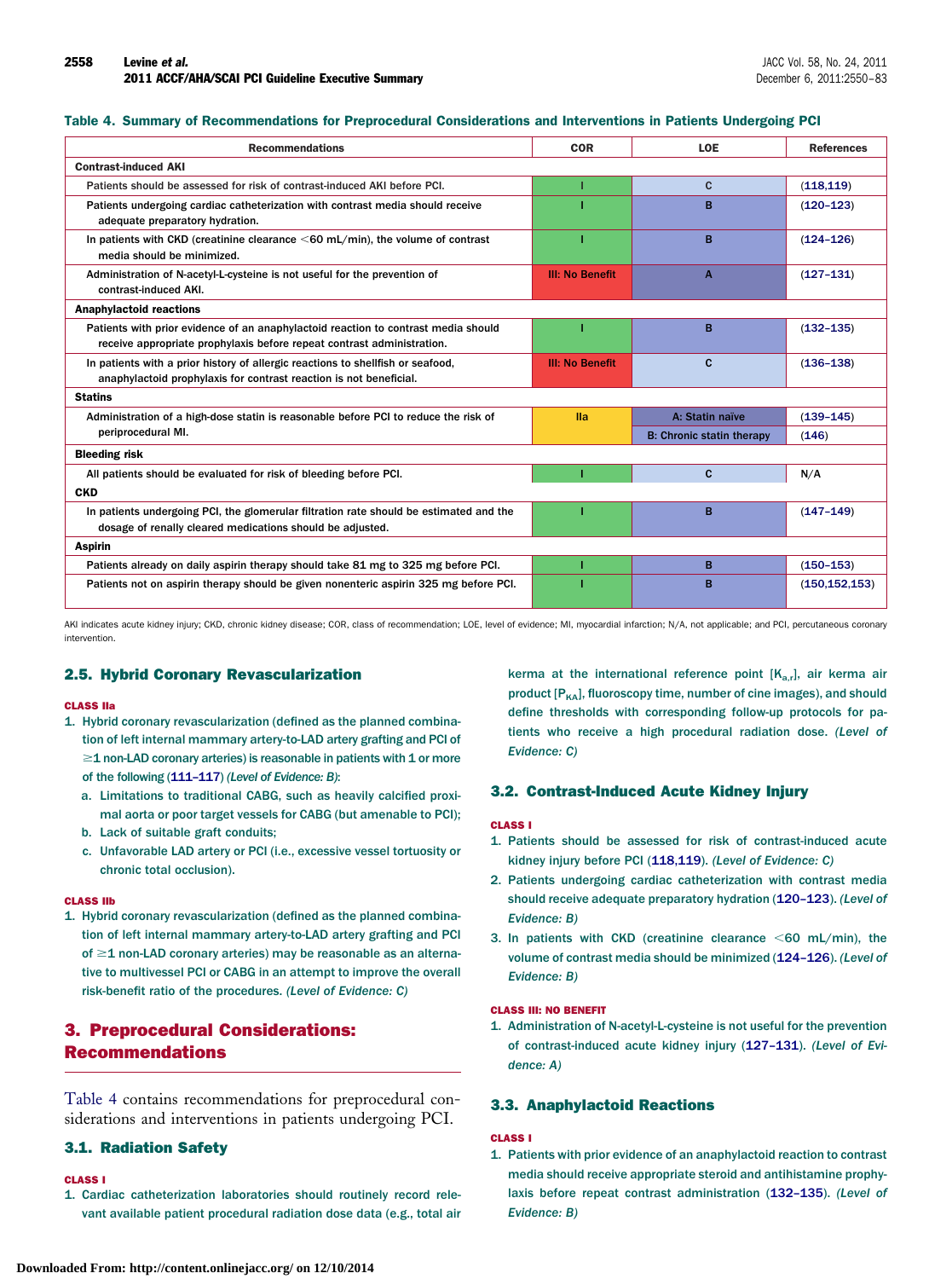### <span id="page-9-0"></span>Table 5. Indications for Coronary Angiography in STEMI

| <b>Indications</b>                                                                                                                            | <b>COR</b>             | <b>LOE</b> | <b>References</b>  |  |  |  |  |
|-----------------------------------------------------------------------------------------------------------------------------------------------|------------------------|------------|--------------------|--|--|--|--|
| Immediate coronary angiography                                                                                                                |                        |            |                    |  |  |  |  |
| Candidate for primary PCI                                                                                                                     |                        | A          | $(155, 175 - 178)$ |  |  |  |  |
| Severe heart failure or cardiogenic shock (if suitable revascularization candidate)                                                           |                        | B          | (179, 180)         |  |  |  |  |
| Moderate to large area of myocardium at risk and evidence of failed fibrinolysis                                                              | <b>Ila</b>             | B          | (181, 182)         |  |  |  |  |
| Coronary angiography 3 to 24 h after fibrinolysis                                                                                             |                        |            |                    |  |  |  |  |
| Hemodynamically stable patients with evidence for successful fibrinolysis                                                                     | <b>Ila</b>             | А          | $(183 - 187)$      |  |  |  |  |
| Coronary angiography before hospital discharge                                                                                                |                        |            |                    |  |  |  |  |
| Stable patients                                                                                                                               | <b>IIb</b>             | C          | N/A                |  |  |  |  |
| Coronary angiography at any time                                                                                                              |                        |            |                    |  |  |  |  |
| Patients in whom the risks of revascularization are likely to outweigh the<br>benefits or the patient or designee does not want invasive care | <b>III: No Benefit</b> | C          | N/A                |  |  |  |  |

COR indicates class of recommendation; LOE, level of evidence; N/A, not applicable; PCI, percutaneous coronary intervention; and STEMI; ST-elevation myocardial infarction.

### CLASS III: NO BENEFIT

1. In patients with a prior history of allergic reactions to shellfish or seafood, anaphylactoid prophylaxis for contrast reaction is not beneficial [\(136–138\)](#page-21-5). *(Level of Evidence: C)*

### 3.4. Statin Treatment

#### CLASS IIa

1. Administration of a high-dose statin is reasonable before PCI to reduce the risk of periprocedural myocardial infarction. *(Level of Evidence: A for statin-naïve patients* [\[139–145\]](#page-21-6)*; Level of Evidence: B for those on chronic statin therapy* [\[146\]](#page-21-7)*)*

### 3.5. Bleeding Risk

#### CLASS I

1. All patients should be evaluated for risk of bleeding before PCI. *(Level of Evidence: C)*

# 3.6. PCI in Hospitals Without On-Site Surgical Backup

#### CLASS IIa

1. Primary PCI is reasonable in hospitals without on-site cardiac surgery, provided that appropriate planning for program development has been accomplished [\(155,156\)](#page-21-10). *(Level of Evidence: B)*

#### CLASS IIb

1. Elective PCI might be considered in hospitals without on-site cardiac surgery, provided that appropriate planning for program development has been accomplished and rigorous clinical and angiographic criteria are used for proper patient selection [\(156–158\)](#page-21-11). *(Level of Evidence: B)*

#### CLASS III: HARM

1. Primary or elective PCI should not be performed in hospitals without on-site cardiac surgery capabilities without a proven plan for rapid transport to a cardiac surgery operating room in a nearby hospital or without appropriate hemodynamic support capability for transfer. *(Level of Evidence: C)*

# 4. Procedural Considerations: Recommendations

### 4.1. Vascular Access

### CLASS IIa

1. The use of radial artery access can be useful to decrease access site complications [\(159–167\)](#page-22-0). *(Level of Evidence: A)*

### 4.2. PCI in Specific Clinical Situations

# **4.2.1. Unstable Angina/Non–ST-Elevation Myocardial Infarction**

### CLASS I

- 1. An early invasive strategy (i.e., diagnostic angiography with intent to perform revascularization) is indicated in UA/NSTEMI patients who have refractory angina or hemodynamic or electrical instability (without serious comorbidities or contraindications to such procedures) [\(168–170\)](#page-22-1). *(Level of Evidence: B)*
- 2. An early invasive strategy (i.e., diagnostic angiography with intent to perform revascularization) is indicated in initially stabilized UA/ NSTEMI patients (without serious comorbidities or contraindications to such procedures) who have an elevated risk for clinical events [\(169–172\)](#page-22-2). *(Level of Evidence: A)*
- 3. The selection of PCI or CABG as the means of revascularization in the patient with acute coronary syndrome (ACS) should generally be based on the same considerations as those without ACS [\(45,170,173,174\)](#page-19-7). *(Level of Evidence: B)*

#### CLASS III: NO BENEFIT

- 1. An early invasive strategy (i.e., diagnostic angiography with intent to perform revascularization) is not recommended in patients with extensive comorbidities (e.g., liver or pulmonary failure, cancer) in whom *(Level of Evidence: C)*
	- a. The risks of revascularization and comorbid conditions are likely to outweigh the benefits of revascularization,
	- b. There is a low likelihood of ACS despite acute chest pain, or
	- c. Consent to revascularization will not be granted regardless of the findings.

### **4.2.2. ST-Elevation Myocardial Infarction**

[Table 5](#page-9-0) contains indications for coronary angiography in STEMI.

#### 4.2.2.1. CORONARY ANGIOGRAPHY STRATEGIES IN STEMI

#### CLASS I

- 1. A strategy of immediate coronary angiography with intent to perform PCI (or emergency CABG) in patients with STEMI is recommended for:
	- a. Patients who are candidates for primary PCI [\(155,175–178\)](#page-21-10). *(Level of Evidence: A)*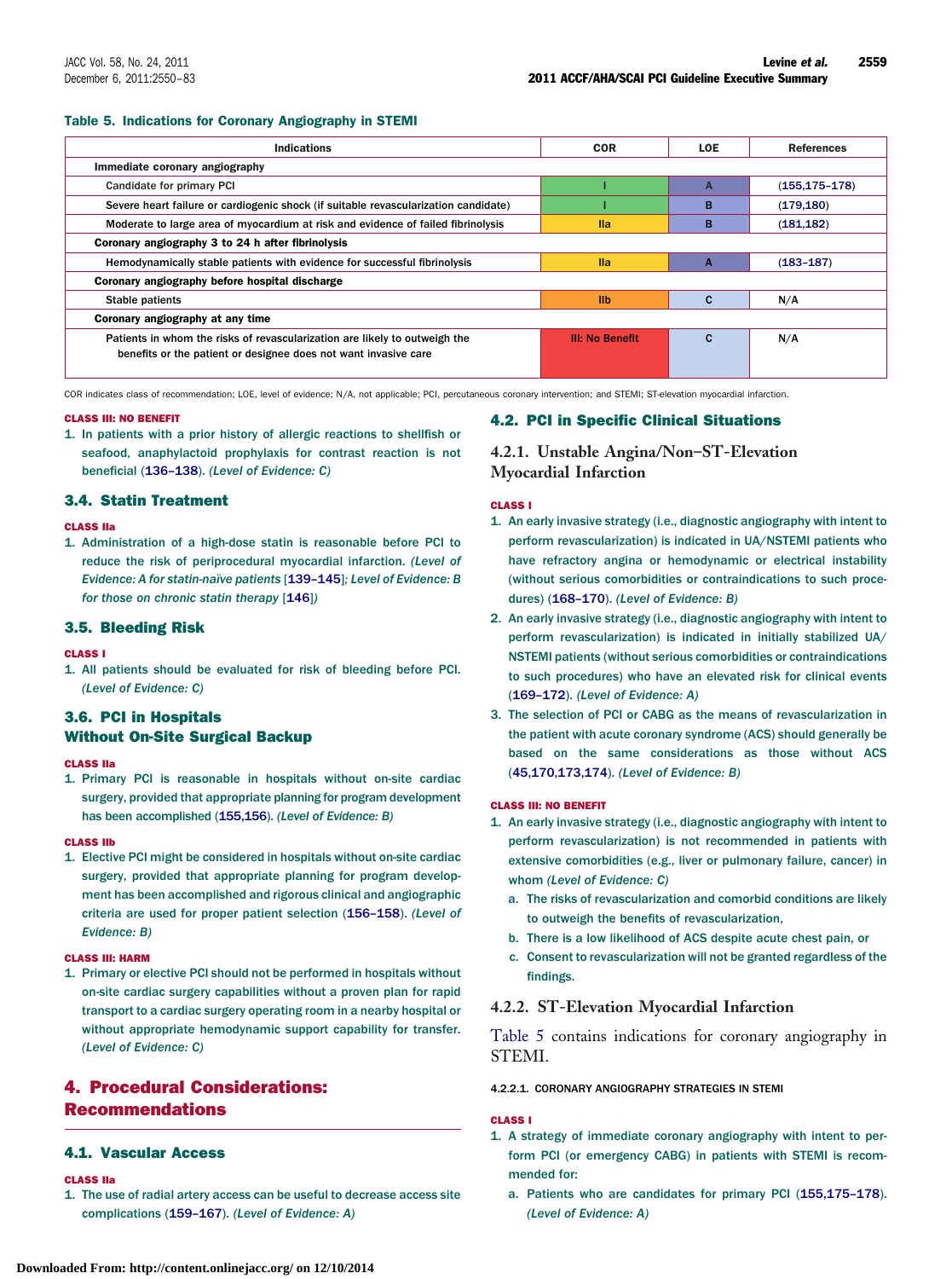b. Patients with severe heart failure or cardiogenic shock who are suitable candidates for revascularization [\(179,180\)](#page-22-3). *(Level of Evidence: B)*

#### CLASS IIa

- 1. A strategy of immediate coronary angiography (or transfer for immediate coronary angiography) with intent to perform PCI is reasonable for patients with STEMI, a moderate to large area of myocardium at risk, and evidence of failed fibrinolysis [\(181,182\)](#page-22-4). *(Level of Evidence: B)*
- 2. A strategy of coronary angiography (or transfer for coronary angiography) 3 to 24 hours after initiating fibrinolytic therapy with intent to perform PCI is reasonable for hemodynamically stable patients with STEMI and evidence for successful fibrinolysis when angiography and revascularization can be performed as soon as logistically feasible in this time frame [\(183–187\)](#page-22-5). *(Level of Evidence: A)*

#### CLASS IIb

1. A strategy of coronary angiography performed before hospital discharge might be reasonable in stable patients with STEMI who did not undergo cardiac catheterization within 24 hours of STEMI onset. *(Level of Evidence: C)*

#### CLASS III: NO BENEFIT

1. A strategy of coronary angiography with intent to perform PCI is not recommended in patients with STEMI in whom the risks of revascularization are likely to outweigh the benefits or when the patient or designee does not want invasive care. *(Level of Evidence: C)*

4.2.2.2. PRIMARY PCI OF THE INFARCT ARTERY

#### CLASS I

- 1. Primary PCI should be performed in patients within 12 hours of onset of STEMI [\(175–178\)](#page-22-6). *(Level of Evidence: A)*
- 2. Primary PCI should be performed in patients with STEMI presenting to a hospital with PCI capability within 90 minutes of first medical contact as a systems goal [\(188,189\)](#page-22-7). *(Level of Evidence: B)*
- 3. Primary PCI should be performed in patients with STEMI presenting to a hospital without PCI capability within 120 minutes of first medical contact as a systems goal [\(190–192\)](#page-22-8). *(Level of Evidence: B)*
- 4. Primary PCI should be performed in patients with STEMI who develop severe heart failure or cardiogenic shock and are suitable candidates for revascularization as soon as possible, irrespective of time delay [\(179,180\)](#page-22-3). *(Level of Evidence: B)*
- 5. Primary PCI should be performed as soon as possible in patients with STEMI and contraindications to fibrinolytic therapy with ischemic symptoms for less than 12 hours [\(193,194\)](#page-22-9). *(Level of Evidence: B)*

### CLASS IIa

1. Primary PCI is reasonable in patients with STEMI if there is clinical and/or electrocardiographic evidence of ongoing ischemia between 12 and 24 hours after symptom onset [\(195–197\)](#page-22-10). *(Level of Evidence: B)*

#### CLASS IIb

1. Primary PCI might be considered in asymptomatic patients with STEMI and higher risk presenting between 12 and 24 hours after symptom onset. *(Level of Evidence: C)*

#### CLASS III: HARM

1. PCI should not be performed in a noninfarct artery at the time of primary PCI in patients with STEMI without hemodynamic compromise [\(198–202\)](#page-23-0). *(Level of Evidence: B)*

4.2.2.3. DELAYED OR ELECTIVE PCI IN PATIENTS WITH STEMI

### CLASS IIa

- 1. PCI is reasonable in patients with STEMI and clinical evidence for fibrinolytic failure or infarct artery reocclusion [\(181,182\)](#page-22-4). *(Level of Evidence: B)*
- 2. PCI is reasonable in patients with STEMI and a patent infarct artery 3 to 24 hours after fibrinolytic therapy [\(186,187\)](#page-22-11). *(Level of Evidence: B)*
- 3. PCI is reasonable in patients with STEMI who demonstrate ischemia on noninvasive testing [\(203,204\)](#page-23-1). *(Level of Evidence: B)*

#### CLASS IIb

1. PCI of a hemodynamically significant stenosis in a patent infarct artery greater than 24 hours after STEMI may be considered as part of an invasive strategy [\(205–209\)](#page-23-2). *(Level of Evidence: B)*

#### CLASS III: NO BENEFIT

1. PCI of a totally occluded infarct artery greater than 24 hours after STEMI should not be performed in asymptomatic patients with 1- or 2-vessel disease if patients are hemodynamically and electrically stable and do not have evidence of severe ischemia [\(210–212\)](#page-23-3). *(Level of Evidence: B)*

[Table 6](#page-11-0) contains indications for PCI in STEMI.

### **4.2.3. Cardiogenic Shock**

#### CLASS I

- 1. PCI is recommended for patients with acute myocardial infarction who develop cardiogenic shock and are suitable candidates [\(180,213–215\)](#page-22-12). *(Level of Evidence: B)*
- 2. A hemodynamic support device is recommended for patients with cardiogenic shock after STEMI who do not quickly stabilize with pharmacological therapy [\(180,216–219\)](#page-22-12). *(Level of Evidence: B)*

### **4.2.4. Revascularization Before Noncardiac Surgery**

#### CLASS IIa

- 1. For patients who require PCI and are scheduled for elective noncardiac surgery in the subsequent 12 months, a strategy of balloon angioplasty, or BMS implantation followed by 4 to 6 weeks of DAPT, is reasonable [\(220–226\)](#page-23-4). *(Level of Evidence: B)*
- 2. For patients with DES who must undergo urgent surgical procedures that mandate the discontinuation of DAPT, it is reasonable to continue aspirin if possible and restart the  $P2Y_{12}$  inhibitor as soon as possible in the immediate postoperative period [\(222,227\)](#page-23-5). *(Level of Evidence: C)*

#### CLASS III: HARM

- 1. Routine prophylactic coronary revascularization should not be performed in patients with stable CAD before noncardiac surgery [\(228,229\)](#page-23-6). *(Level of Evidence: B)*
- 2. Elective noncardiac surgery should not be performed in the 4 to 6 weeks after balloon angioplasty or BMS implantation or the 12 months after DES implantation in patients in whom the  $P2Y_{12}$ inhibitor will need to be discontinued perioperatively [\(107,225,](#page-20-2) [230,231\)](#page-20-2). *(Level of Evidence: B)*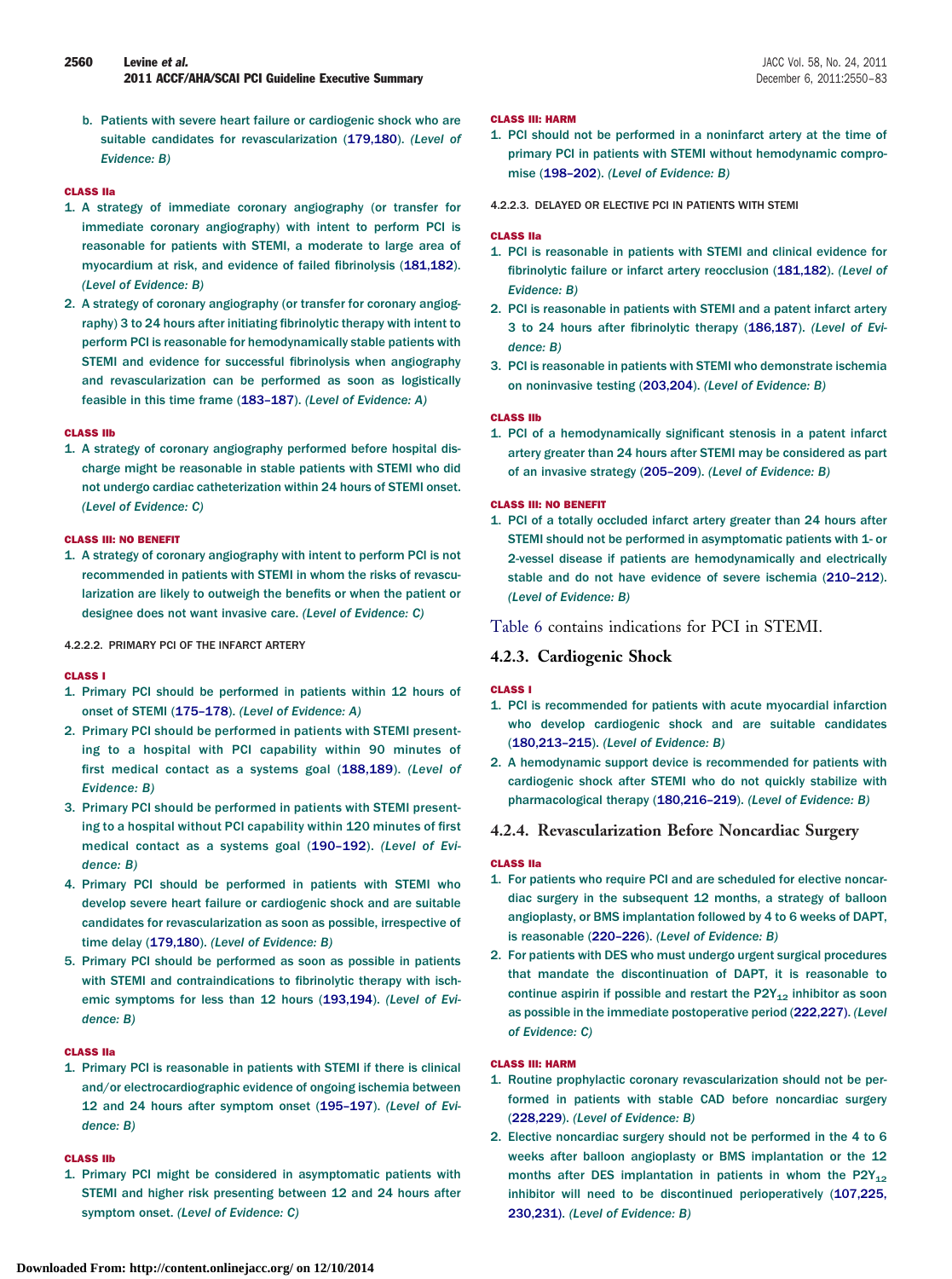### <span id="page-11-0"></span>Table 6. Indications for PCI in STEMI

| <b>Indications</b>                                                                                                                        | <b>COR</b>             | <b>LOE</b> | <b>References</b> |
|-------------------------------------------------------------------------------------------------------------------------------------------|------------------------|------------|-------------------|
| Primary PCI*                                                                                                                              |                        |            |                   |
| STEMI symptoms within 12 h                                                                                                                |                        | A          | $(175 - 178)$     |
| Severe heart failure or cardiogenic shock                                                                                                 |                        | B          | (179, 180)        |
| Contraindications to fibrinolytic therapy with ischemic symptoms $\leq 12$ h                                                              |                        | R          | (193, 194)        |
| Clinical and/or electrocardiographic evidence of ongoing ischemia between 12 and 24 h after<br>symptom onset                              | <b>Ila</b>             | R          | $(195 - 197)$     |
| Asymptomatic patients presenting between 12 and 24 h after symptom onset and higher risk                                                  | Ilb                    | C.         | N/A               |
| Noninfarct artery PCI at the time of primary PCI in patients without hemodynamic<br>compromise                                            | III: Harm              | R          | $(198 - 202)$     |
| Delayed or elective PCI in patients with STEMI                                                                                            |                        |            |                   |
| Clinical evidence for fibrinolytic failure or infarct artery reocclusion                                                                  | lla                    | R.         | (181, 182)        |
| Patent infarct artery 3 to 24 h after fibrinolytic therapy                                                                                | <b>Ila</b>             | R          | (186, 187)        |
| Ischemia on noninvasive testing                                                                                                           | <b>Ila</b>             | R          | (203, 204)        |
| Hemodynamically significant stenosis in a patent infarct artery $>$ 24 h after STEMI                                                      | <b>IIb</b>             | R          | $(205 - 209)$     |
| Totally occluded infarct artery >24 h after STEMI in a hemodynamically stable asymptomatic<br>patient without evidence of severe ischemia | <b>III: No Benefit</b> | R          | $(210 - 212)$     |

\*Systems goal of performing primary PCI within 90 min of first medical contact when the patient presents to a hospital with PCI capability [\(188,189\)](#page-22-7) (Class I; LOE: <sup>B</sup>) and within 120 min when the patient presents to a hospital without PCI capability [\(190–192\)](#page-22-8) (Class I; LOE: B).

COR indicates class of recommendation; LOE, level of evidence; N/A, not applicable; PCI, percutaneous coronary intervention; and STEMI, ST-elevation myocardial infarction.

# 4.3. Coronary Stents

#### CLASS I

- 1. Before implantation of DES, the interventional cardiologist should discuss with the patient the need for and duration of DAPT and the ability of the patient to comply with and tolerate DAPT [\(232\)](#page-23-7). *(Level of Evidence: C)*
- 2. DES are useful as an alternative to BMS to reduce the risk of restenosis in cases in which the risk of restenosis is increased and the patient is likely to be able to tolerate and comply with prolonged DAPT *(Level of Evidence: A* for elective PCI [\[233–237\]](#page-23-8); *Level of Evidence: C* for UA/NSTEMI [\[235\];](#page-23-9) *Level of Evidence: A* for STEMI [\[235,236,238–240\]](#page-23-9)).
- 3. Balloon angioplasty or BMS should be used in patients with high bleeding risk, inability to comply with 12 months of DAPT, or anticipated invasive or surgical procedures within the next 12 months, during which time DAPT may be interrupted [\(107,241–243\)](#page-20-2). *(Level of Evidence: B)*

#### CLASS III: HARM

- 1. PCI with coronary stenting should not be performed if the patient is not likely to be able to tolerate and comply with DAPT (107-110). *(Level of Evidence: B)*
- 2. DES should not be implanted if the patient is not likely to be able to tolerate and comply with prolonged DAPT or this cannot be determined before stent implantation [\(107,241–243\)](#page-20-2). *(Level of Evidence: B)*

# 4.4. Adjunctive Diagnostic Devices

### **4.4.1. Fractional Flow Reserve**

#### CLASS IIa

1. Fractional flow reserve is reasonable to assess angiographic intermediate coronary lesions (50% to 70% diameter stenosis) and can be useful for guiding revascularization decisions in patients with SIHD [\(89,244–247\)](#page-20-4). *(Level of Evidence: A)*

### **4.4.2. Intravascular Ultrasound**

#### CLASS IIa

- 1. IVUS is reasonable for the assessment of angiographically indeterminant left main CAD [\(248–250\)](#page-24-0). *(Level of Evidence: B)*
- 2. IVUS and coronary angiography are reasonable 4 to 6 weeks and 1 year after cardiac transplantation to exclude donor CAD, detect rapidly progressive cardiac allograft vasculopathy, and provide prognostic information [\(251–253\)](#page-24-1). *(Level of Evidence: B)*
- 3. IVUS is reasonable to determine the mechanism of stent restenosis [\(254\)](#page-24-2). *(Level of Evidence: C)*

#### CLASS IIb

- 1. IVUS may be reasonable for the assessment of non–left main coronary arteries with angiographically intermediate coronary stenoses (50% to 70% diameter stenosis) [\(248,255,256\)](#page-24-0). *(Level of Evidence: B)*
- 2. IVUS may be considered for guidance of coronary stent implantation, particularly in cases of left main coronary artery stenting [\(249,254,257\)](#page-24-3). *(Level of Evidence: B)*
- 3. IVUS may be reasonable to determine the mechanism of stent thrombosis [\(254\)](#page-24-2). *(Level of Evidence: C)*

#### CLASS III: NO BENEFIT

1. IVUS for routine lesion assessment is not recommended when revascularization with PCI or CABG is not being contemplated. *(Level of Evidence: C)*

### 4.5. Adjunctive Therapeutic Devices

### **4.5.1. Coronary Atherectomy**

#### CLASS IIa

1. Rotational atherectomy is reasonable for fibrotic or heavily calcified lesions that might not be crossed by a balloon catheter or adequately dilated before stent implantation [\(258,259\)](#page-24-4). *(Level of Evidence: C)*

#### CLASS III: NO BENEFIT

1. Rotational atherectomy should not be performed routinely for de novo lesions or in-stent restenosis [\(260–263\)](#page-24-5). *(Level of Evidence: A)*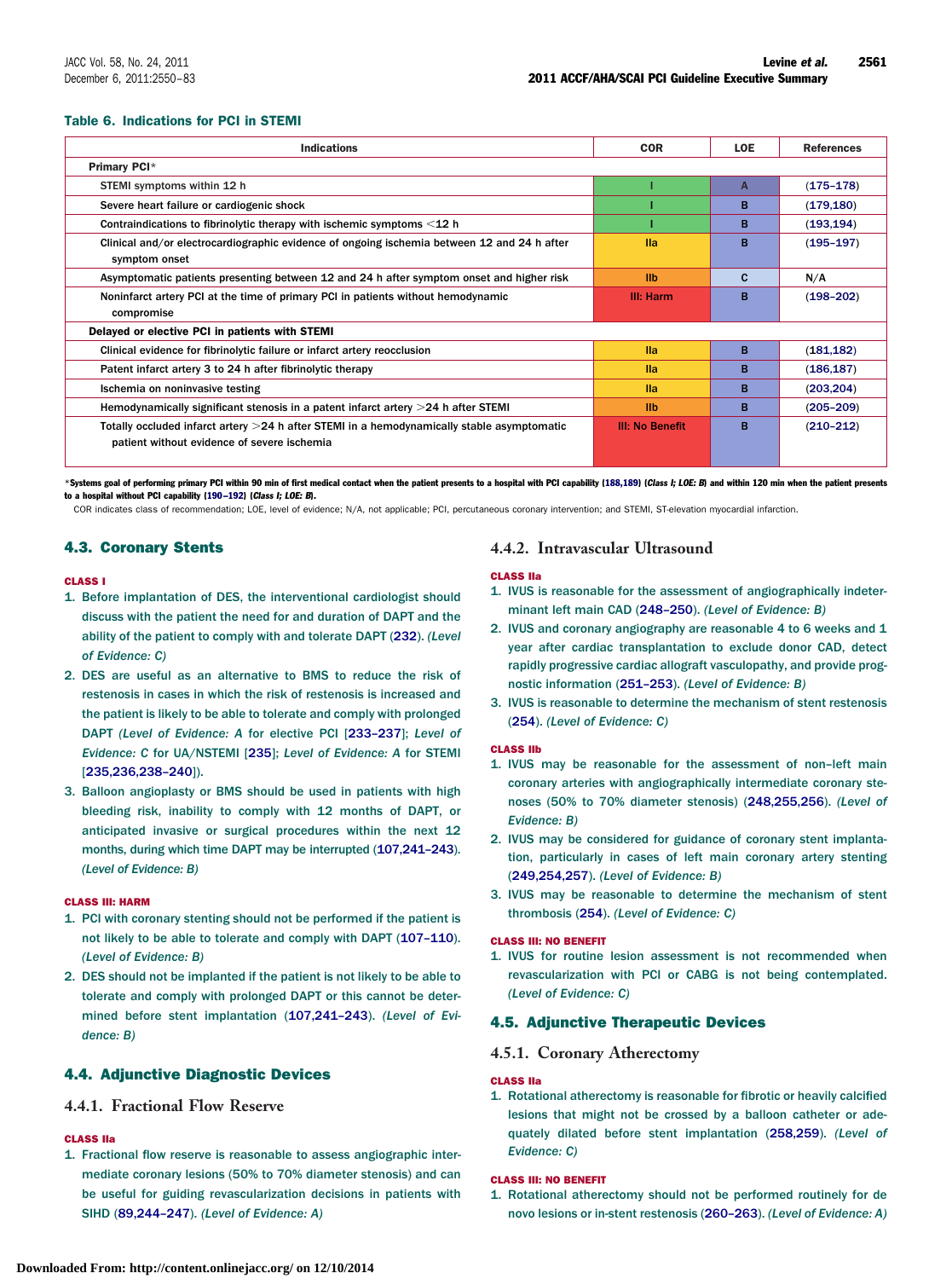# **4.5.2. Thrombectomy**

### CLASS IIa

1. Aspiration thrombectomy is reasonable for patients undergoing primary PCI [\(264–266\)](#page-24-6). *(Level of Evidence: B)*

### **4.5.3. Laser Angioplasty**

### CLASS IIb

1. Laser angioplasty might be considered for fibrotic or moderately calcified lesions that cannot be crossed or dilated with conventional balloon angioplasty [\(267\)](#page-24-7). *(Level of Evidence: C)*

### CLASS III: NO BENEFIT

1. Laser angioplasty should not be used routinely during PCI [\(260,262,268\)](#page-24-5). *(Level of Evidence: A)*

# **4.5.4. Cutting Balloon Angioplasty**

### CLASS IIb

1. Cutting balloon angioplasty might be considered to avoid slippageinduced coronary artery trauma during PCI for in-stent restenosis or ostial lesions in side branches [\(269\)](#page-24-8). *(Level of Evidence: C)*

### CLASS III: NO BENEFIT

1. Cutting balloon angioplasty should not be performed routinely during PCI [\(260,269,270\)](#page-24-5). *(Level of Evidence: A)*

# **4.5.5. Embolic Protection Devices**

### CLASS I

1. Embolic protection devices should be used during saphenous vein graft PCI when technically feasible [\(271–274\)](#page-24-9). *(Level of Evidence: B)*

# 4.6. Percutaneous Hemodynamic Support Devices

[Table 7](#page-13-0) contains recommendations for antiplatelet and antithrombin pharmacotherapy at the time of PCI.

### CLASS IIb

1. Elective insertion of an appropriate hemodynamic support device as an adjunct to PCI may be reasonable in carefully selected high-risk patients. *(Level of Evidence: C)*

# **4.6.1. Oral Antiplatelet Therapy**

### CLASS I

- 1. Patients already taking daily aspirin therapy should take 81 mg to 325 mg before PCI [\(150–153\)](#page-21-9). *(Level of Evidence: B)*
- 2. Patients not on aspirin therapy should be given nonenteric aspirin 325 mg before PCI [\(150,152,153\)](#page-21-9). *(Level of Evidence: B)*
- 3. After PCI, use of aspirin should be continued indefinitely [\(275-278\)](#page-25-0). *(Level of Evidence: A)*
- 4. A loading dose of a  $P2Y_{12}$  receptor inhibitor should be given to patients undergoing PCI with stenting [\(279–283\)](#page-25-1) *(Level of Evidence: A)*. Options include
	- a. Clopidogrel 600 mg (ACS and non-ACS patients) [\(279–281\)](#page-25-1). *(Level of Evidence: B)*
	- b. Prasugrel 60 mg (ACS patients) [\(282\)](#page-25-2). *(Level of Evidence: B)*
	- c. Ticagrelor 180 mg (ACS patients) [\(283\)](#page-25-3). *(Level of Evidence: B)*
- 5. The loading dose of clopidogrel for patients undergoing PCI after fibrinolytic therapy should be 300 mg within 24 hours and 600 mg more than 24 hours after receiving fibrinolytic therapy [\(280,284\)](#page-25-4). *(Level of Evidence: C)*
- 6. Patients should be counseled on the need for and risks of DAPT before placement of intracoronary stents, especially DES, and alter-

native therapies should be pursued if patients are unwilling or unable to comply with the recommended duration of DAPT [\(107\)](#page-20-2). *(Level of Evidence: C)*

- 7. The duration of  $P2Y_{12}$  inhibitor therapy after stent implantation should generally be as follows:
	- a. In patients receiving a stent (BMS or DES) during PCI for ACS,  $P2Y_{12}$  inhibitor therapy should be given for at least 12 months. Options include clopidogrel 75 mg daily [\(285\)](#page-25-5), prasugrel 10 mg daily [\(282\)](#page-25-2), and ticagrelor 90 mg twice daily [\(283\)](#page-25-3). *(Level of Evidence: B)*
	- b. In patients receiving DES for a non-ACS indication, clopidogrel 75 mg daily should be given for at least 12 months if patients are not at high risk of bleeding [\(107,232,286\)](#page-20-2). *(Level of Evidence: B)*
	- c. In patients receiving BMS for a non-ACS indication, clopidogrel should be given for a minimum of 1 month and ideally up to 12 months (unless the patient is at increased risk of bleeding; then it should be given for a minimum of 2 weeks) [\(107,287\)](#page-20-2). *(Level of Evidence: B)*

### CLASS IIa

- 1. After PCI, it is reasonable to use aspirin 81 mg per day in preference to higher maintenance doses [\(151,288–291\)](#page-21-12). *(Level of Evidence: B)*
- 2. If the risk of morbidity from bleeding outweighs the anticipated benefit afforded by a recommended duration of  $P2Y_{12}$  inhibitor therapy after stent implantation, earlier discontinuation (e.g.,  $\leq$  12 months) of P2Y<sub>12</sub> inhibitor therapy is reasonable. *(Level of Evidence: C)*

### CLASS IIb

1. Continuation of DAPT beyond 12 months may be considered in patients undergoing DES implantation [\(282,283\)](#page-25-2). *(Level of Evidence: C)*

### CLASS III: HARM

1. Prasugrel should not be administered to patients with a prior history of stroke or transient ischemic attack [\(282\)](#page-25-2). *(Level of Evidence: B)*

### **4.6.2. Intravenous Antiplatelet Therapy**

### STEMI

### CLASS IIa

1. In patients undergoing primary PCI treated with unfractionated heparin (UFH), it is reasonable to administer a glycoprotein (GP) IIb/IIIa inhibitor (abciximab, double-bolus eptifibatide, or high-bolus dose tirofiban), whether or not patients were pretreated with clopidogrel [\(292–298\)](#page-25-6). *(For GP IIb/IIIa inhibitor administration in patients not pretreated with clopidogrel, Level of Evidence: A; for GP IIb/IIIa inhibitor administration in patients pretreated with clopidogrel, Level of Evidence: C)*

### CLASS IIb

1. In patients undergoing primary PCI with abciximab, it may be reasonable to administer intracoronary abciximab [\(297,299–312\)](#page-25-7). *(Level of Evidence: B)*

### CLASS III: NO BENEFIT

1. Routine precatheterization laboratory (e.g., ambulance or emergency room) administration of GP IIb/IIIa inhibitors as part of an upstream strategy for patients with STEMI undergoing PCI is not beneficial [\(313–320\)](#page-25-8). *(Level of Evidence: B)*

# UA/NSTEMI

### CLASS I

1. In UA/NSTEMI patients with high-risk features (e.g., elevated troponin level) not treated with bivalirudin and not adequately pre-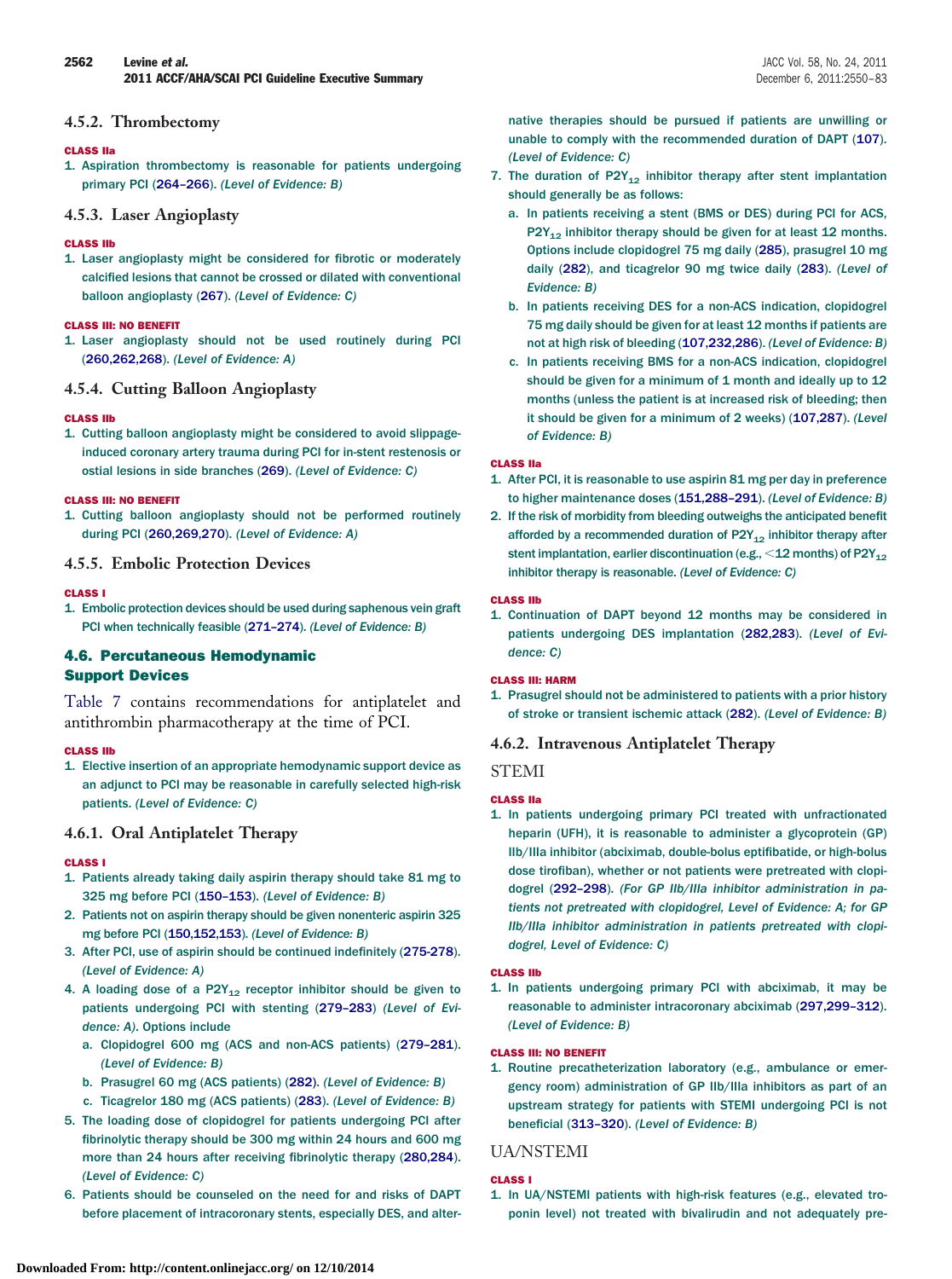#### <span id="page-13-0"></span>Table 7. Recommendations for Antiplatelet and Antithrombin Pharmacotherapy at the Time of PCI

|                                 | <b>COR</b>        | <b>LOE</b> | <b>References</b>                                                                        | <b>Relevant Caveats/Comments</b>                                                                                                                                                                                                                                                                                                                                                                                                                                                                                                                                                                                                                          |
|---------------------------------|-------------------|------------|------------------------------------------------------------------------------------------|-----------------------------------------------------------------------------------------------------------------------------------------------------------------------------------------------------------------------------------------------------------------------------------------------------------------------------------------------------------------------------------------------------------------------------------------------------------------------------------------------------------------------------------------------------------------------------------------------------------------------------------------------------------|
| Oral antiplatelet agents        |                   |            |                                                                                          |                                                                                                                                                                                                                                                                                                                                                                                                                                                                                                                                                                                                                                                           |
| Aspirin                         | Т                 | B          | $(150 - 153, 275 - 278)$                                                                 | N/A                                                                                                                                                                                                                                                                                                                                                                                                                                                                                                                                                                                                                                                       |
| $P2Y_{12}$<br><b>Inhibitors</b> | т                 | A          | $(279 - 283)$                                                                            | • A loading dose of a $P2Y_{12}$ inhibitor should be given to patients<br>undergoing PCI with stenting.                                                                                                                                                                                                                                                                                                                                                                                                                                                                                                                                                   |
| • Clopidogrel                   | ı                 | в          | $(279 - 281)$                                                                            | • 600-mg loading dose now recommended.                                                                                                                                                                                                                                                                                                                                                                                                                                                                                                                                                                                                                    |
| • Prasugrel                     | т                 | B          | (282)                                                                                    | • Contraindicated in patients with prior TIA/CVA: Class III: Harm; LOE: B.<br>• Generally not recommended in patients $>75$ years of age<br>(see Section 5.7.2 in full text).<br>• Consideration of using a lower maintenance dose in persons weighing<br>$<$ 60 kg suggested by FDA (Section 5.7.2 in full text).                                                                                                                                                                                                                                                                                                                                        |
| • Ticagrelor                    | т                 | B          | (283)                                                                                    | . Issues of patient compliance may be especially important.                                                                                                                                                                                                                                                                                                                                                                                                                                                                                                                                                                                               |
|                                 |                   |            | GP IIb/IIIa inhibitors (abciximab, double-bolus eptifibatide, high-bolus dose tirofiban) |                                                                                                                                                                                                                                                                                                                                                                                                                                                                                                                                                                                                                                                           |
| • No clopidogrel                | <b>STEMI: Ila</b> | A          | $(292 - 298)$                                                                            | . UA/NSTEMI recommendation applies to those with high-risk features.                                                                                                                                                                                                                                                                                                                                                                                                                                                                                                                                                                                      |
| pretreatment                    | UA/NSTEMI: I      | A          | $(321 - 326)$                                                                            | • GPI use in STEMI may be most appropriate in those with large anterior<br>MI and/or large thrombus burden.                                                                                                                                                                                                                                                                                                                                                                                                                                                                                                                                               |
|                                 | SIHD: Ila         | в          | $(327 - 329)$                                                                            | • IC abciximab administration in STEMI: Class IIb; LOE: B.                                                                                                                                                                                                                                                                                                                                                                                                                                                                                                                                                                                                |
| • Clopidogrel                   | <b>STEMI: Ila</b> | C          | $(292 - 298)$                                                                            | . Precatheterization laboratory GPI administration in STEMI: Class III:                                                                                                                                                                                                                                                                                                                                                                                                                                                                                                                                                                                   |
| pretreatment                    | UA/NSTEMI: Ila    | в          | (324, 327)                                                                               | No Benefit; LOE: B.<br>• Recommendations apply to those not at high risk for bleeding                                                                                                                                                                                                                                                                                                                                                                                                                                                                                                                                                                     |
|                                 | SIHD: IIb         | B          | $(327, 330 - 332)$                                                                       | complications.                                                                                                                                                                                                                                                                                                                                                                                                                                                                                                                                                                                                                                            |
| <b>Antithrombin agents</b>      |                   |            |                                                                                          |                                                                                                                                                                                                                                                                                                                                                                                                                                                                                                                                                                                                                                                           |
| <b>UFH</b>                      | Т                 | C          | N/A                                                                                      | • Dosing based on whether or not GPI was administered                                                                                                                                                                                                                                                                                                                                                                                                                                                                                                                                                                                                     |
| <b>Bivalirudin</b>              | п                 | в          | $(333 - 342)$                                                                            | • Lower bleeding rates associated with bivalirudin are mitigated when used<br>concomitantly with a GPI.                                                                                                                                                                                                                                                                                                                                                                                                                                                                                                                                                   |
| Enoxaparin                      | Ilb               | B.         | $(343 - 347)$                                                                            | . Recommendations apply to administration of IV enoxaparin at the time<br>of PCI for those who have not received prior antithrombin therapy or who<br>have received "upstream" SC enoxaparin therapy for UA/NSTEMI.<br>• An additional dose of 0.3 mg/kg IV enoxaparin should be administered<br>at the time of PCI to patients who have received $\leq$ 2 therapeutic SC<br>doses (e.g., 1 mg/kg) or received the last SC enoxaparin dose 8 to 12 h<br>before PCI: Class I; LOE: B.<br>• Patients treated with SC enoxaparin within 12 h of PCI should not receive<br>additional treatment with UFH during PCI ("stacking"): Class III: Harm;<br>LOE: B. |
| Anti-Xa inhibitors              |                   |            |                                                                                          |                                                                                                                                                                                                                                                                                                                                                                                                                                                                                                                                                                                                                                                           |
| Fondaparinux                    | III: Harm         | C          | (348, 349)                                                                               | • PCI should not be performed with fondaparinux as the sole antithrombin<br>agent in patients treated with upstream fondaparinux. An additional<br>anticoagulant with anti-lla activity should be administered.                                                                                                                                                                                                                                                                                                                                                                                                                                           |

ACT indicates activated clotting time; COR, class of recommendation; CVA, cerebrovascular accident; FDA, U.S. Food and Drug Administration; GP, glycoprotein; GPI, glycoprotein IIb/IIIa inhibitor; IC, intracoronary; IV, intravenous; LOE, level of evidence; MI, myocardial infarction; N/A, not applicable; PCI, percutaneous coronary intervention; SC, subcutaneous; SIHD, stable ischemic heart disease; STEMI, ST-elevation myocardial infarction; TIA, transient ischemic attack; UA/NSTEMI, unstable angina/non–ST-elevation myocardial infarction; and UFH, unfractionated heparin.

treated with clopidogrel, it is useful at the time of PCI to administer a GP IIb/IIIa inhibitor (abciximab, double-bolus eptifibatide, or high-bolus dose tirofiban) in patients treated with UFH [\(321–326\)](#page-26-0). *(Level of Evidence: A)*

#### CLASS IIa

1. In UA/NSTEMI patients with high-risk features (e.g., elevated troponin level) treated with UFH and adequately pretreated with clopidogrel, it is reasonable at the time of PCI to administer a GP IIb/IIIa inhibitor (abciximab, double-bolus eptifibatide, or high-bolus dose tirofiban) [\(324,327\)](#page-26-1). *(Level of Evidence: B)*

### SIHD

### CLASS IIa

1. In patients undergoing elective PCI treated with UFH and not pretreated with clopidogrel, it is reasonable to administer a GP IIb/IIIa inhibitor (abciximab, double-bolus eptifibatide, or high-bolus dose tirofiban) [\(327–329\)](#page-26-2). *(Level of Evidence: B)*

#### CLASS IIb

1. In patients undergoing elective PCI with stent implantation treated with UFH and adequately pretreated with clopidogrel, it might be reasonable to administer a GP IIb/IIIa inhibitor (abciximab, doublebolus eptifibatide, or high-bolus dose tirofiban) [\(327,330–332\)](#page-26-2). *(Level of Evidence: B)*

### **4.6.3. Anticoagulant Therapy**

4.6.3.1. USE OF PARENTERAL ANTICOAGULANTS DURING PCI

#### CLASS I

1. An anticoagulant should be administered to patients undergoing PCI. *(Level of Evidence: C)*

4.6.3.2. UNFRACTIONATED HEPARIN

#### CLASS I

1. Administration of IV UFH is useful in patients undergoing PCI. *(Level of Evidence: C)*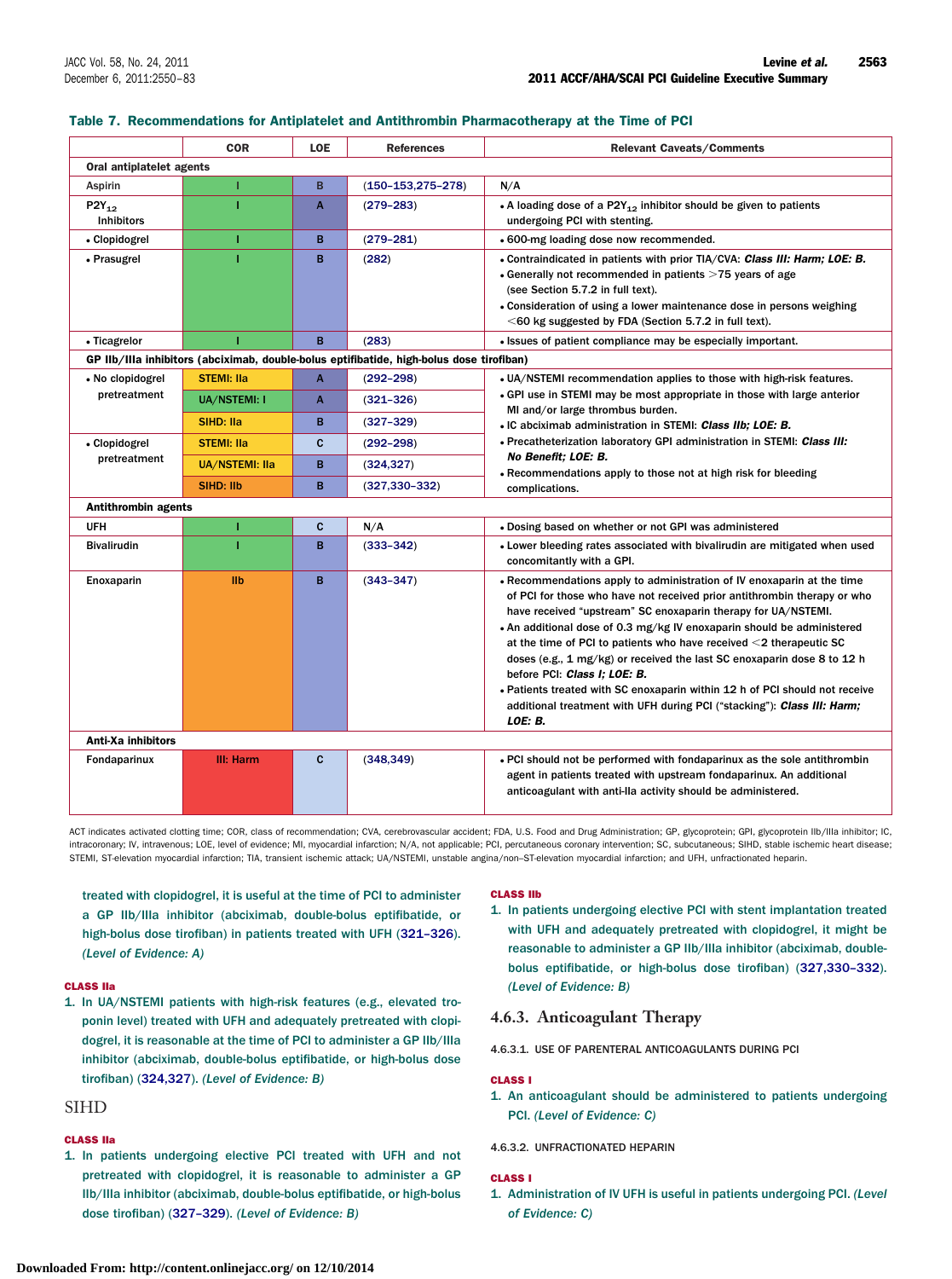4.6.3.3. ENOXAPARIN

#### CLASS I

1. An additional dose of 0.3 mg/kg IV enoxaparin should be administered at the time of PCI to patients who have received fewer than 2 therapeutic subcutaneous doses (e.g., 1 mg/kg) or received the last subcutaneous enoxaparin dose 8 to 12 hours before PCI [\(346,350–353\)](#page-26-6). *(Level of Evidence: B)*

#### CLASS IIb

1. Performance of PCI with enoxaparin may be reasonable in patients either treated with "upstream" subcutaneous enoxaparin for UA/ NSTEMI or who have not received prior antithrombin therapy and are administered IV enoxaparin at the time of PCI [\(343–347\)](#page-26-4). *(Level of Evidence: B)*

#### CLASS III: HARM

1. UFH should not be given to patients already receiving therapeutic subcutaneous enoxaparin [\(346,354\)](#page-26-6). *(Level of Evidence: B)*

4.6.3.4. BIVALIRUDIN AND ARGATROBAN

#### CLASS I

- 1. For patients undergoing PCI, bivalirudin is useful as an anticoagulant with or without prior treatment with UFH [\(333–342\)](#page-26-3). *(Level of Evidence: B)*
- 2. For patients with heparin-induced thrombocytopenia, it is recommended that bivalirudin or argatroban be used to replace UFH [\(355,356\)](#page-27-0). *(Level of Evidence: B)*

#### 4.6.3.5. FONDAPARINUX

#### CLASS III: HARM

1. Fondaparinux should not be used as the sole anticoagulant to support PCI. An additional anticoagulant with anti-Ila activity should be administered because of the risk of catheter thrombosis [\(348,349\)](#page-26-5). *(Level of Evidence: C)*

### **4.6.4. No-Reflow Pharmacological Therapies**

#### CLASS IIa

1. Administration of an intracoronary vasodilator (adenosine, calcium channel blocker, or nitroprusside) is reasonable to treat PCI-related no-reflow that occurs during primary or elective PCI [\(357–372\)](#page-27-1). *(Level of Evidence: B)*

### 4.7. PCI in Specific Anatomic Situations

### **4.7.1. Chronic Total Occlusions**

#### CLASS IIa

1. PCI of a chronic total occlusion in patients with appropriate clinical indications and suitable anatomy is reasonable when performed by operators with appropriate expertise [\(373–377\)](#page-27-2). *(Level of Evidence: B)*

### **4.7.2. Saphenous Vein Grafts**

#### CLASS I

1. Embolic protection devices should be used during saphenous vein graft PCI when technically feasible [\(271–274\)](#page-24-9). *(Level of Evidence: B)*

#### CLASS III: NO BENEFIT

1. Platelet GP IIb/IIIa inhibitors are not beneficial as adjunctive therapy during saphenous vein graft PCI [\(232,286,378,379\)](#page-23-7). *(Level of Evidence: B)*

#### CLASS III: HARM

1. PCI is not recommended for chronic saphenous vein graft occlusions [\(380–382\)](#page-27-3). *(Level of Evidence: C)*

### **4.7.3. Bifurcation Lesions**

#### CLASS I

1. Provisional side-branch stenting should be the initial approach in patients with bifurcation lesions when the side branch is not large and has only mild or moderate focal disease at the ostium [\(383–386\)](#page-27-4). *(Level of Evidence: A)*

#### CLASS IIa

1. It is reasonable to use elective double stenting in patients with complex bifurcation morphology involving a large side branch where the risk of side-branch occlusion is high and the likelihood of successful side-branch reaccess is low [\(387–390\)](#page-27-5). *(Level of Evidence: B)*

### **4.7.4. Aorto-Ostial Stenoses**

#### CLASS IIa

- 1. IVUS is reasonable for the assessment of angiographically indeterminant left main CAD [\(391,392\)](#page-28-0). *(Level of Evidence: B)*
- 2. Use of DES is reasonable when PCI is indicated in patients with an aorto-ostial stenosis [\(393,394\)](#page-28-1). *(Level of Evidence: B)*

### **4.7.5. Calcified Lesions**

#### CLASS IIa

1. Rotational atherectomy is reasonable for fibrotic or heavily calcified lesions that might not be crossed by a balloon catheter or adequately dilated before stent implantation [\(258,259,395\)](#page-24-4). *(Level of Evidence: C)*

### 4.8. PCI in Specific Patient Populations

**4.8.1. Chronic Kidney Disease**

#### CLASS I

In patients undergoing PCI, the glomerular filtration rate should be estimated and the dosage of renally cleared medications should be adjusted [\(147–149\)](#page-21-8). *(Level of Evidence: B)*

### 4.9. Periprocedural Myocardial Infarction Assessment

#### CLASS I

1. In patients who have signs or symptoms suggestive of myocardial infarction during or after PCI or in asymptomatic patients with significant *persistent* angiographic complications (e.g., large sidebranch occlusion, flow-limiting dissection, no-reflow phenomenon, or coronary thrombosis), creatinine kinase-MB and troponin I or T should be measured. *(Level of Evidence: C)*

### CLASS IIb

1. Routine measurement of cardiac biomarkers (creatinine kinase-MB and/or troponin I or T) in all patients after PCI may be reasonable. *(Level of Evidence: C)*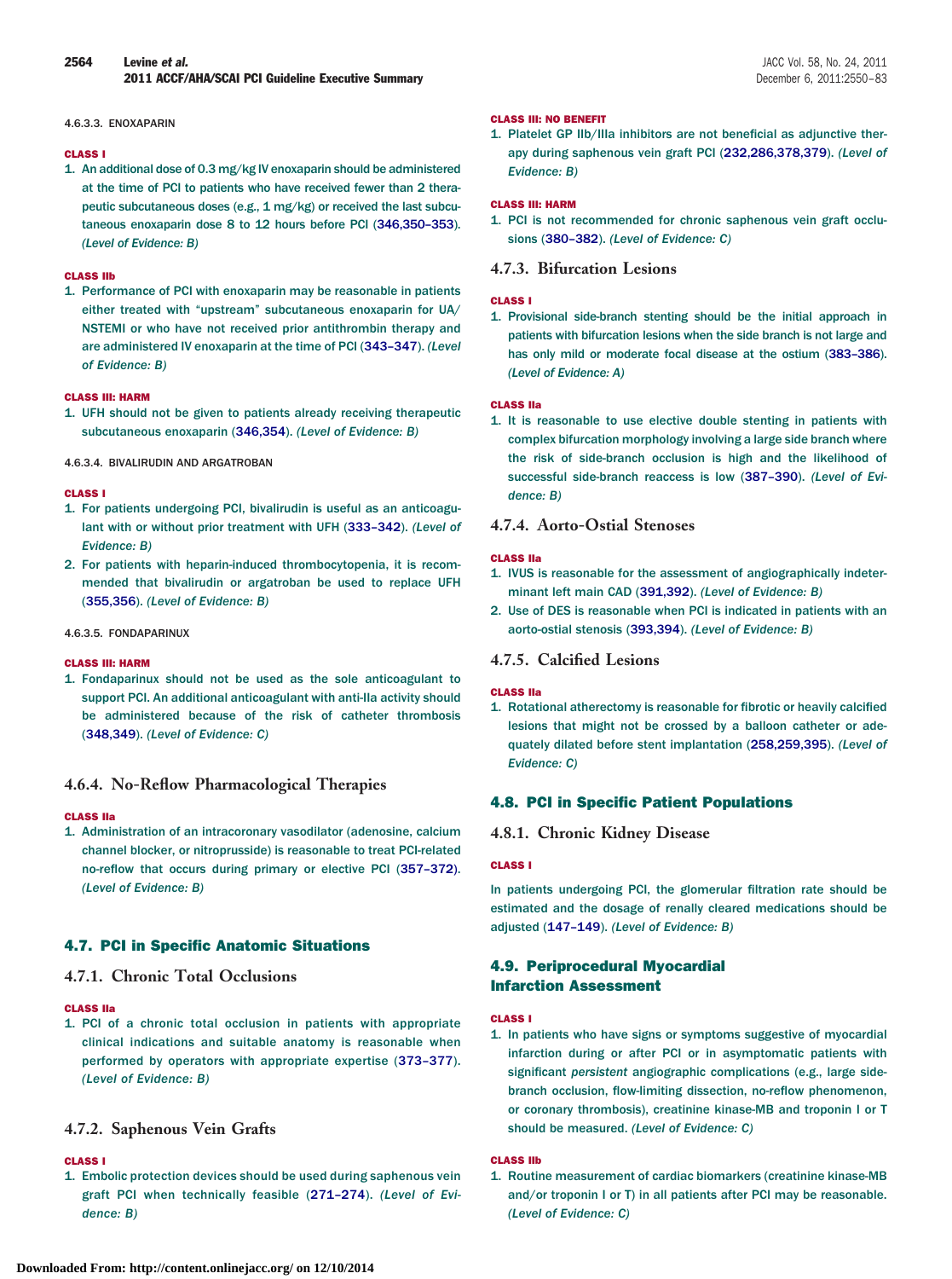# 4.10. Vascular Closure Devices

### CLASS I

1. Patients considered for vascular closure devices should undergo a femoral angiogram to ensure their anatomic suitability for deployment. *(Level of Evidence: C)*

#### CLASS IIa

1. The use of vascular closure devices is reasonable for the purposes of achieving faster hemostasis and earlier ambulation compared with the use of manual compression [\(396–399\)](#page-28-2). *(Level of Evidence: B)*

#### CLASS III: NO BENEFIT

1. The routine use of vascular closure devices is not recommended for the purpose of decreasing vascular complications, including bleeding [\(396–401\)](#page-28-2). *(Level of Evidence: B)*

# 5. Postprocedural Considerations: Recommendations

Postprocedural considerations in patients undergoing PCI are discussed below and summarized in [Table 8.](#page-16-0) Some recommendations and text regarding DAPT in Section 5.7.2 of the full-text guideline [\(4\)](#page-18-2) are intentionally repeated in this section for reader ease of use.

### 5.1. Postprocedural Antiplatelet Therapy

#### CLASS I

- 1. After PCI, use of aspirin should be continued indefinitely [\(275–278\)](#page-25-0). *(Level of Evidence: A)*
- 2. The duration of  $P2Y_{12}$  inhibitor therapy after stent implantation should generally be as follows:
	- a. In patients receiving a stent (BMS or DES) during PCI for ACS,  $P2Y_{12}$  inhibitor therapy should be given for at least 12 months. Options include clopidogrel 75 mg daily [\(285\)](#page-25-5), prasugrel 10 mg daily [\(282\)](#page-25-2), and ticagrelor 90 mg twice daily [\(283\)](#page-25-3). *(Level of Evidence: B)*
	- b. In patients receiving DES for a non-ACS indication, clopidogrel 75 mg daily should be given for at least 12 months if the patient is not at high risk of bleeding [\(107,232,286\)](#page-20-2). *(Level of Evidence: B)*
	- c. In patients receiving BMS for a non-ACS indication, clopidogrel should be given for a minimum of  $1$  month and ideally up to  $12$ months (unless the patient is at increased risk of bleeding; then it should be given for a minimum of 2 weeks) [\(287\)](#page-25-9). *(Level of Evidence: B)*
- 3. Patients should be counseled on the importance of compliance with DAPT and that therapy should not be discontinued before discussion with their cardiologist [\(107\)](#page-20-2). *(Level of Evidence: C)*

#### CLASS IIa

- 1. After PCI, it is reasonable to use aspirin 81 mg per day in preference to higher maintenance doses [\(151,288–291\)](#page-21-12). *(Level of Evidence: B)*
- 2. If the risk of morbidity from bleeding outweighs the anticipated benefit afforded by a recommended duration of  $P2Y_{12}$  inhibitor therapy after stent implantation, earlier discontinuation (e.g.,  $12$  months) of P2Y<sub>12</sub> inhibitor therapy is reasonable. *(Level of Evidence: C)*

#### CLASS IIb

1. Continuation of clopidogrel, prasugrel or ticagrelor beyond 12 months may be considered in patients undergoing placement of DES [\(282,283\)](#page-25-2). *(Level of Evidence: C)*

**5.1.1. Proton Pump Inhibitors and Antiplatelet Therapy**

#### CLASS I

1. Proton pump inhibitors should be used in patients with a history of prior gastrointestinal bleeding who require DAPT [\(402\)](#page-28-3). *(Level of Evidence: C)*

### CLASS IIa

1. Use of proton pump inhibitors is reasonable in patients with an increased risk of gastrointestinal bleeding (e.g., advanced age, concomitant use of warfarin, steroids, nonsteroidal antiinflammatory drugs, *Helicobacter pylori* infection) who require DAPT [\(402\)](#page-28-3). *(Level of Evidence: C)*

#### CLASS III: NO BENEFIT

1. Routine use of a proton pump inhibitor is not recommended for patients at low risk of gastrointestinal bleeding, who have much less potential to benefit from prophylactic therapy [\(402\)](#page-28-3). *(Level of Evidence: C)*

### **5.1.2. Clopidogrel Genetic Testing**

#### CLASS IIb

- 1. Genetic testing might be considered to identify whether a patient at high risk for poor clinical outcomes is predisposed to inadequate platelet inhibition with clopidogrel [\(434\)](#page-29-0). *(Level of Evidence: C)*
- 2. When a patient predisposed to inadequate platelet inhibition with clopidogrel is identified by genetic testing, treatment with an alternate  $P2Y_{12}$  inhibitor (e.g., prasugrel or ticagrelor) might be considered [\(434\)](#page-29-0). *(Level of Evidence: C)*

#### CLASS III: NO BENEFIT

1. The routine clinical use of genetic testing to screen patients treated with clopidogrel who are undergoing PCI is not recommended [\(434\)](#page-29-0). *(Level of Evidence: C)*

### **5.1.3. Platelet Function Testing**

#### CLASS IIb

- 1. Platelet function testing may be considered in patients at high risk for poor clinical outcomes [\(434\)](#page-29-0). *(Level of Evidence: C)*
- 2. In patients treated with clopidogrel with high platelet reactivity, alternative agents, such as prasugrel or ticagrelor, might be considered [\(434\)](#page-29-0). *(Level of Evidence: C)*

#### CLASS III: NO BENEFIT

1. The routine clinical use of platelet function testing to screen patients treated with clopidogrel who are undergoing PCI is not recommended [\(434\)](#page-29-0). *(Level of Evidence: C)*

### 5.2. Restenosis

#### CLASS I

- 1. Patients who develop clinical restenosis after balloon angioplasty should be treated with BMS or DES if anatomic factors are appropriate and if the patient is able to comply with and tolerate DAPT [\(435\)](#page-29-1). *(Level of Evidence: B)*
- 2. Patients who develop clinical restenosis after BMS should be treated with DES if anatomic factors are appropriate and the patient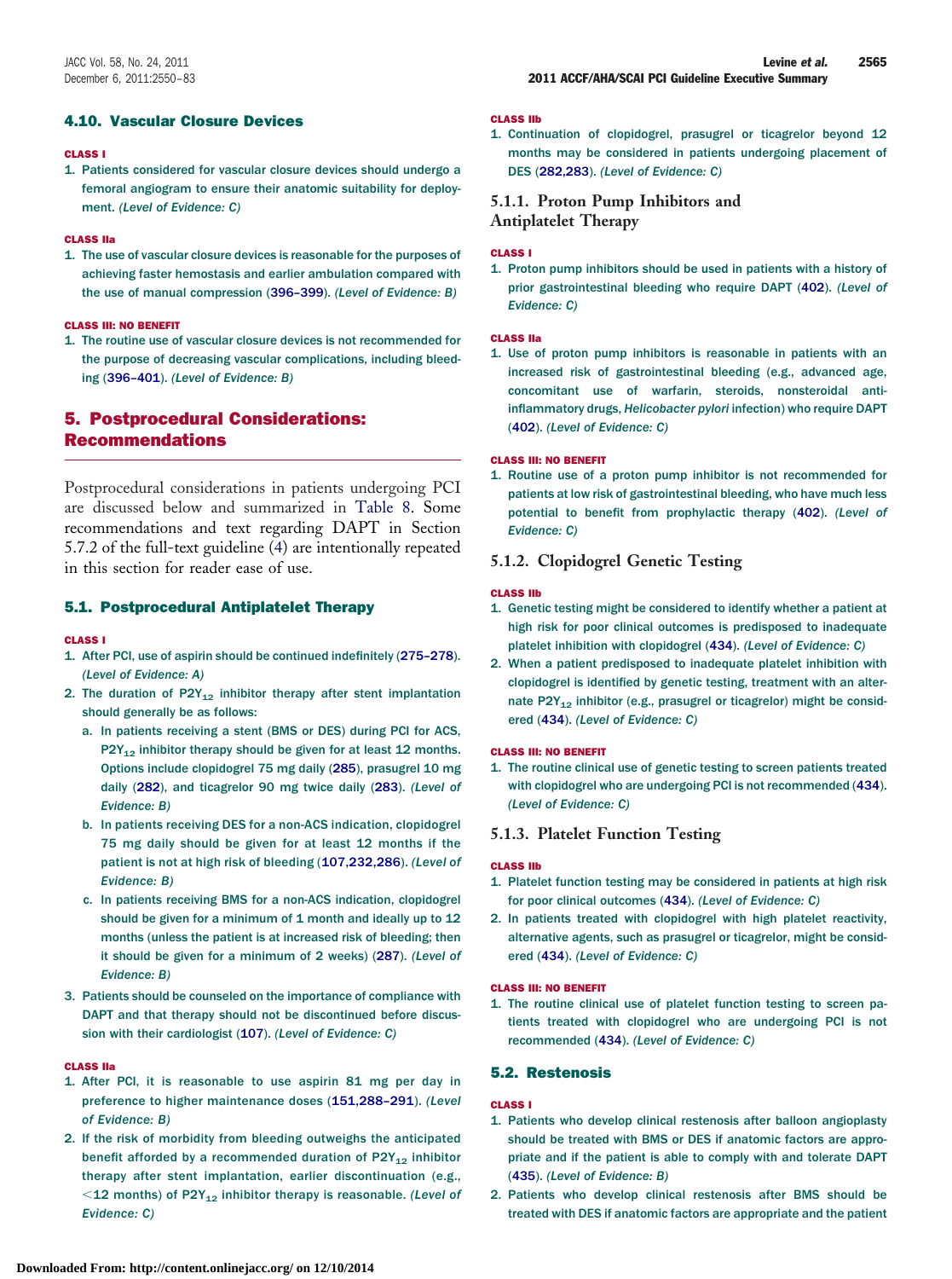### <span id="page-16-0"></span>Table 8. Postprocedural Recommendations for Patients Undergoing PCI

| <b>Recommendations</b>                                                                                                                                                                                                                                                         |                                                                                                                               | <b>COR</b>             | <b>LOE</b>   | <b>References</b>              |
|--------------------------------------------------------------------------------------------------------------------------------------------------------------------------------------------------------------------------------------------------------------------------------|-------------------------------------------------------------------------------------------------------------------------------|------------------------|--------------|--------------------------------|
| <b>Aspirin</b>                                                                                                                                                                                                                                                                 |                                                                                                                               |                        |              |                                |
| After PCI, use of aspirin should be continued indefinitely.                                                                                                                                                                                                                    |                                                                                                                               |                        | $\mathsf{A}$ | $(275 - 278)$                  |
| After PCI, it is reasonable to use aspirin 81 mg/d in preference to higher maintenance doses.                                                                                                                                                                                  |                                                                                                                               | <b>Ila</b>             | B            | $(151, 288 - 291)$             |
| $P2Y_{12}$ inhibitors                                                                                                                                                                                                                                                          |                                                                                                                               |                        |              |                                |
| In patients receiving a stent (BMS or DES) during PCI for ACS, $P2Y_{12}$ inhibitor therapy<br>should be given for at least 12 mo. Options include clopidogrel 75 mg/d, prasugrel 10<br>mg/d, and ticagrelor 90 mg twice daily.                                                |                                                                                                                               | п                      | B            | (282, 283, 285)                |
| In patients receiving DES for a non-ACS indication, clopidogrel 75 mg/d should be given<br>for at least 12 mo if patients are not at high risk of bleeding.                                                                                                                    |                                                                                                                               | т                      | в            | (107, 232, 286)                |
| In patients receiving BMS for a non-ACS indication, clopidogrel should be given for a<br>minimum of 1 mo and ideally up to 12 mo (unless the patient is at increased risk of<br>bleeding; then it should be given for a minimum of 2 wk).                                      |                                                                                                                               |                        | B            | (287)                          |
| Patients should be counseled on the importance of compliance with DAPT and that<br>therapy should not be discontinued before discussion with their cardiologist.                                                                                                               |                                                                                                                               | т                      | C            | (107)                          |
| PPIs should be used in patients with a history of prior GI bleeding who require DAPT.                                                                                                                                                                                          |                                                                                                                               | т                      | C            | (402)                          |
| If the risk of morbidity from bleeding outweighs the anticipated benefit afforded by a<br>recommended duration of $P2Y_{12}$ inhibitor therapy after stent implantation, earlier<br>discontinuation (e.g., $\leq$ 12 mo) of P2Y <sub>12</sub> inhibitor therapy is reasonable. |                                                                                                                               | <b>Ila</b>             | C            | N/A                            |
| Use of PPIs is reasonable in patients with an increased risk of GI bleeding (e.g., advanced<br>age, concomitant use of warfarin, steroids, NSAIDs, Helicobacter pylori infection) who<br>require DAPT.                                                                         |                                                                                                                               | lla                    | C            | (402)                          |
| Continuation of clopidogrel, prasugrel, or ticagrelor beyond 12 mo may be considered in<br>patients undergoing placement of DES.                                                                                                                                               |                                                                                                                               | Ilb                    | C            | (282, 283)                     |
| Routine use of a PPI is not recommended for patients at low risk of GI bleeding, who have<br>much less potential to benefit from prophylactic therapy.                                                                                                                         |                                                                                                                               | III: No Benefit        | C            | (402)                          |
| <b>Exercise testing</b>                                                                                                                                                                                                                                                        |                                                                                                                               |                        |              |                                |
| For patients entering a formal cardiac rehabilitation program after PCI, treadmill exercise<br>testing is reasonable.                                                                                                                                                          |                                                                                                                               | <b>Ila</b>             | C            | N/A                            |
| Routine periodic stress testing of asymptomatic patients after PCI without specific clinical<br>indications should not be performed.                                                                                                                                           |                                                                                                                               | <b>III: No Benefit</b> | C            | (403)                          |
| <b>Cardiac rehabilitation</b>                                                                                                                                                                                                                                                  |                                                                                                                               |                        |              |                                |
| Medically supervised exercise programs (cardiac rehabilitation) should be recommended<br>to patients after PCI, particularly for patients at moderate to high risk for whom<br>supervised exercise training is warranted.                                                      |                                                                                                                               | п                      | A            | $(404 - 412)$                  |
| Secondary prevention (recommendations included from the 2011 AHA/ACCF Secondary Prevention and Risk Reduction Therapy Guideline) (413)                                                                                                                                         |                                                                                                                               |                        |              |                                |
| Lipid management with lifestyle modification and                                                                                                                                                                                                                               | Lifestyle modification                                                                                                        | ı                      | B            | (414, 415)                     |
| lipid-lowering pharmacotherapy                                                                                                                                                                                                                                                 | <b>Statin therapy</b>                                                                                                         | т                      | A            | $(414, 416 - 419, 419a)$       |
|                                                                                                                                                                                                                                                                                | Statin therapy which lowers LDL<br>cholesterol to $<$ 100 mg/dL<br>and achieves at least a 30%<br>lowering of LDL cholesterol | п                      | C            | $(414 - 419, 419a)$            |
|                                                                                                                                                                                                                                                                                | Statin therapy which lowers LDL<br>cholesterol to $<$ 70 mg/dL in<br>very high-risk* patients                                 | <b>Ila</b>             |              | $(416 - 418, 419a, 420 - 422)$ |
| Blood pressure control (with a blood pressure                                                                                                                                                                                                                                  | Lifestyle modification                                                                                                        | ı                      | B            | $(423 - 427)$                  |
| goal of $\leq$ 140/90 mm Hg)                                                                                                                                                                                                                                                   | Pharmacotherapy                                                                                                               | ı                      | A            | (423, 428, 429)                |
| Diabetes management (e.g., lifestyle modification and pharmacotherapy) coordinated<br>with the patient's primary care physician and/or endocrinologist                                                                                                                         |                                                                                                                               |                        | C            | N/A                            |
| <b>Complete smoking cessation</b>                                                                                                                                                                                                                                              |                                                                                                                               | ı                      | A            | $(430 - 433)$                  |

\*Presence of established cardiovascular disease plus 1) multiple major risk factors (especially diabetes), 2) severe and poorly controlled risk factors (especially continued cigarette smoking), 3) multiple risk factors of the metabolic syndrome (especially high triglycerides ≥200 mg/dL plus non–HDL-cholesterol ≥130 mg/dL with low HDL-cholesterol [<40 mg/dL]), and 4) acute coronary syndromes. ACS indicates acute coronary syndromes; BMS, bare-metal stent(s); COR, class of recommendation; DAPT, dual antiplatelet therapy; DES, drug-eluting stent(s); GI, gastrointestinal; HDL, high-density lipoprotein; LDL, low-density lipoprotein; LOE, level of evidence; N/A, not applicable; NSAID, nonsteroidal anti-inflammatory drug; PCI, percutaneous coronary intervention; and PPI, proton pump inhibitor.

is able to comply with and tolerate DAPT [\(436–438\)](#page-29-2). *(Level of Evidence: A)*

#### CLASS IIa

1. IVUS is reasonable to determine the mechanism of stent restenosis [\(254\)](#page-24-2). *(Level of Evidence: C)*

### CLASS IIb

1. Patients who develop clinical restenosis after DES may be considered for repeat PCI with balloon angioplasty, BMS, or DES containing the same drug or an alternative antiproliferative drug if anatomic factors are appropriate and the patient is able to comply with and tolerate DAPT [\(254\)](#page-24-2). *(Level of Evidence: C)*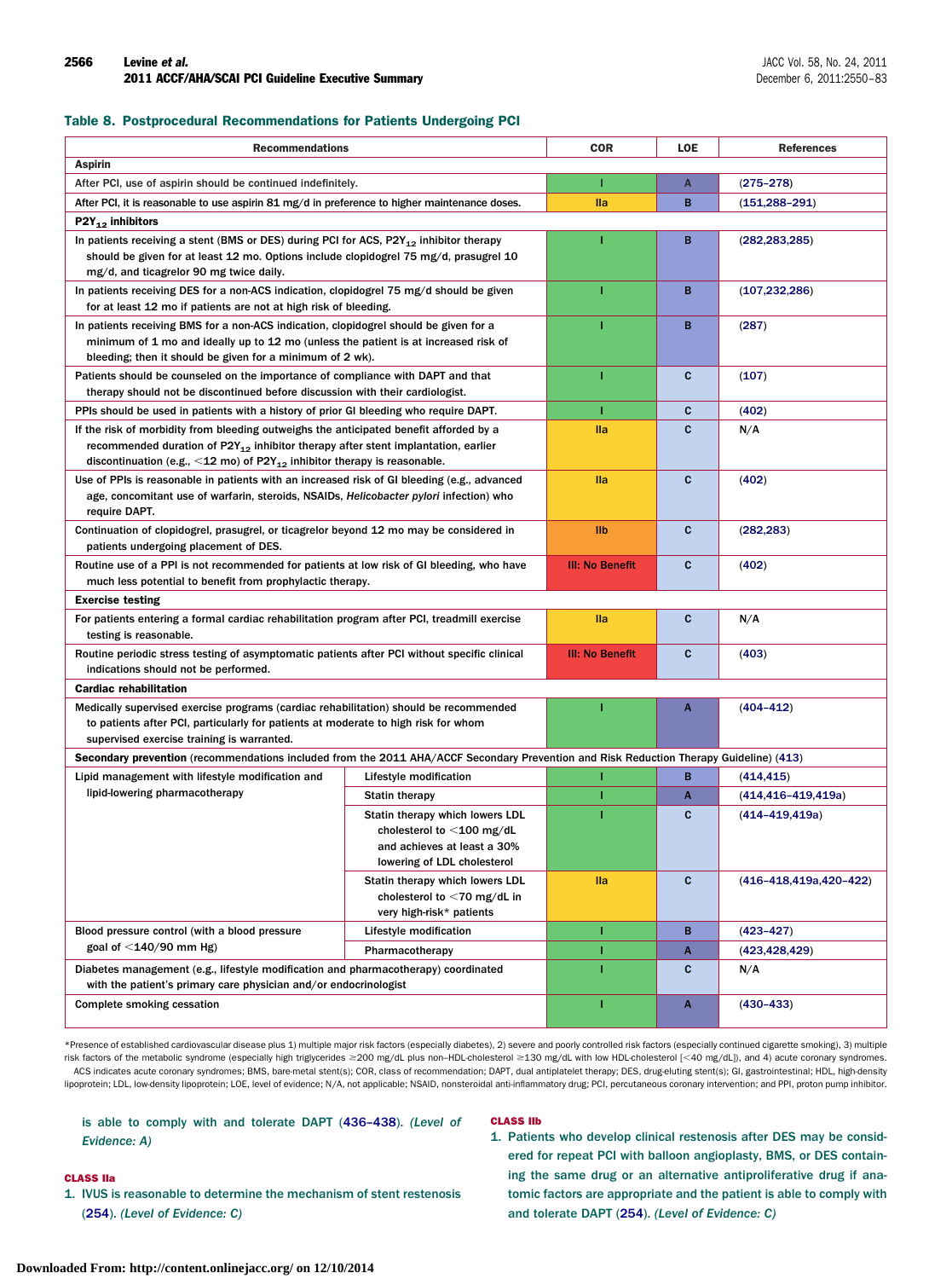# **5.2.1. Exercise Testing**

### CLASS IIa

1. In patients entering a formal cardiac rehabilitation program after PCI, treadmill exercise testing is reasonable. *(Level of Evidence: C)*

#### CLASS III: NO BENEFIT

1. Routine periodic stress testing of asymptomatic patients after PCI without specific clinical indications should not be performed [\(403\)](#page-28-4). *(Level of Evidence: C)*

### **5.2.2. Cardiac Rehabilitation**

### CLASS I

1. Medically supervised exercise programs (cardiac rehabilitation) should be recommended to patients after PCI, particularly for moderate- to high-risk patients for whom supervised exercise training is warranted [\(404–412\)](#page-28-5). *(Level of Evidence: A)*

# 6. Quality and Performance Considerations: Recommendations

### 6.1. Quality and Performance

### CLASS I

- 1. Every PCI program should operate a quality-improvement program that routinely 1) reviews quality and outcomes of the entire program; 2) reviews results of individual operators; 3) includes risk adjustment; 4) provides peer review of difficult or complicated cases; and 5) performs random case reviews. *(Level of Evidence: C)*
- 2. Every PCI program should participate in a regional or national PCI registry for the purpose of benchmarking its outcomes against current national norms. *(Level of Evidence: C)*

### 6.2. Certification and Maintenance of Certification

#### CLASS IIa

1. It is reasonable for all physicians who perform PCI to participate in the American Board of Internal Medicine interventional cardiology board certification and maintenance of certification program. *(Level of Evidence: C)*

### 6.3. Operator and Institutional Competency and Volume

#### CLASS I

- 1. Elective/urgent PCI should be performed by operators with an acceptable annual volume  $(\geq 75$  procedures) at high-volume centers  $($  >400 procedures) with on-site cardiac surgery  $(439, 440)$ . *(Level of Evidence: C)*
- 2. Elective/urgent PCI should be performed by operators and institutions whose current risk-adjusted outcomes statistics are comparable to those reported in contemporary national data registries. *(Level of Evidence: C)*
- 3. Primary PCI for STEMI should be performed by experienced operators who perform more than 75 elective PCI procedures per year and, ideally, at least 11 PCI procedures for STEMI per year. Ideally, these procedures should be performed in institutions that perform more than 400 elective PCIs per year and more than 36 primary PCI procedures for STEMI per year [\(439,441–444\)](#page-29-4). *(Level of Evidence: C)*

#### CLASS IIa

- 1. It is reasonable that operators with acceptable volume  $(\geq 75$  PCI procedures per year) perform elective/urgent PCI at low-volume centers (200 to 400 PCI procedures per year) with on-site cardiac surgery [\(439\)](#page-29-4). *(Level of Evidence: C)*
- 2. It is reasonable that low-volume operators ( $<$ 75 PCI procedures per year) perform elective/urgent PCI at high-volume centers (>400 PCI procedures per year) with on-site cardiac surgery. Ideally, operators with an annual procedure volume of fewer than 75 procedures per year should only work at institutions with an activity level of more than 600 procedures per year. Operators who perform fewer than 75 procedures per year should develop a defined mentoring relationship with a highly experienced operator who has an annual procedural volume of at least 150 procedures. *(Level of Evidence: C)*

#### CLASS IIb

1. The benefit of primary PCI for STEMI patients eligible for fibrinolysis when performed by an operator who performs fewer than 75 procedures per year  $\left($  < 11 PCIs for STEMI per year) is not well established. *(Level of Evidence: C)*

#### CLASS III: NO BENEFIT

1. It is not recommended that elective/urgent PCI be performed by low-volume operators  $(< 75$  procedures per year) at low-volume centers (200 to 400 procedures per year) with or without on-site cardiac surgery. An institution with a volume of fewer than 200 procedures per year, unless in a region that is underserved because of geography, should carefully consider whether it should continue to offer this service [\(439\)](#page-29-4). *(Level of Evidence: C)*

# Staff

*American College of Cardiology Foundation*

David R. Holmes, Jr., MD, FACC, President

John C. Lewin, MD, Chief Executive Officer

Janet Wright, MD, FACC, Senior Vice President, Science and Quality

Charlene May, Senior Director, Science and Clinical Policy Erin A. Barrett, MPS, Senior Specialist, Science and Clinical Policy

### *American College of Cardiology Foundation/ American Heart Association*

Lisa Bradfield, CAE, Director, Science and Clinical Policy Sue Keller, BSN, MPH, Senior Specialist, Evidence-Based

- Medicine
- Jesse M. Welsh, Specialist, Science and Clinical Policy
- Debjani Mukherjee, MPH, Associate Director, Evidence-Based Medicine

### *American Heart Association*

Ralph L. Sacco, MS, MD, FAAN, FAHA, President

Nancy Brown, Chief Executive Officer

Rose Marie Robertson, MD, FAHA, Chief Science Officer

Gayle R. Whitman, PhD, RN, FAHA, FAAN, Senior Vice President, Office of Science Operations

Mark D. Stewart, MPH, Science and Medicine Advisor, Office of Science and Medicine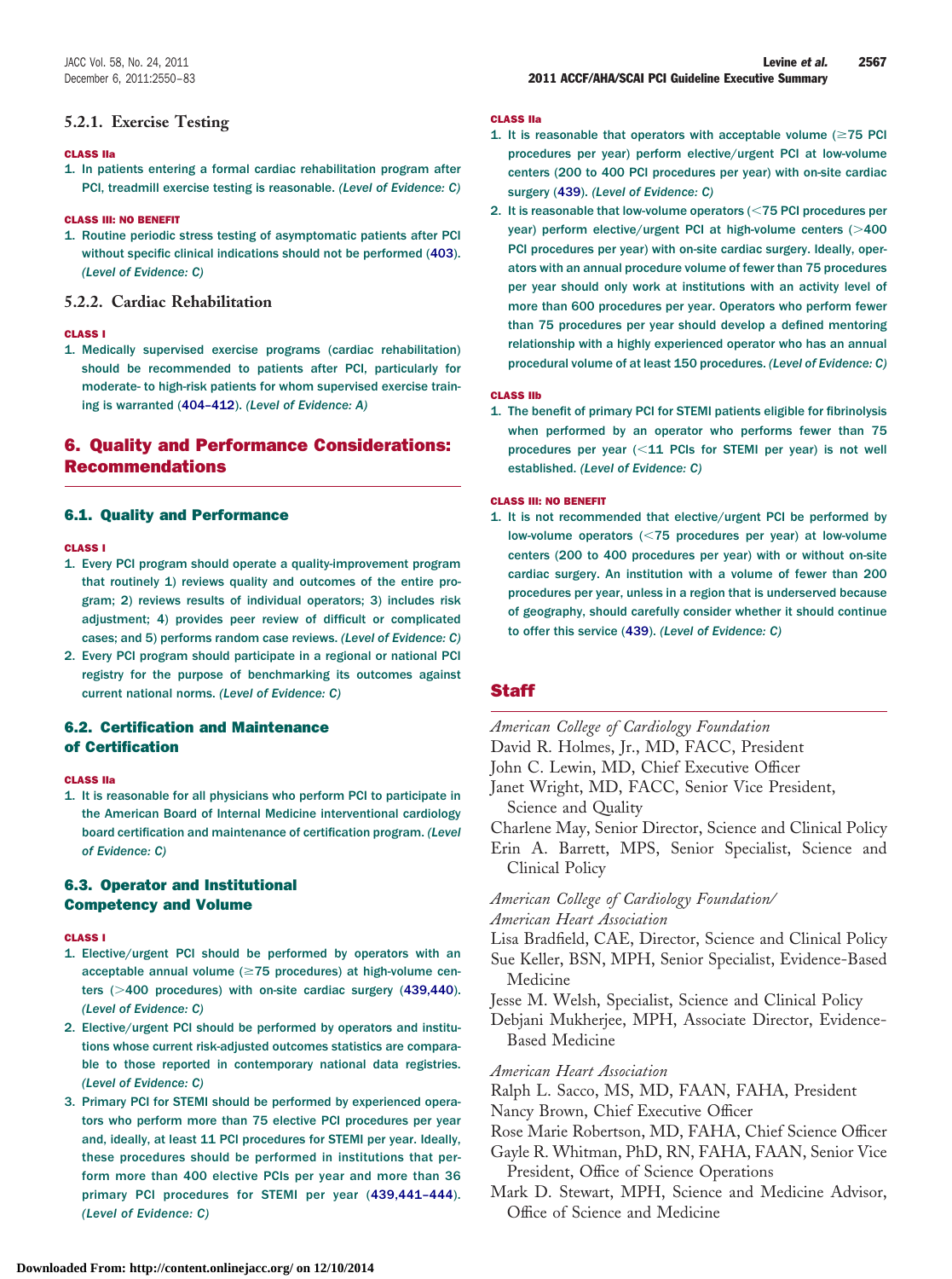#### <span id="page-18-0"></span>**REFERENCES**

- 1. ACCF/AHA Task Force on Practice Guidelines. Methodologies and Policies from the ACCF/AHA Task Force on Practice Guidelines. Available at: [http://assets.cardiosource.com/Methodology\\_Manual\\_](http://assets.cardiosource.com/Methodology_Manual_for_ACC_AHA_Writing_Committees.pdf) [for\\_ACC\\_AHA\\_Writing\\_Committees.pdf](http://assets.cardiosource.com/Methodology_Manual_for_ACC_AHA_Writing_Committees.pdf) and [http://circ.ahajournals.](http://circ.ahajournals.org/site/manual/index.xhtml) [org/site/manual/index.xhtml.](http://circ.ahajournals.org/site/manual/index.xhtml) Accessed July 1, 2011.
- <span id="page-18-1"></span>2. Institute of Medicine. Finding What Works in Health Care: Standards for Systematic Reviews. Washington, DC: The National Academies Press; 2011.
- <span id="page-18-2"></span>3. Institute of Medicine. Clinical Practice Guidelines We Can Trust. Washington, DC: The National Academies Press; 2011.
- 4. Levine GN, Bates ER, Blankenship JC, et al. 2011 ACCF/AHA/ SCAI guideline for percutaneous coronary intervention. J Am Coll Cardiol, published online before print November 7, 2011, doi: 10.1016/j.jacc.2011.08.007. Accessed November 7, 2011.
- <span id="page-18-3"></span>5. Feit F, Brooks MM, Sopko G, et al., BARI Investigators. Long-term clinical outcome in the Bypass Angioplasty Revascularization Investigation Registry: comparison with the randomized trial. Circulation. 2000;101:2795–802.
- 6. King SBI, Barnhart HX, Kosinski AS, et al., Emory Angioplasty versus Surgery Trial Investigators. Angioplasty or surgery for multivessel coronary artery disease: comparison of eligible registry and randomized patients in the EAST trial and influence of treatment selection on outcomes. Am J Cardiol. 1997;79:1453–9.
- <span id="page-18-4"></span>7. Serruys PW, Morice MC, Kappetein AP, et al. Percutaneous coronary intervention versus coronary-artery bypass grafting for severe coronary artery disease. N Engl J Med. 2009;360:961–72.
- <span id="page-18-6"></span>8. Chakravarty T, Buch MH, Naik H, et al. Predictive accuracy of SYNTAX score for predicting long-term outcomes of unprotected left main coronary artery revascularization. Am J Cardiol. 2011;107:  $360-6$ .
- 9. Grover FL, Shroyer AL, Hammermeister K, et al. A decade's experience with quality improvement in cardiac surgery using the Veterans Affairs and Society of Thoracic Surgeons national databases. Ann Surg. 2001;234:464–72.
- 10. Kim YH, Park DW, Kim WJ, et al. Validation of SYNTAX (Synergy between PCI with TAXUS and Cardiac Surgery) score for prediction of outcomes after unprotected left main coronary revascularization. J Am Coll Cardiol Intv. 2010;3:612–23.
- <span id="page-18-7"></span>11. Morice MC, Serruys PW, Kappetein AP, et al. Outcomes in patients with de novo left main disease treated with either percutaneous coronary intervention using paclitaxel-eluting stents or coronary artery bypass graft treatment in the Synergy Between Percutaneous Coronary Intervention with TAXUS and Cardiac Surgery (SYN-TAX) trial. Circulation. 2010;121:2645–53.
- 12. Shahian DM, O'Brien SM, Filardo G, et al. The Society of Thoracic Surgeons 2008 cardiac surgery risk models: part 1—coronary artery bypass grafting surgery. Ann Thorac Surg. 2009;88 Suppl 1:S2–22.
- 13. Shahian DM, O'Brien SM, Normand SL, et al. Association of hospital coronary artery bypass volume with processes of care, mortality, morbidity, and the Society of Thoracic Surgeons composite quality score. J Thorac Cardiovasc Surg. 2010;139:273–82.
- 14. Welke KF, Peterson ED, Vaughan-Sarrazin MS, et al. Comparison of cardiac surgery volumes and mortality rates between the Society of Thoracic Surgeons and Medicare databases from 1993 through 2001. Ann Thorac Surg. 2007;84:1538–46.
- <span id="page-18-5"></span>15. Caracciolo EA, Davis KB, Sopko G, et al. Comparison of surgical and medical group survival in patients with left main coronary artery disease. Long-term CASS experience. Circulation. 1995;91:2325–34.
- 16. Chaitman BR, Fisher LD, Bourassa MG, et al. Effect of coronary bypass surgery on survival patterns in subsets of patients with left main coronary artery disease. Report of the Collaborative Study in Coronary Artery Surgery (CASS). Am J Cardiol. 1981;48:765–77.
- <span id="page-18-9"></span>17. Dzavik V, Ghali WA, Norris C, et al. Long-term survival in 11,661 patients with multivessel coronary artery disease in the era of stenting: a report from the Alberta Provincial Project for Outcome Assessment in Coronary Heart Disease (APPROACH) Investigators. Am Heart J. 2001;142:119–26.
- 18. Takaro T, Hultgren HN, Lipton MJ, et al. The VA cooperative randomized study of surgery for coronary arterial occlusive disease II. Subgroup with significant left main lesions. Circulation. 1976;54: III107–17.
- 19. Takaro T, Peduzzi P, Detre KM, et al. Survival in subgroups of patients with left main coronary artery disease. Veterans Administration Cooperative Study of Surgery for Coronary Arterial Occlusive Disease. Circulation. 1982;66:14–22.
- 20. Taylor HA, Deumite NJ, Chaitman BR, et al. Asymptomatic left main coronary artery disease in the Coronary Artery Surgery Study (CASS) registry. Circulation. 1989;79:1171–9.
- <span id="page-18-10"></span>21. Yusuf S, Zucker D, Peduzzi P, et al. Effect of coronary artery bypass graft surgery on survival: overview of 10-year results from randomised trials by the Coronary Artery Bypass Graft Surgery Trialists Collaboration. Lancet. 1994;344:563–70.
- 22. Capodanno D, Caggegi A, Miano M, et al. Global risk classification and Clinical SYNTAX (Synergy between Percutaneous Coronary Intervention with TAXUS and Cardiac Surgery) score in patients undergoing percutaneous or surgical left main revascularization. J Am Coll Cardiol Intv. 2011;4:287–97.
- <span id="page-18-11"></span>23. Hannan EL, Wu C, Walford G, et al. Drug-eluting stents vs coronary-artery bypass grafting in multivessel coronary disease. N Engl J Med. 2008;358:331–41.
- <span id="page-18-8"></span>24. Ellis SG, Tamai H, Nobuyoshi M, et al. Contemporary percutaneous treatment of unprotected left main coronary stenoses: initial results from a multicenter registry analysis 1994–1996. Circulation. 1997;96:3867–72.
- 25. Biondi-Zoccai GG, Lotrionte M, Moretti C, et al. A collaborative systematic review and meta-analysis on 1278 patients undergoing percutaneous drug-eluting stenting for unprotected left main coronary artery disease. Am Heart J. 2008;155:274–83.
- 26. Boudriot E, Thiele H, Walther T, et al. Randomized comparison of percutaneous coronary intervention with sirolimus-eluting stents versus coronary artery bypass grafting in unprotected left main stem stenosis. J Am Coll Cardiol. 2011;57:538–45.
- 27. Brener SJ, Galla JM, Bryant R. I, et al. Comparison of percutaneous versus surgical revascularization of severe unprotected left main coronary stenosis in matched patients. Am J Cardiol. 2008;101:169–72.
- 28. Buszman PE, Kiesz SR, Bochenek A, et al. Acute and late outcomes of unprotected left main stenting in comparison with surgical revascularization. J Am Coll Cardiol. 2008;51:538–45.
- 29. Chieffo A, Magni V, Latib A, et al. 5-year outcomes following percutaneous coronary intervention with drug-eluting stent implantation versus coronary artery bypass graft for unprotected left main coronary artery lesions: the Milan experience. J Am Coll Cardiol Intv. 2010;3:595–601.
- 30. Chieffo A, Morici N, Maisano F, et al. Percutaneous treatment with drug-eluting stent implantation versus bypass surgery for unprotected left main stenosis: a single-center experience. Circulation. 2006;113: 2542–7.
- 31. Lee MS, Kapoor N, Jamal F, et al. Comparison of coronary artery bypass surgery with percutaneous coronary intervention with drugeluting stents for unprotected left main coronary artery disease. J Am Coll Cardiol. 2006;47:864–70.
- 32. Makikallio TH, Niemela M, Kervinen K, et al. Coronary angioplasty in drug eluting stent era for the treatment of unprotected left main stenosis compared to coronary artery bypass grafting. Ann Med. 2008;40:437–43.
- 33. Naik H, White AJ, Chakravarty T, et al. A meta-analysis of 3,773 patients treated with percutaneous coronary intervention or surgery for unprotected left main coronary artery stenosis. J Am Coll Cardiol Intv. 2009;2:739–47.
- 34. Palmerini T, Marzocchi A, Marrozzini C, et al. Comparison between coronary angioplasty and coronary artery bypass surgery for the treatment of unprotected left main coronary artery stenosis (the Bologna Registry). Am J Cardiol. 2006;98:54–9.
- 35. Park DW, Seung KB, Kim YH, et al. Long-term safety and efficacy of stenting versus coronary artery bypass grafting for unprotected left main coronary artery disease: 5-year results from the MAIN-COMPARE (Revascularization for Unprotected Left Main Coronary Artery Stenosis: Comparison of Percutaneous Coronary Angioplasty Versus Surgical Revascularization) registry. J Am Coll Cardiol. 2010;56:117–24.
- 36. Rodes-Cabau J, Deblois J, Bertrand OF, et al. Nonrandomized comparison of coronary artery bypass surgery and percutaneous coronary intervention for the treatment of unprotected left main coronary artery disease in octogenarians. Circulation. 2008;118: 2374–81.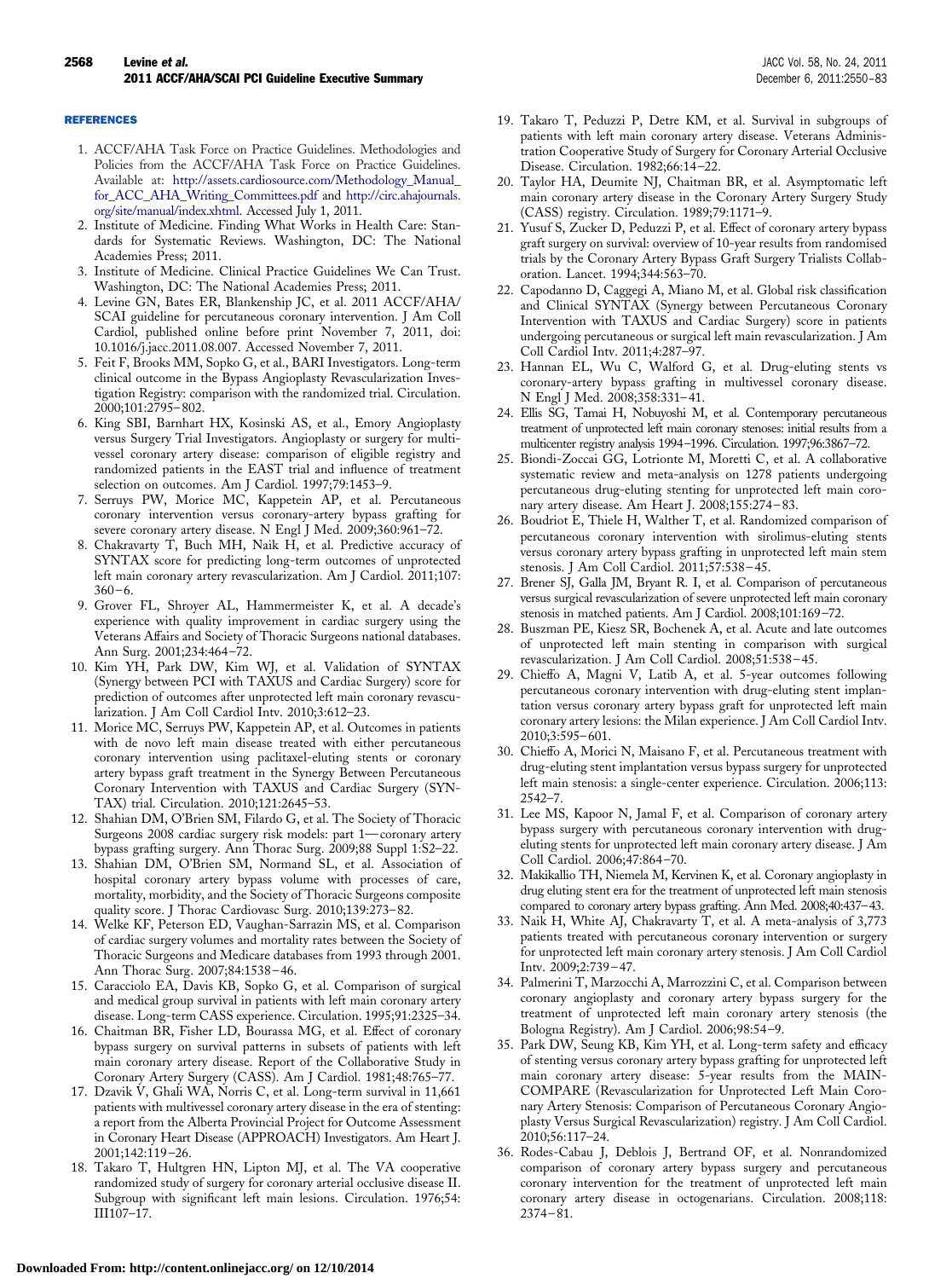- 37. Sanmartin M, Baz JA, Claro R, et al. Comparison of drug-eluting stents versus surgery for unprotected left main coronary artery disease. Am J Cardiol. 2007;100:970–3.
- 38. Kappetein AP, Mohr FW, Feldman TE, et al. Comparison of coronary bypass surgery with drug-eluting stenting for the treatment of left main and/or three-vessel disease: 3-year follow-up of the SYNTAX trial. Eur Heart J. 2011;17:2125–34.
- 39. Seung KB, Park DW, Kim YH, et al. Stents versus coronary-artery bypass grafting for left main coronary artery disease. N Engl J Med. 2008;358:1781–92.
- 40. White AJ, Kedia G, Mirocha JM, et al. Comparison of coronary artery bypass surgery and percutaneous drug-eluting stent implantation for treatment of left main coronary artery stenosis. J Am Coll Cardiol Intv. 2008;1:236–45.
- 41. Montalescot G, Brieger D, Eagle KA, et al. Unprotected left main revascularization in patients with acute coronary syndromes. Eur Heart J. 2009;30:2308–17.
- 42. Lee MS, Tseng CH, Barker CM, et al. Outcome after surgery and percutaneous intervention for cardiogenic shock and left main disease. Ann Thorac Surg. 2008;86:29–34.
- 43. Lee MS, Bokhoor P, Park SJ, et al. Unprotected left main coronary disease and ST-segment elevation myocardial infarction: a contemporary review and argument for percutaneous coronary intervention. J Am Coll Cardiol Intv. 2010;3:791–5.
- 44. Park SJ, Kim YH, Park DW, et al. Randomized trial of stents versus bypass surgery for left main coronary artery disease. N Engl J Med. 2011;364:1718–27.
- <span id="page-19-7"></span>45. Jones RH, Kesler K, Phillips HR, III, et al. Long-term survival benefits of coronary artery bypass grafting and percutaneous transluminal angioplasty in patients with coronary artery disease. J Thorac Cardiovasc Surg. 1996;111:1013–25.
- 46. Myers WO, Schaff HV, Gersh BJ, et al. Improved survival of surgically treated patients with triple vessel coronary artery disease and severe angina pectoris. A report from the Coronary Artery Surgery Study (CASS) registry. J Thorac Cardiovasc Surg. 1989;97: 487–95.
- <span id="page-19-2"></span>47. Varnauskas E. Twelve-year follow-up of survival in the randomized European Coronary Surgery Study. N Engl J Med. 1988;319:332–7.
- 48. Smith PK, Califf RM, Tuttle RH, et al. Selection of surgical or percutaneous coronary intervention provides differential longevity benefit. Ann Thorac Surg. 2006;82:1420–8.
- <span id="page-19-0"></span>49. Borger van der BurgAE, Bax JJ, Boersma E, et al. Impact of percutaneous coronary intervention or coronary artery bypass grafting on outcome after nonfatal cardiac arrest outside the hospital. Am J Cardiol. 2003;91:785–9.
- 50. Every NR, Fahrenbruch CE, Hallstrom AP, et al. Influence of coronary bypass surgery on subsequent outcome of patients resuscitated from out of hospital cardiac arrest. J Am Coll Cardiol. 1992;19:1435–9.
- <span id="page-19-1"></span>51. Kaiser GA, Ghahramani A, Bolooki H, et al. Role of coronary artery surgery in patients surviving unexpected cardiac arrest. Surgery. 1975;78:749–54.
- 52. Di Carli MF, Maddahi J, Rokhsar S, et al. Long-term survival of patients with coronary artery disease and left ventricular dysfunction: implications for the role of myocardial viability assessment in management decisions. J Thorac Cardiovasc Surg. 1998;116:997–1004.
- 53. Hachamovitch R, Hayes SW, Friedman JD, et al. Comparison of the short-term survival benefit associated with revascularization compared with medical therapy in patients with no prior coronary artery disease undergoing stress myocardial perfusion single photon emission computed tomography. Circulation. 2003;107:2900–7.
- <span id="page-19-3"></span>54. Sorajja P, Chareonthaitawee P, Rajagopalan N, et al. Improved survival in asymptomatic diabetic patients with high-risk SPECT imaging treated with coronary artery bypass grafting. Circulation. 2005;112:I311–6.
- 55. Davies RF, Goldberg AD, Forman S, et al. Asymptomatic Cardiac Ischemia Pilot (ACIP) study two-year follow-up: outcomes of patients randomized to initial strategies of medical therapy versus revascularization. Circulation. 1997;95:2037–43.
- 56. Alderman EL, Fisher LD, Litwin P, et al. Results of coronary artery surgery in patients with poor left ventricular function (CASS). Circulation. 1983;68:785–95.
- 57. O'Connor CM, Velazquez EJ, Gardner LH, et al. Comparison of coronary artery bypass grafting versus medical therapy on long-term

outcome in patients with ischemic cardiomyopathy (a 25-year experience from the Duke Cardiovascular Disease Databank). Am J Cardiol. 2002;90:101–7.

- 58. Phillips HR, O'Connor CM, Rogers J. Revascularization for heart failure. Am Heart J. 2007;153:65–73.
- 59. Tarakji KG, Brunken R, McCarthy PM, et al. Myocardial viability testing and the effect of early intervention in patients with advanced left ventricular systolic dysfunction. Circulation. 2006;113:230–7.
- 60. Tsuyuki RT, Shrive FM, Galbraith PD, et al. Revascularization in patients with heart failure. CMAJ. 2006;175:361–5.
- 61. Cameron A, Davis KB, Green G, et al. Coronary bypass surgery with internal-thoracic-artery grafts—effects on survival over a 15-year period. N Engl J Med. 1996;334:216–9.
- 62. Loop FD, Lytle BW, Cosgrove DM, et al. Influence of the internal-mammary-artery graft on 10-year survival and other cardiac events. N Engl J Med. 1986;314:1–6.
- 63. Brener SJ, Lytle BW, Casserly IP, et al. Propensity analysis of long-term survival after surgical or percutaneous revascularization in patients with multivessel coronary artery disease and high-risk features. Circulation. 2004;109:2290–5.
- 64. Hannan EL, Racz MJ, Walford G, et al. Long-term outcomes of coronary-artery bypass grafting versus stent implantation. N Engl J Med. 2005;352:2174–83.
- 65. Deleted in proof.
- 66. The BARI Investigators. Influence of diabetes on 5-year mortality and morbidity in a randomized trial comparing CABG and PTCA in patients with multivessel disease: the Bypass Angioplasty Revascularization Investigation (BARI). Circulation. 1997;96:1761–9.
- 67. The BARI Investigators. The final 10-year follow-up results from the BARI randomized trial. J Am Coll Cardiol. 2007;49:1600-6.
- 68. Banning AP, Westaby S, Morice MC, et al. Diabetic and nondiabetic patients with left main and/or 3-vessel coronary artery disease: comparison of outcomes with cardiac surgery and paclitaxel-eluting stents. J Am Coll Cardiol. 2010;55:1067–75.
- 69. Hoffman SN, TenBrook JA, Wolf MP, et al. A meta-analysis of randomized controlled trials comparing coronary artery bypass graft with percutaneous transluminal coronary angioplasty: one- to eightyear outcomes. J Am Coll Cardiol. 2003;41:1293–304.
- 70. Hueb W, Lopes NH, Gersh BJ, et al. Five-year follow-up of the Medicine, Angioplasty, or Surgery Study (MASS II): a randomized controlled clinical trial of 3 therapeutic strategies for multivessel coronary artery disease. Circulation. 2007;115:1082–9.
- 71. Malenka DJ, Leavitt BJ, Hearne MJ, et al. Comparing long-term survival of patients with multivessel coronary disease after CABG or PCI: analysis of BARI-like patients in northern New England. Circulation. 2005;112:I371–6.
- 72. Niles NW, McGrath PD, Malenka D, et al., Northern New England Cardiovascular Disease Study Group. Survival of patients with diabetes and multivessel coronary artery disease after surgical or percutaneous coronary revascularization: results of a large regional prospective study. J Am Coll Cardiol. 2001;37:1008–15.
- 73. Weintraub WS, Stein B, Kosinski A, et al. Outcome of coronary bypass surgery versus coronary angioplasty in diabetic patients with multivessel coronary artery disease. J Am Coll Cardiol. 1998;31:  $10-9.$
- <span id="page-19-5"></span>74. Boden WE, O'Rourke RA, Teo KK, et al. Optimal medical therapy with or without PCI for stable coronary disease. N Engl J Med. 2007;356:1503–16.
- 75. Bonow RO, Maurer G, Lee KL, et al. Myocardial viability and survival in ischemic left ventricular dysfunction. N Engl J Med. 2011;364:1617–25.
- <span id="page-19-4"></span>76. Velazquez EJ, Lee KL, Deja MA, et al. Coronary artery bypass surgery in patients with left ventricular dysfunction. N Engl J Med. 2011;364:1607–16.
- 77. Brener SJ, Lytle BW, Casserly IP, et al. Predictors of revascularization method and long-term outcome of percutaneous coronary intervention or repeat coronary bypass surgery in patients with multivessel coronary disease and previous coronary bypass surgery. Eur Heart J. 2006;27:413–8.
- <span id="page-19-6"></span>78. Gurfinkel EP, Perez de la Hoz R, Brito VM, et al. Invasive vs non-invasive treatment in acute coronary syndromes and prior bypass surgery. Int J Cardiol. 2007;119:65–72.
- 79. Lytle BW, Loop FD, Taylor PC, et al. The effect of coronary reoperation on the survival of patients with stenoses in saphenous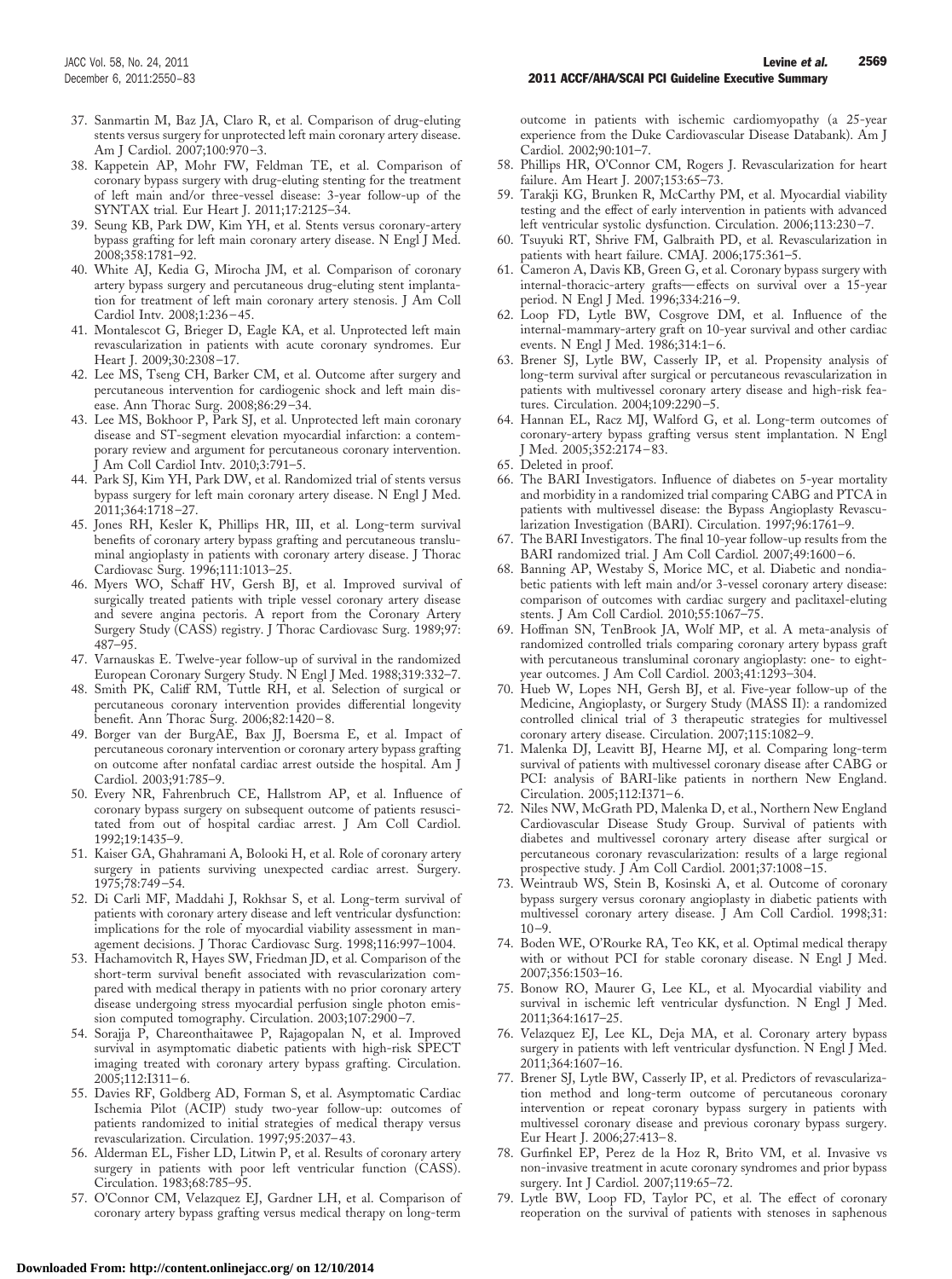vein bypass grafts to coronary arteries. J Thorac Cardiovasc Surg. 1993;105:605–12.

- 80. Morrison DA, Sethi G, Sacks J, et al. Percutaneous coronary intervention versus coronary artery bypass graft surgery for patients with medically refractory myocardial ischemia and risk factors for adverse outcomes with bypass: a multicenter, randomized trial. Investigators of the Department of Veterans Affairs Cooperative Study #385, the Angina With Extremely Serious Operative Mortality Evaluation (AWESOME). J Am Coll Cardiol. 2001;38:143–9.
- <span id="page-20-5"></span>81. Pfautsch P, Frantz E, Ellmer A, et al. [Long-term outcome of therapy of recurrent myocardial ischemia after surgical revascularization]. Z Kardiol. 1999;88:489–97.
- 82. Sergeant P, Blackstone E, Meyns B, et al. First cardiological or cardiosurgical reintervention for ischemic heart disease after primary coronary artery bypass grafting. Eur J Cardiothorac Surg. 1998;14:  $480 - 7$ .
- 83. Stephan WJ, O'Keefe JH Jr., Piehler JM, et al. Coronary angioplasty versus repeat coronary artery bypass grafting for patients with previous bypass surgery. J Am Coll Cardiol. 1996;28:1140–6.
- 84. Subramanian S, Sabik JFI, Houghtaling PL, et al. Decision-making for patients with patent left internal thoracic artery grafts to left anterior descending. Ann Thorac Surg. 2009;87:1392–8.
- <span id="page-20-0"></span>85. Weintraub WS, Jones EL, Morris DC, et al. Outcome of reoperative coronary bypass surgery versus coronary angioplasty after previous bypass surgery. Circulation. 1997;95:868–77.
- 86. Shaw LJ, Berman DS, Maron DJ, et al. Optimal medical therapy with or without percutaneous coronary intervention to reduce ischemic burden: results from the Clinical Outcomes Utilizing Revascularization and Aggressive Drug Evaluation (COURAGE) trial nuclear substudy. Circulation. 2008;117:1283–91.
- 87. Cashin WL, Sanmarco ME, Nessim SA, et al. Accelerated progression of atherosclerosis in coronary vessels with minimal lesions that are bypassed. N Engl J Med. 1984;824–8.
- 88. Pijls NH, De Bruyne B, Peels K, et al. Measurement of fractional flow reserve to assess the functional severity of coronary-artery stenoses. N Engl J Med. 1996;334:1703–8.
- <span id="page-20-4"></span>89. Tonino PA, De BruyneB, Pijls NH, et al. Fractional flow reserve versus angiography for guiding percutaneous coronary intervention. N Engl J Med. 2009;360:213–24.
- 90. Sawada S, Bapat A, Vaz D, et al. Incremental value of myocardial viability for prediction of long-term prognosis in surgically revascularized patients with left ventricular dysfunction. J Am Coll Cardiol. 2003;42:2099–105.
- 91. Trial of invasive versus medical therapy in elderly patients with chronic symptomatic coronary-artery disease (TIME): a randomised trial. Lancet. 2001;358:951–7.
- 92. Benzer W, Hofer S, Oldridge NB. Health-related quality of life in patients with coronary artery disease after different treatments for angina in routine clinical practice. Herz. 2003;28:421–8.
- 93. Bonaros N, Schachner T, Ohlinger A, et al. Assessment of healthrelated quality of life after coronary revascularization. Heart Surg Forum. 2005;8:E380–5.
- 94. Bucher HC, Hengstler P, Schindler C, et al. Percutaneous transluminal coronary angioplasty versus medical treatment for non-acute coronary heart disease: meta-analysis of randomised controlled trials. BMJ. 2000;321:73–7.
- 95. Favarato ME, Hueb W, Boden WE, et al. Quality of life in patients with symptomatic multivessel coronary artery disease: a comparative post hoc analyses of medical, angioplasty or surgical strategies-MASS II trial. Int J Cardiol. 2007;116:364–70.
- 96. Hueb W, Lopes N, Gersh BJ, et al. Ten-year follow-up survival of the Medicine, Angioplasty, or Surgery Study (MASS II): a randomized controlled clinical trial of 3 therapeutic strategies for multivessel coronary artery disease. Circulation. 2010;122:949–57.
- 97. Pocock SJ, Henderson RA, Seed P, et al. Quality of life, employment status, and anginal symptoms after coronary angioplasty or bypass surgery. 3-year follow-up in the Randomized Intervention Treatment of Angina (RITA) Trial. Circulation. 1996;94:135–42.
- 98. Pocock SJ, Henderson RA, Clayton T, et al. Quality of life after coronary angioplasty or continued medical treatment for angina: three-year follow-up in the RITA-2 trial. Randomized Intervention Treatment of Angina. J Am Coll Cardiol. 2000;35:907–14.
- 99. Weintraub WS, Spertus JA, Kolm P, et al. Effect of PCI on quality of life in patients with stable coronary disease. N Engl J Med. 2008;359: 677–87.
- 100. Wijeysundera HC, Nallamothu BK, Krumholz HM, et al. Metaanalysis: effects of percutaneous coronary intervention versus medical therapy on angina relief. Ann Intern Med. 2010;152:370–9.
- <span id="page-20-1"></span>101. Schofield PM, Sharples LD, Caine N, et al. Transmyocardial laser revascularisation in patients with refractory angina: a randomised controlled trial. Lancet. 1999;353:519–24.
- 102. Aaberge L, Nordstrand K, Dragsund M, et al. Transmyocardial revascularization with CO2 laser in patients with refractory angina pectoris. Clinical results from the Norwegian randomized trial. J Am Coll Cardiol. 2000;35:1170–7.
- 103. Burkhoff D, Schmidt S, Schulman SP, et al., ATLANTIC Investigators. Transmyocardial laser revascularisation compared with continued medical therapy for treatment of refractory angina pectoris: a prospective randomised trial. Angina Treatments-Lasers and Normal Therapies in Comparison. Lancet. 1999;354:885–90.
- 104. Allen KB, Dowling RD, DelRossi AJ, et al. Transmyocardial laser revascularization combined with coronary artery bypass grafting: a multicenter, blinded, prospective, randomized, controlled trial. J Thorac Cardiovasc Surg. 2000;119:540–9.
- 105. Stamou SC, Boyce SW, Cooke RH, et al. One-year outcome after combined coronary artery bypass grafting and transmyocardial laser revascularization for refractory angina pectoris. Am J Cardiol. 2002; 89:1365–8.
- 106. Kappetein A, Feldman T, Mack M. Comparison of coronary artery bypass surgery with drug-eluting stenting for the treatment of left main and/or three-vessel disease: 3-year follow-up of the SYNTAX trial. Eur Heart J. 2011;32:2125–34.
- <span id="page-20-2"></span>107. Grines CL, Bonow RO, Casey DE Jr., et al. Prevention of premature discontinuation of dual antiplatelet therapy in patients with coronary artery stents: a science advisory from the American Heart Association, American College of Cardiology, Society for Cardiovascular Angiography and Interventions, American College of Surgeons, and American Dental Association, with representation from the American College of Physicians. J Am Coll Cardiol. 2007;49:734–9.
- 108. Leon MB, Baim DS, Popma JJ, et al., Stent Anticoagulation Restenosis Study Investigators. A clinical trial comparing three antithrombotic-drug regimens after coronary-artery stenting. N Engl J Med. 1998;339:1665–71.
- 109. Mauri L, Hsieh WH, Massaro JM, et al. Stent thrombosis in randomized clinical trials of drug-eluting stents. N Engl J Med. 2007;356:1020–9.
- 110. McFadden EP, Stabile E, Regar E, et al. Late thrombosis in drug-eluting coronary stents after discontinuation of antiplatelet therapy. Lancet. 2004;364:1519–21.
- <span id="page-20-3"></span>111. Bonatti J, Schachner T, Bonaros N, et al. Simultaneous hybrid coronary revascularization using totally endoscopic left internal mammary artery bypass grafting and placement of rapamycin eluting stents in the same interventional session. The COMBINATION pilot study. Cardiology. 2008;110:92–5.
- 112. Gilard M, Bezon E, Cornily JC, et al. Same-day combined percutaneous coronary intervention and coronary artery surgery. Cardiology. 2007;108:363–7.
- 113. Holzhey DM, Jacobs S, Mochalski M, et al. Minimally invasive hybrid coronary artery revascularization. Ann Thorac Surg. 2008;86: 1856–60.
- 114. Kon ZN, Brown EN, Tran R, et al. Simultaneous hybrid coronary revascularization reduces postoperative morbidity compared with results from conventional off-pump coronary artery bypass. J Thorac Cardiovasc Surg. 2008;135:367–75.
- 115. Reicher B, Poston RS, Mehra MR, et al. Simultaneous "hybrid" percutaneous coronary intervention and minimally invasive surgical bypass grafting: feasibility, safety, and clinical outcomes. Am Heart J. 2008;155:661–7.
- 116. Vassiliades TA Jr., Douglas JS, Morris DC, et al. Integrated coronary revascularization with drug-eluting stents: immediate and sevenmonth outcome. J Thorac Cardiovasc Surg. 2006;131:956–62.
- 117. Zhao DX, Leacche M, Balaguer JM, et al. Routine intraoperative completion angiography after coronary artery bypass grafting and 1-stop hybrid revascularization: results from a fully integrated hybrid catheterization laboratory/operating room. J Am Coll Cardiol. 2009; 53:232–41.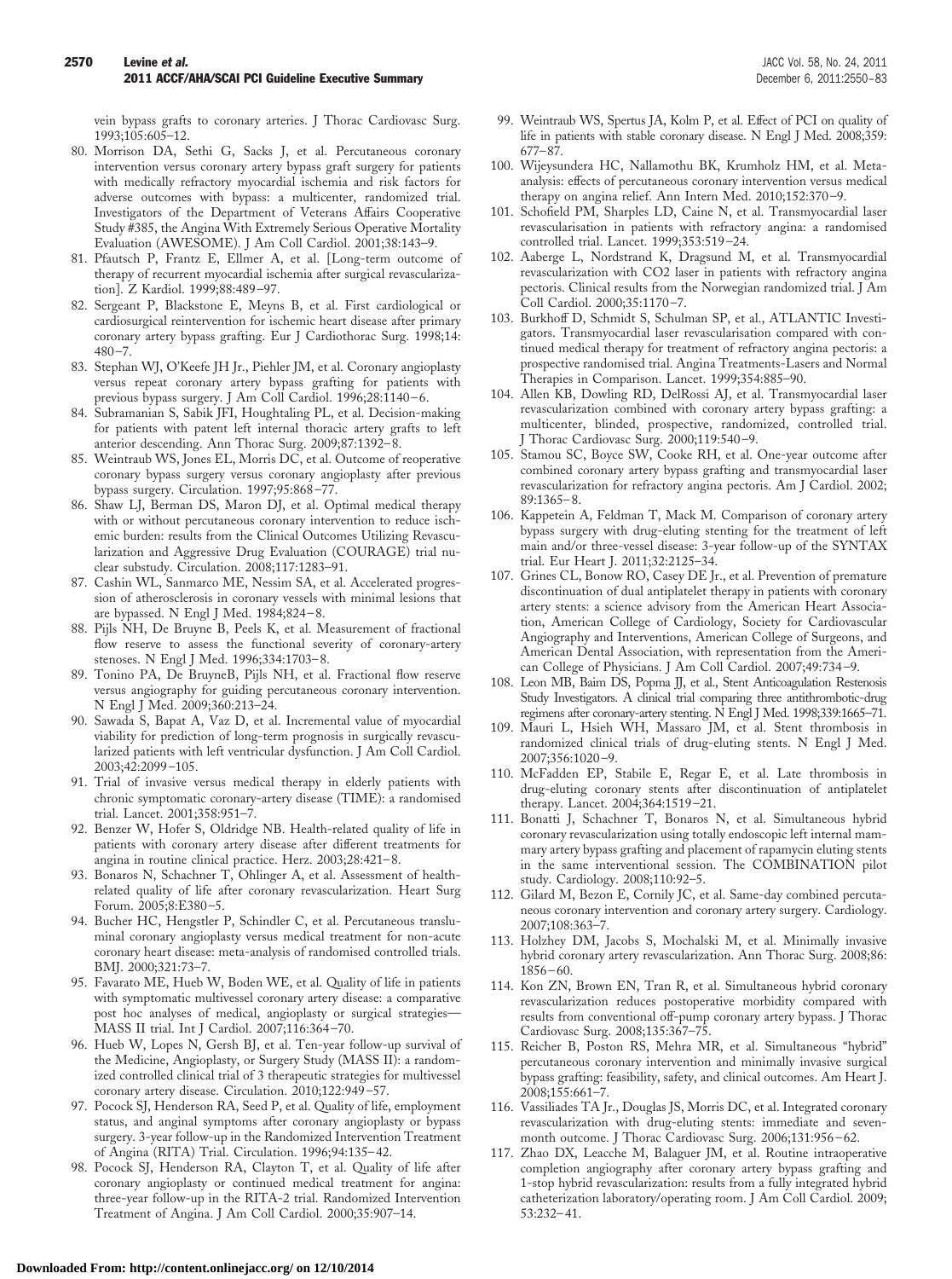- <span id="page-21-0"></span>118. Mehran R, Aymong ED, Nikolsky E, et al. A simple risk score for prediction of contrast-induced nephropathy after percutaneous coronary intervention: development and initial validation. J Am Coll Cardiol. 2004;44:1393–9.
- 119. Moscucci M, Rogers EK, Montoye C, et al. Association of a continuous quality improvement initiative with practice and outcome variations of contemporary percutaneous coronary interventions. Circulation. 2006;113:814–22.
- <span id="page-21-1"></span>120. Bader BD, Berger ED, Heede MB, et al. What is the best hydration regimen to prevent contrast media-induced nephrotoxicity? Clin Nephrol. 2004;62:1–7.
- 121. Mueller C, Buerkle G, Buettner HJ, et al. Prevention of contrast media-associated nephropathy: randomized comparison of 2 hydration regimens in 1620 patients undergoing coronary angioplasty. Arch Intern Med. 2002;162:329–36.
- 122. Solomon R, Werner C, Mann D, et al. Effects of saline, mannitol, and furosemide to prevent acute decreases in renal function induced by radiocontrast agents. N Engl J Med. 1994;331:1416–20.
- 123. Trivedi HS, Moore H, Nasr S, et al. A randomized prospective trial to assess the role of saline hydration on the development of contrast nephrotoxicity. Nephron Clin Pract. 2003;93:C29–34.
- <span id="page-21-2"></span>124. Marenzi G, Assanelli E, Campodonico J, et al. Contrast volume during primary percutaneous coronary intervention and subsequent contrast-induced nephropathy and mortality. Ann Intern Med. 2009; 150:170–7.
- 125. McCullough PA, Wolyn R, Rocher LL, et al. Acute renal failure after coronary intervention: incidence, risk factors, and relationship to mortality. Am J Med. 1997;103:368–75.
- 126. Russo D, Minutolo R, Cianciaruso B, et al. Early effects of contrast media on renal hemodynamics and tubular function in chronic renal failure. J Am Soc Nephrol. 1995;6:1451–8.
- <span id="page-21-3"></span>127. Gonzales DA, Norsworthy KJ, Kern SJ, et al. A meta-analysis of N-acetylcysteine in contrast-induced nephrotoxicity: unsupervised clustering to resolve heterogeneity. BMC Med. 2007;5:32. Published online November 14, 2007. doi:10.1186/1741-7015-5-32.
- 128. Ozcan EE, Guneri S, Akdeniz B, et al. Sodium bicarbonate, N-acetylcysteine, and saline for prevention of radiocontrast-induced nephropathy. A comparison of 3 regimens for protecting contrastinduced nephropathy in patients undergoing coronary procedures. A single-center prospective controlled trial. Am Heart J. 2007;154: 539–44.
- 129. Thiele H, Hildebrand L, Schirdewahn C, et al. Impact of high-dose N-acetylcysteine versus placebo on contrast-induced nephropathy and myocardial reperfusion injury in unselected patients with STsegment elevation myocardial infarction undergoing primary percutaneous coronary intervention: the LIPSIA-N-ACC (Prospective, Single-Blind, Placebo-Controlled, Randomized Leipzig Immediate PercutaneouS Coronary Intervention Acute Myocardial Infarction N-ACC) Trial. J Am Coll Cardiol. 2010;55:2201–9.
- 130. Webb JG, Pate GE, Humphries KH, et al. A randomized controlled trial of intravenous N-acetylcysteine for the prevention of contrastinduced nephropathy after cardiac catheterization: lack of effect. Am Heart J. 2004;148:422-9.
- 131. ACT Investigators. Acetylcysteine for prevention of renal outcomes in patients undergoing coronary and peripheral vascular angiography: main results from the randomized Acetylcysteine for Contrast-Induced Nephropathy Trial (ACT). Circulation. 2011;124:1250–9.
- <span id="page-21-4"></span>132. Klein LW, Sheldon MW, Brinker J, et al. The use of radiographic contrast media during PCI: a focused review: a position statement of the Society of Cardiovascular Angiography and Interventions. Catheter Cardiovasc Interv. 2009;74:728–46.
- 133. Levine GN, Kern MJ, Berger PB, et al. Management of patients undergoing percutaneous coronary revascularization. Ann Intern Med. 2003;139:123–36.
- 134. Tramer MR, von Elm E, Loubeyre P, et al. Pharmacological prevention of serious anaphylactic reactions due to iodinated contrast media: systematic review. BMJ. 2006;333:675.
- 135. Greenberger PA, Patterson R, Tapio CM. Prophylaxis against repeated radiocontrast media reactions in 857 cases. Adverse experience with cimetidine and safety of beta-adrenergic antagonists. Arch Intern Med. 1985;145:2197–200.
- <span id="page-21-5"></span>136. Shehadi WH. Adverse reactions to intravascularly administered contrast media. A comprehensive study based on a prospective survey. Am J Roentgenol Radium Ther Nucl Med. 1975;124:145–52.
- 137. Gill BV, Rice TR, Cartier A, et al. Identification of crab proteins that elicit IgE reactivity in snow crab-processing workers. J Allergy Clin Immunol. 2009;124:1055–61.
- 138. Swoboda I, Bugajska-Schretter A, Verdino P, et al. Recombinant carp parvalbumin, the major cross-reactive fish allergen: a tool for diagnosis and therapy of fish allergy. J Immunol. 2002;168:4576–84.
- <span id="page-21-6"></span>139. Briguori C, Colombo A, Airoldi F, et al. Statin administration before percutaneous coronary intervention: impact on periprocedural myocardial infarction. Eur Heart J. 2004;25:1822–8.
- 140. Briguori C, Visconti G, Focaccio A, et al. Novel approaches for preventing or limiting events (Naples) II trial: impact of a single high loading dose of atorvastatin on periprocedural myocardial infarction. J Am Coll Cardiol. 2009;54:2157–63.
- 141. Pasceri V, Patti G, Nusca A, et al. Randomized trial of atorvastatin for reduction of myocardial damage during coronary intervention: results from the ARMYDA (Atorvastatin for Reduction of MYocardial Damage during Angioplasty) study. Circulation. 2004;110: 674–8.
- 142. Patti G, Pasceri V, Colonna G, et al. Atorvastatin pretreatment improves outcomes in patients with acute coronary syndromes undergoing early percutaneous coronary intervention: results of the ARMYDA-ACS randomized trial. J Am Coll Cardiol. 2007;49: 1272–8.
- 143. Yun KH, Jeong MH, Oh SK, et al. The beneficial effect of high loading dose of rosuvastatin before percutaneous coronary intervention in patients with acute coronary syndrome. Int J Cardiol. 2009;137:246–51.
- 144. Zhang F, Dong L, Ge J. Effect of statins pretreatment on periprocedural myocardial infarction in patients undergoing percutaneous coronary intervention: a meta-analysis. Ann Med. 2010;42:171–7.
- 145. Winchester DE, Wen X, Xie L, et al. Evidence of pre-procedural statin therapy a meta-analysis of randomized trials. J Am Coll Cardiol. 2010;56:1099–109.
- <span id="page-21-7"></span>146. Di Sciascio G, Patti G, Pasceri V, et al. Efficacy of atorvastatin reload in patients on chronic statin therapy undergoing percutaneous coronary intervention: results of the ARMYDA-RECAPTURE (Atorvastatin for Reduction of Myocardial Damage During Angioplasty) Randomized Trial. J Am Coll Cardiol. 2009;54:558–65.
- <span id="page-21-8"></span>147. Levey AS, Coresh J, Greene T, et al. Using standardized serum creatinine values in the modification of diet in renal disease study equation for estimating glomerular filtration rate. Ann Intern Med. 2006;145:247–54.
- 148. Stevens LA, Nolin TD, Richardson MM, et al. Comparison of drug dosing recommendations based on measured GFR and kidney function estimating equations. Am J Kidney Dis. 2009;54:33–42.
- 149. Hassan Y, Al-Ramahi RJ, Aziz NA, et al. Impact of a renal drug dosing service on dose adjustment in hospitalized patients with chronic kidney disease. Ann Pharmacother. 2009;43:1598–605.
- <span id="page-21-12"></span><span id="page-21-9"></span>150. Barnathan ES, Schwartz JS, Taylor L, et al. Aspirin and dipyridamole in the prevention of acute coronary thrombosis complicating coronary angioplasty. Circulation. 1987;76:125–34.
- 151. Jolly SS, Pogue J, Haladyn K, et al. Effects of aspirin dose on ischaemic events and bleeding after percutaneous coronary intervention: insights from the PCI-CURE study. Eur Heart J. 2009;30:  $900 - 7.$
- 152. Popma JJ, Berger P, Ohman EM, et al. Antithrombotic therapy during percutaneous coronary intervention: the Seventh ACCP Conference on Antithrombotic and Thrombolytic Therapy. Chest. 2004;126 Suppl 3:576S–99S.
- 153. Schwartz L, Bourassa MG, Lesperance J, et al. Aspirin and dipyridamole in the prevention of restenosis after percutaneous transluminal coronary angioplasty. N Engl J Med. 1988;318:1714–9.
- <span id="page-21-10"></span>154. Deleted in proof.
- 155. Aversano T, Aversano LT, Passamani E, et al. Thrombolytic therapy vs primary percutaneous coronary intervention for myocardial infarction in patients presenting to hospitals without on-site cardiac surgery: a randomized controlled trial. JAMA. 2002;287:1943–51.
- <span id="page-21-11"></span>156. Dehmer GJ, Blankenship J, Wharton TP Jr., et al. The current status and future direction of percutaneous coronary intervention without on-site surgical backup: an expert consensus document from the Society for Cardiovascular Angiography and Interventions. Catheter Cardiovasc Interv. 2007;69:471–8.
- 157. Melberg T, Nilsen DW, Larsen AI, et al. Nonemergent coronary angioplasty without on-site surgical backup: a randomized study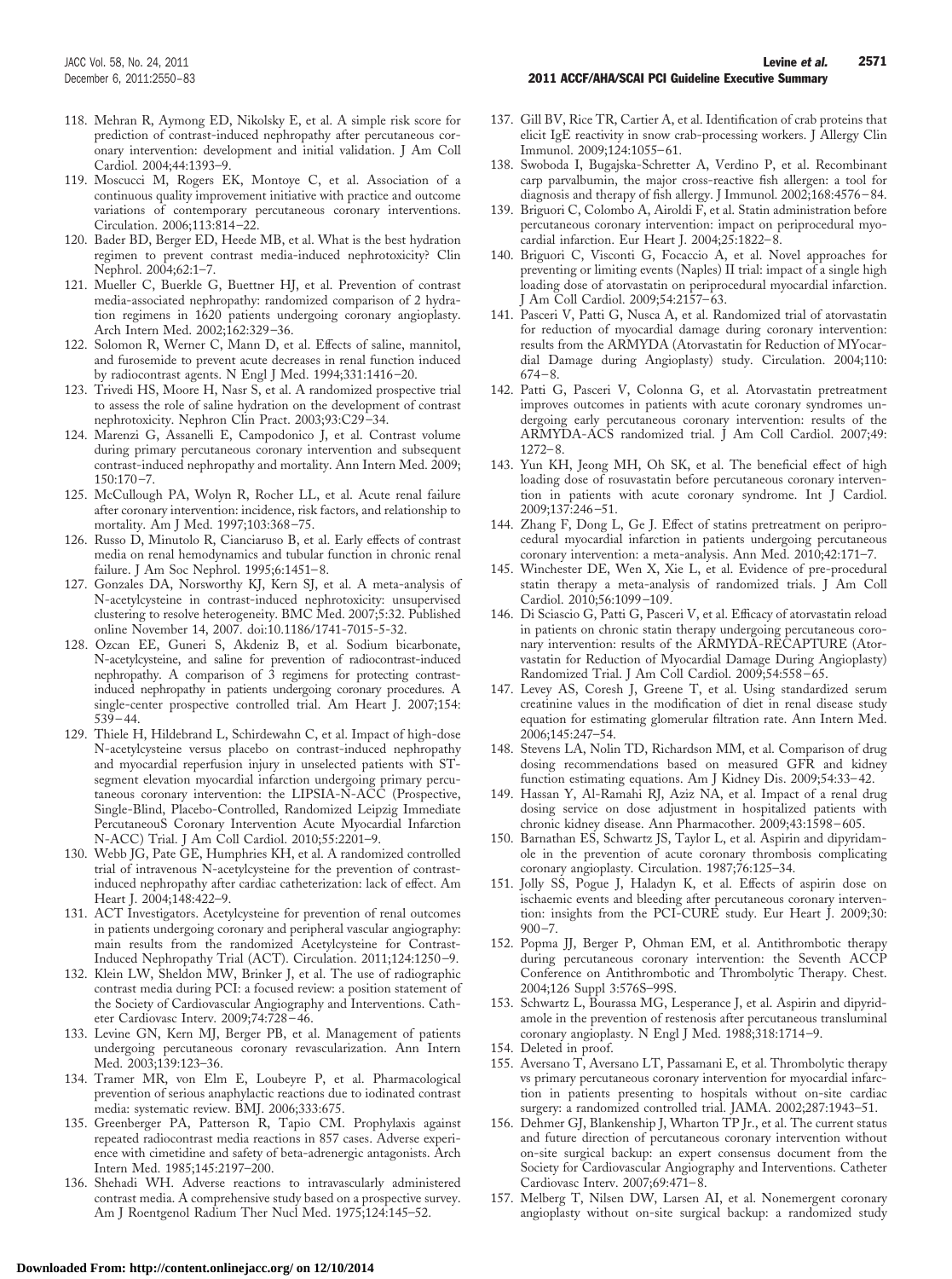evaluating outcomes in low-risk patients. Am Heart J. 2006;152: 888–95.

- 158. Singh PP, Singh M, Bedi US, et al. Outcomes of nonemergent percutaneous coronary intervention with and without on-site surgical backup: a meta-analysis. Am J Ther. 2011;18:e22–8.
- <span id="page-22-0"></span>159. Brueck M, Bandorski D, Kramer W, et al. A randomized comparison of transradial versus transfemoral approach for coronary angiography and angioplasty. J Am Coll Cardiol Intv. 2009;2:1047–54.
- 160. Jaffe R, Hong T, Sharieff W, et al. Comparison of radial versus femoral approach for percutaneous coronary interventions in octogenarians. Catheter Cardiovasc Interv. 2007;69:815–20.
- 161. Jolly SS, Amlani S, Hamon M, et al. Radial versus femoral access for coronary angiography or intervention and the impact on major bleeding and ischemic events: a systematic review and meta-analysis of randomized trials. Am Heart J. 2009;157:132–40.
- 162. Louvard Y, Benamer H, Garot P, et al. Comparison of transradial and transfemoral approaches for coronary angiography and angioplasty in octogenarians (the OCTOPLUS study). Am J Cardiol. 2004;94:1177–80.
- 163. Pristipino C, Trani C, Nazzaro MS, et al. Major improvement of percutaneous cardiovascular procedure outcomes with radial artery catheterisation: results from the PREVAIL study. Heart. 2009;95:476–82.
- 164. Rao SV, Ou FS, Wang TY, et al. Trends in the prevalence and outcomes of radial and femoral approaches to percutaneous coronary intervention: a report from the National Cardiovascular Data Registry. J Am Coll Cardiol Intv. 2008;1:379–86.
- 165. Rao SV, Cohen MG, Kandzari DE, et al. The transradial approach to percutaneous coronary intervention: historical perspective, current concepts, and future directions. J Am Coll Cardiol. 2010;55:2187–95.
- 166. Hamon M, Rasmussen LH, Manoukian SV, et al. Choice of arterial access site and outcomes in patients with acute coronary syndromes managed with an early invasive strategy: the ACUITY trial. Euro-Intervention. 2009;5:115–20.
- 167. Jolly SS, Yusuf S, Cairns J, et al. Radial versus femoral access for coronary angiography and intervention in patients with acute coronary syndromes (RIVAL): a randomised, parallel group, multicentre trial. Lancet. 2011;377:1409–20.
- <span id="page-22-1"></span>168. Bavry AA, Kumbhani DJ, Rassi AN, et al. Benefit of early invasive therapy in acute coronary syndromes: a meta-analysis of contemporary randomized clinical trials. J Am Coll Cardiol. 2006;48:1319–25.
- <span id="page-22-2"></span>169. Cannon CP, Weintraub WS, Demopoulos LA, et al. Comparison of early invasive and conservative strategies in patients with unstable coronary syndromes treated with the glycoprotein IIb/IIIa inhibitor tirofiban. N Engl J Med. 2001;344:1879–87.
- 170. Fox KA, Clayton TC, Damman P, et al. Long-term outcome of a routine versus selective invasive strategy in patients with non–STsegment elevation acute coronary syndrome a meta-analysis of individual patient data. J Am Coll Cardiol. 2010;55:2435–45.
- 171. FRagmin and Fast Revascularisation during InStability in Coronary artery disease Investigators. Invasive compared with non-invasive treatment in unstable coronary-artery disease: FRISC II prospective randomised multicentre study. Lancet. 1999;354:708–15.
- 172. Mehta SR, Granger CB, Boden WE, et al. Early versus delayed invasive intervention in acute coronary syndromes. N Engl J Med. 2009;360:2165–75.
- 173. Rodriguez AE, Baldi J, Fernandez PC, et al. Five-year follow-up of the Argentine randomized trial of coronary angioplasty with stenting versus coronary bypass surgery in patients with multiple vessel disease (ERACI II). J Am Coll Cardiol. 2005;46:582–8.
- 174. Valgimigli M, Dawkins K, Macaya C, et al. Impact of stable versus unstable coronary artery disease on 1-year outcome in elective patients undergoing multivessel revascularization with sirolimuseluting stents: a subanalysis of the ARTS II trial. J Am Coll Cardiol. 2007;49:431–41.
- <span id="page-22-6"></span>175. Keeley EC, Boura JA, Grines CL. Primary angioplasty versus intravenous thrombolytic therapy for acute myocardial infarction: a quantitative review of 23 randomised trials. Lancet. 2003;361:13–20.
- 176. Zijlstra F, de Boer MJ, Hoorntje JC, et al. A comparison of immediate coronary angioplasty with intravenous streptokinase in acute myocardial infarction. N Engl J Med. 1993;328:680–4.
- 177. Keeley EC, Grines CL. Primary coronary intervention for acute myocardial infarction. JAMA. 2004;291:736–9.
- 178. Keeley EC, Hillis LD. Primary PCI for myocardial infarction with ST-segment elevation. N Engl J Med. 2007;356:47–54.
- <span id="page-22-3"></span>179. Wu AH, Parsons L, Every NR, et al. Hospital outcomes in patients presenting with congestive heart failure complicating acute myocardial infarction: a report from the Second National Registry of Myocardial Infarction (NRMI-2). J Am Coll Cardiol. 2002;40: 1389–94.
- <span id="page-22-12"></span>180. Hochman JS, Sleeper LA, Webb JG, et al., SHOCK Investigators. Early revascularization in acute myocardial infarction complicated by cardiogenic shock. Should We Emergently Revascularize Occluded Coronaries for Cardiogenic Shock. N Engl J Med. 1999;341:625–34.
- <span id="page-22-4"></span>181. Gershlick AH, Stephens-Lloyd A, Hughes S, et al. Rescue angioplasty after failed thrombolytic therapy for acute myocardial infarction. N Engl J Med. 2005;353:2758–68.
- 182. Wijeysundera HC, Vijayaraghavan R, Nallamothu BK, et al. Rescue angioplasty or repeat fibrinolysis after failed fibrinolytic therapy for ST-segment myocardial infarction: a meta-analysis of randomized trials. J Am Coll Cardiol. 2007;49:422–30.
- <span id="page-22-5"></span>183. Bohmer E, Hoffmann P, Abdelnoor M, et al. Efficacy and safety of immediate angioplasty versus ischemia-guided management after thrombolysis in acute myocardial infarction in areas with very long transfer distances results of the NORDISTEMI (NORwegian study on DIstrict treatment of ST-elevation myocardial infarction). J Am Coll Cardiol. 2010;55:102–10.
- 184. Di MarioC, Dudek D, Piscione F, et al. Immediate angioplasty versus standard therapy with rescue angioplasty after thrombolysis in the Combined Abciximab REteplase Stent Study in Acute Myocardial Infarction (CARESS-in-AMI): an open, prospective, randomised, multicentre trial. Lancet. 2008;371:559–68.
- 185. Fernandez-Aviles F, Alonso JJ, Castro-Beiras A, et al. Routine invasive strategy within 24 hours of thrombolysis versus ischaemiaguided conservative approach for acute myocardial infarction with ST-segment elevation (GRACIA-1): a randomised controlled trial. Lancet. 2004;364:1045–53.
- <span id="page-22-11"></span>186. Borgia F, Goodman SG, Halvorsen S, et al. Early routine percutaneous coronary intervention after fibrinolysis vs standard therapy in ST-segment elevation myocardial infarction: a meta-analysis. Eur Heart J. 2010;31:2156–69.
- 187. Cantor WJ, Fitchett D, Borgundvaag B, et al. Routine early angioplasty after fibrinolysis for acute myocardial infarction. N Engl J Med. 2009;360:2705–18.
- <span id="page-22-7"></span>188. Lambert L, Brown K, Segal E, et al. Association between timeliness of reperfusion therapy and clinical outcomes in ST-elevation myocardial infarction. JAMA. 2010;303:2148–55.
- 189. Terkelsen CJ, Sorensen JT, Maeng M, et al. System delay and mortality among patients with STEMI treated with primary percutaneous coronary intervention. JAMA. 2010;304:763–71.
- <span id="page-22-8"></span>190. Aguirre FV, Varghese JJ, Kelley MP, et al. Rural interhospital transfer of ST-elevation myocardial infarction patients for percutaneous coronary revascularization: the Stat Heart Program. Circulation. 2008;117:1145–52.
- 191. Blankenship JC, Scott TD, Skelding KA, et al. Door-to-balloon times under 90 min can be routinely achieved for patients transferred for ST-segment elevation myocardial infarction percutaneous coronary intervention in a rural setting. J Am Coll Cardiol. 2011;57: 272–9.
- 192. Henry TD, Sharkey SW, Burke MN, et al. A regional system to provide timely access to percutaneous coronary intervention for ST-elevation myocardial infarction. Circulation. 2007;116:721–8.
- <span id="page-22-9"></span>193. Zahn R, Schuster S, Schiele R, et al., Maximal Individual Therapy in Acute Myocardial Infarction (MITRA) Study Group. Comparison of primary angioplasty with conservative therapy in patients with acute myocardial infarction and contraindications for thrombolytic therapy. Catheter Cardiovasc Interv. 1999;46:127–33.
- 194. Grzybowski M, Clements EA, Parsons L, et al. Mortality benefit of immediate revascularization of acute ST-segment elevation myocardial infarction in patients with contraindications to thrombolytic therapy: a propensity analysis. JAMA. 2003;290:1891–8.
- <span id="page-22-10"></span>195. Fibrinolytic Therapy Trialists' (FTT) Collaborative Group. Indications for fibrinolytic therapy in suspected acute myocardial infarction: collaborative overview of early mortality and major morbidity results from all randomised trials of more than 1000 patients. Lancet. 1994;343:311–22.
- 196. Schomig A, Mehilli J, Antoniucci D, et al. Mechanical reperfusion in patients with acute myocardial infarction presenting more than 12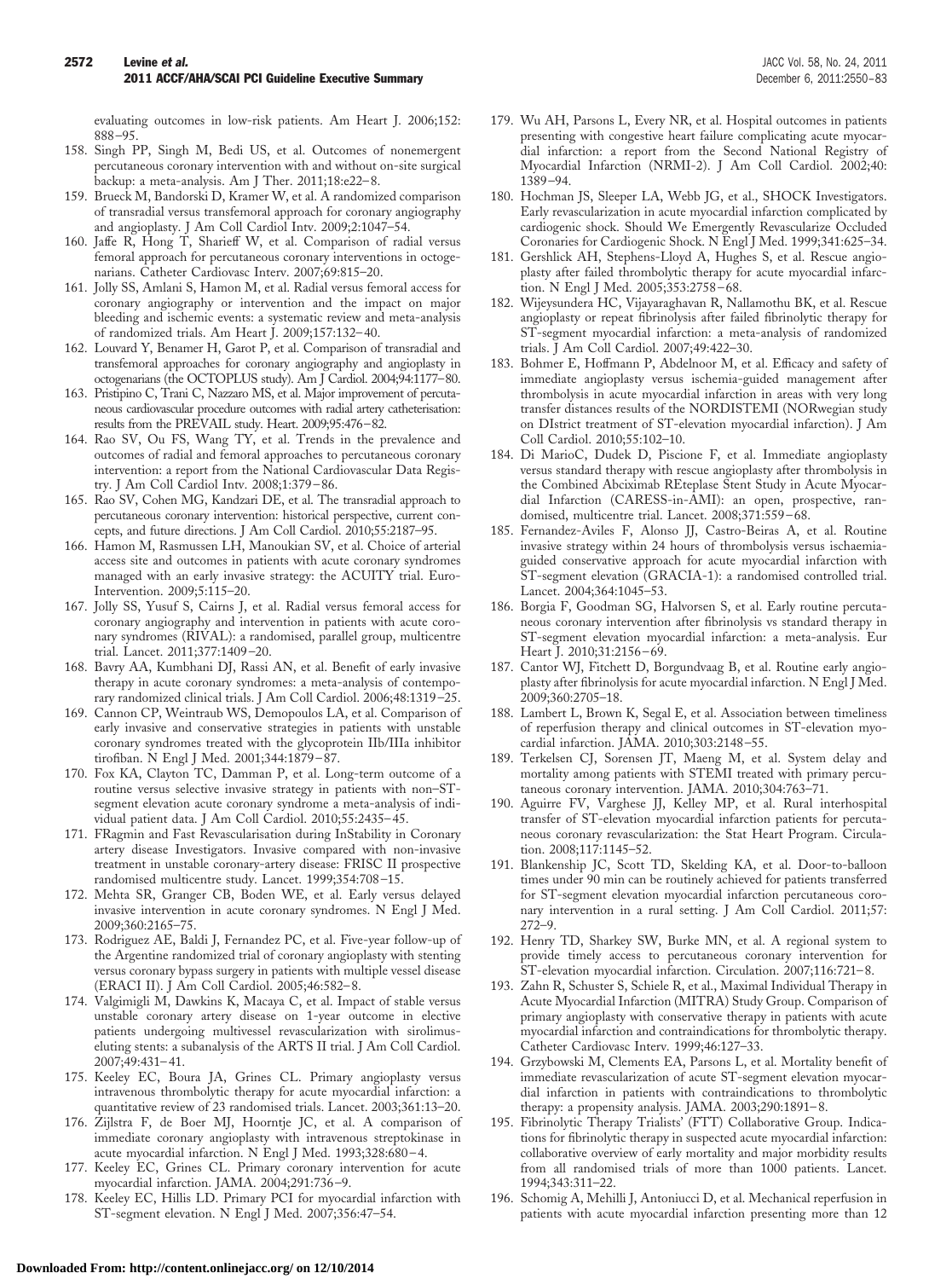hours from symptom onset: a randomized controlled trial. JAMA. 2005;293:2865–72.

- 197. Gierlotka M, Gasior M, Wilczek K, et al. Reperfusion by primary percutaneous coronary intervention in patients with ST-segment elevation myocardial infarction within 12 to 24 hours of the onset of symptoms (from a prospective national observational study [PL-ACS]). Am J Cardiol. 2011;107:501–8.
- <span id="page-23-0"></span>198. Toma M, Buller CE, Westerhout CM, et al. Non-culprit coronary artery percutaneous coronary intervention during acute ST-segment elevation myocardial infarction: insights from the APEX-AMI trial. Eur Heart J. 2010;31:1701–7.
- 199. Widimsky P, Holmes DR Jr. How to treat patients with STelevation acute myocardial infarction and multi-vessel disease? Eur Heart J. 2011;32:396–403.
- 200. Politi L, Sgura F, Rossi R, et al. A randomised trial of target-vessel versus multi-vessel revascularisation in ST-elevation myocardial infarction: major adverse cardiac events during long-term follow-up. Heart. 2010;96:662–7.
- 201. Vlaar PJ, Mahmoud KD, Holmes DR Jr., et al. Culprit vessel only versus multivessel and staged percutaneous coronary intervention for multivessel disease in patients presenting with ST-segment elevation myocardial infarction: a pairwise and network meta-analysis. J Am Coll Cardiol. 2011;58:692–703.
- 202. Kornowski R, Mehran R, Dangas G, et al. Prognostic impact of staged versus "one-time" multivessel percutaneous interventions in acute myocardial infarction: analysis from the HORIZONS-AMI trial. J Am Coll Cardiol. 2011;58:704–11.
- <span id="page-23-1"></span>203. Erne P, Schoenenberger AW, Burckhardt D, et al. Effects of percutaneous coronary interventions in silent ischemia after myocardial infarction: the SWISSI II randomized controlled trial. JAMA. 2007;297:1985–91.
- 204. Madsen JK, Grande P, Saunamaki K, et al. Danish multicenter randomized study of invasive versus conservative treatment in patients with inducible ischemia after thrombolysis in acute myocardial infarction (DANAMI). DANish trial in Acute Myocardial Infarction. Circulation. 1997;96:748–55.
- <span id="page-23-2"></span>205. Stenestrand U, Wallentin L. Early revascularisation and 1-year survival in 14-day survivors of acute myocardial infarction: a prospective cohort study. Lancet. 2002;359:1805–11.
- 206. Alter DA, Tu JV, Austin PC, et al. Waiting times, revascularization modality, and outcomes after acute myocardial infarction at hospitals with and without on-site revascularization facilities in Canada. J Am Coll Cardiol. 2003;42:410–9.
- 207. Zeymer U, Uebis R, Vogt A, et al. Randomized comparison of percutaneous transluminal coronary angioplasty and medical therapy in stable survivors of acute myocardial infarction with single vessel disease: a study of the Arbeitsgemeinschaft Leitende Kardiologische Krankenhausarzte. Circulation. 2003;108:1324–8.
- 208. Gupta M, Chang WC, Van de WerfF, et al. International differences in in-hospital revascularization and outcomes following acute myocardial infarction: a multilevel analysis of patients in ASSENT-2. Eur Heart J. 2003;24:1640–50.
- 209. Gibson CM, Karha J, Murphy SA, et al. Early and long-term clinical outcomes associated with reinfarction following fibrinolytic administration in the Thrombolysis in Myocardial Infarction trials. J Am Coll Cardiol. 2003;42:7–16.
- <span id="page-23-3"></span>210. Ioannidis JP, Katritsis DG. Percutaneous coronary intervention for late reperfusion after myocardial infarction in stable patients. Am Heart J. 2007;154:1065–71.
- 211. Steg PG, Thuaire C, Himbert D, et al. DECOPI (DEsobstruction COronaire en Post-Infarctus): a randomized multi-centre trial of occluded artery angioplasty after acute myocardial infarction. Eur Heart J. 2004;25:2187–94.
- 212. Hochman JS, Lamas GA, Buller CE, et al. Coronary intervention for persistent occlusion after myocardial infarction. N Engl J Med. 2006;355:2395–407.
- 213. Hochman JS, Sleeper LA, White HD, et al. One-year survival following early revascularization for cardiogenic shock. JAMA. 2001; 285:190–2.
- 214. Hochman JS, Sleeper LA, Webb JG, et al. Early revascularization and long-term survival in cardiogenic shock complicating acute myocardial infarction. JAMA. 2006;295:2511–5.
- 215. Urban P, Stauffer JC, Bleed D, et al. A randomized evaluation of early revascularization to treat shock complicating acute myocardial

infarction. The (Swiss) Multicenter Trial of Angioplasty for Shock- (S)MASH. Eur Heart J. 1999;20:1030–8.

- 216. Sanborn TA, Sleeper LA, Bates ER, et al. Impact of thrombolysis, intra-aortic balloon pump counterpulsation, and their combination in cardiogenic shock complicating acute myocardial infarction: a report from the SHOCK Trial Registry. SHould we emergently revascularize Occluded Coronaries for cardiogenic shocK? J Am Coll Cardiol. 2000;36:1123–9.
- 217. Chen EW, Canto JG, Parsons LS, et al. Relation between hospital intra-aortic balloon counterpulsation volume and mortality in acute myocardial infarction complicated by cardiogenic shock. Circulation. 2003;108:951–7.
- 218. Barron HV, Every NR, Parsons LS, et al. The use of intra-aortic balloon counterpulsation in patients with cardiogenic shock complicating acute myocardial infarction: data from the National Registry of Myocardial Infarction 2. Am Heart J. 2001;141:933–9.
- <span id="page-23-4"></span>219. Reynolds HR, Hochman JS. Cardiogenic shock: current concepts and improving outcomes. Circulation. 2008;117:686–97.
- 220. Berger PB, Bell MR, Hasdai D, et al. Safety and efficacy of ticlopidine for only 2 weeks after successful intracoronary stent placement. Circulation. 1999;99:248–53.
- 221. Cruden NL, Harding SA, Flapan AD, et al. Previous coronary stent implantation and cardiac events in patients undergoing noncardiac surgery. Circ Cardiovasc Interv. 2010;3:236–42.
- <span id="page-23-5"></span>222. Fleisher LA, Beckman JA, Brown KA, et al. 2009 ACCF/AHA focused update on perioperative beta blockade incorporated into the ACC/AHA 2007 guidelines on perioperative cardiovascular evaluation and care for noncardiac surgery. J Am Coll Cardiol. 2009;54: e13–118.
- 223. Kaluza GL, Joseph J, Lee JR, et al. Catastrophic outcomes of noncardiac surgery soon after coronary stenting. J Am Coll Cardiol. 2000;35:1288–94.
- 224. Reddy PR, Vaitkus PT. Risks of noncardiac surgery after coronary stenting. Am J Cardiol. 2005;95:755–7.
- 225. Sharma AK, Ajani AE, Hamwi SM, et al. Major noncardiac surgery following coronary stenting: when is it safe to operate? Catheter Cardiovasc Interv. 2004;63:141–5.
- 226. Wilson SH, Fasseas P, Orford JL, et al. Clinical outcome of patients undergoing non-cardiac surgery in the two months following coronary stenting. J Am Coll Cardiol. 2003;42:234–40.
- 227. Fleisher LA, Beckman JA, Brown KA, et al. ACC/AHA 2007 guidelines on perioperative cardiovascular evaluation and care for noncardiac surgery: executive summary: a report of the American College of Cardiology/American Heart Association Task Force on Practice Guidelines (Writing Committee to Revise the 2002 Guidelines on Perioperative Cardiovascular Evaluation for Noncardiac Surgery). J Am Coll Cardiol. 2007;50:1707–32.
- <span id="page-23-6"></span>228. McFalls EO, Ward HB, Moritz TE, et al. Coronary-artery revascularization before elective major vascular surgery. N Engl J Med. 2004;351:2795–804.
- 229. Schouten O, van Kuijk JP, Flu WJ, et al. Long-term outcome of prophylactic coronary revascularization in cardiac high-risk patients undergoing major vascular surgery (from the randomized DECREASE-V Pilot Study). Am J Cardiol. 2009;103:897–901.
- 230. Kaluza GL, Joseph J, Lee JR, et al. Catastrophic outcomes of noncardiac surgery soon after coronary stenting. J Am Coll Cardiol. 2000;35:1288–94.
- <span id="page-23-7"></span>231. Win HK, Caldera AE, Maresh K, et al. Clinical outcomes and stent thrombosis following off-label use of drug-eluting stents. JAMA. 2007;297:2001–9.
- <span id="page-23-8"></span>232. Eisenstein EL, Anstrom KJ, Kong DF, et al. Clopidogrel use and long-term clinical outcomes after drug-eluting stent implantation. JAMA. 2007;297:159–68.
- 233. Moses JW, Leon MB, Popma JJ, et al. Sirolimus-eluting stents versus standard stents in patients with stenosis in a native coronary artery. N Engl J Med. 2003;349:1315–23.
- <span id="page-23-9"></span>234. Stone GW, Ellis SG, Cox DA, et al. One-year clinical results with the slow-release, polymer-based, paclitaxel-eluting TAXUS stent: the TAXUS-IV trial. Circulation. 2004;109:1942–7.
- 235. Mauri L, Silbaugh TS, Garg P, et al. Drug-eluting or bare-metal stents for acute myocardial infarction. N Engl J Med. 2008;359: 1330–42.
- 236. Stone GW, Lansky AJ, Pocock SJ, et al. Paclitaxel-eluting stents versus bare-metal stents in acute myocardial infarction. N Engl J Med. 2009;360:1946–59.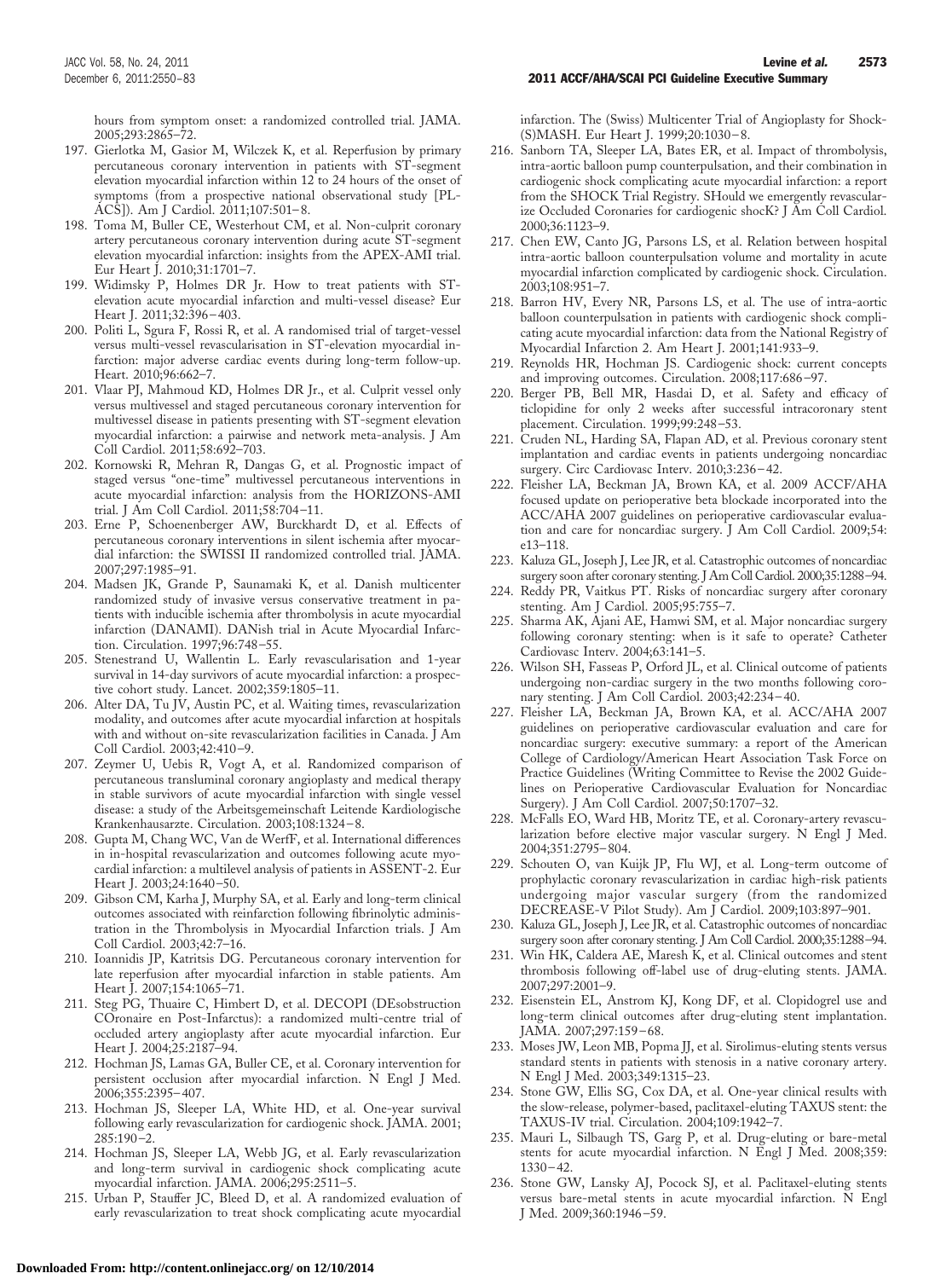### **2574 Levine** *et al.* JACC Vol. 58, No. 24, 2011 **2011 ACCF/AHA/SCAI PCI Guideline Executive Summary December 6, 2011:2550-83** December 6, 2011:2550-83

- 237. Mehilli J, Pache J, Abdel-Wahab M, et al. Drug-eluting versus bare-metal stents in saphenous vein graft lesions (ISAR-CABG): a randomised controlled superiority trial. Lancet, published online before print August 28, 2011, doi:10.1016/S0140-6736(11)61255-5.
- 238. Pan XH, Chen YX, Xiang MX, et al. A meta-analysis of randomized trials on clinical outcomes of paclitaxel-eluting stents versus baremetal stents in ST-segment elevation myocardial infarction patients. J Zhejiang Univ Sci B. 2010;11:754–61.
- 239. Hao PP, Chen YG, Wang XL, et al. Efficacy and safety of drug-eluting stents in patients with acute ST-segment-elevation myocardial infarction: a meta-analysis of randomized controlled trials. Tex Heart Inst J. 2010;37:516–24.
- 240. Suh HS, Song HJ, Choi JE, et al. Drug-eluting stents versus bare-metal stents in acute myocardial infarction: a systematic review and meta-analysis. Int J Technol Assess Health Care. 2011;27:11–22.
- 241. Park DW, Park SW, Park KH, et al. Frequency of and risk factors for stent thrombosis after drug-eluting stent implantation during longterm follow-up. Am J Cardiol. 2006;98:352–6.
- 242. Spertus JA, Kettelkamp R, Vance C, et al. Prevalence, predictors, and outcomes of premature discontinuation of thienopyridine therapy after drug-eluting stent placement: results from the PREMIER registry. Circulation. 2006;113:2803–9.
- 243. Nasser M, Kapeliovich M, Markiewicz W. Late thrombosis of sirolimus-eluting stents following noncardiac surgery. Catheter Cardiovasc Interv. 2005;65:516–9.
- 244. Hamilos M, Muller O, Cuisset T, et al. Long-term clinical outcome after fractional flow reserve-guided treatment in patients with angiographically equivocal left main coronary artery stenosis. Circulation. 2009;120:1505–12.
- 245. Pijls NH, van Schaardenburgh P, Manoharan G, et al. Percutaneous coronary intervention of functionally nonsignificant stenosis: 5-year follow-up of the DEFER Study. J Am Coll Cardiol. 2007;49:2105–11.
- 246. Pijls NH, Fearon WF, Tonino PA, et al. Fractional flow reserve versus angiography for guiding percutaneous coronary intervention in patients with multivessel coronary artery disease: 2-year follow-up of the FAME (Fractional Flow Reserve Versus Angiography for Multivessel Evaluation) study. J Am Coll Cardiol. 2010;56:177–84.
- 247. Tonino PA, Fearon WF, De Bruyne B, et al. Angiographic versus functional severity of coronary artery stenoses in the FAME study fractional flow reserve versus angiography in multivessel evaluation. J Am Coll Cardiol. 2010;55:2816–21.
- <span id="page-24-0"></span>248. Briguori C, Anzuini A, Airoldi F, et al. Intravascular ultrasound criteria for the assessment of the functional significance of intermediate coronary artery stenoses and comparison with fractional flow reserve. Am J Cardiol. 2001;87:136–41.
- <span id="page-24-3"></span>249. Fassa AA, Wagatsuma K, Higano ST, et al. Intravascular ultrasoundguided treatment for angiographically indeterminate left main coronary artery disease: a long-term follow-up study. J Am Coll Cardiol. 2005;45:204–11.
- 250. Kang SJ, Lee JY, Ahn JM, et al. Validation of intravascular ultrasound-derived parameters with fractional flow reserve for assessment of coronary stenosis severity. Circ Cardiovasc Interv. 2011;4: 65–71.
- <span id="page-24-1"></span>251. Costanzo MR, Dipchand A, Starling R, et al. The International Society of Heart and Lung Transplantation Guidelines for the care of heart transplant recipients. J Heart Lung Transplant. 2010;29:914–56.
- 252. Kobashigawa JA, Tobis JM, Starling RC, et al. Multicenter intravascular ultrasound validation study among heart transplant recipients: outcomes after five years. J Am Coll Cardiol. 2005;45:1532–7.
- 253. Kapadia SR, Nissen SE, Ziada KM, et al. Development of transplantation vasculopathy and progression of donor-transmitted atherosclerosis: comparison by serial intravascular ultrasound imaging. Circulation. 1998;98:2672–8.
- <span id="page-24-2"></span>254. Dangas GD, Claessen BE, Caixeta A, et al. In-stent restenosis in the drug-eluting stent era. J Am Coll Cardiol. 2010;56:1897–907.
- 255. Takagi A, Tsurumi Y, Ishii Y, et al. Clinical potential of intravascular ultrasound for physiological assessment of coronary stenosis: relationship between quantitative ultrasound tomography and pressurederived fractional flow reserve. Circulation. 1999;100:250–5.
- 256. Magni V, Chieffo A, Colombo A. Evaluation of intermediate coronary stenosis with intravascular ultrasound and fractional flow reserve: its use and abuse. Catheter Cardiovasc Interv. 2009;73: 441–8.
- 257. Park SJ, Kim YH, Park DW, et al. Impact of intravascular ultrasound guidance on long-term mortality in stenting for unprotected left main coronary artery stenosis. Circ Cardiovasc Interv. 2009;2:167–77.
- <span id="page-24-4"></span>258. Moussa I, Di Mario C, Moses J, et al. Coronary stenting after rotational atherectomy in calcified and complex lesions. Angiographic and clinical follow-up results. Circulation. 1997;96:128–36.
- 259. Vaquerizo B, Serra A, Miranda F, et al. Aggressive plaque modification with rotational atherectomy and/or cutting balloon before drug-eluting stent implantation for the treatment of calcified coronary lesions. J Interv Cardiol. 2010;23:240–8.
- <span id="page-24-5"></span>260. Bittl JA, Chew DP, Topol EJ, et al. Meta-analysis of randomized trials of percutaneous transluminal coronary angioplasty versus atherectomy, cutting balloon atherotomy, or laser angioplasty. J Am Coll Cardiol. 2004;43:936–42.
- 261. Mauri L, Reisman M, Buchbinder M, et al. Comparison of rotational atherectomy with conventional balloon angioplasty in the prevention of restenosis of small coronary arteries: results of the Dilatation vs Ablation Revascularization Trial Targeting Restenosis (DART). Am Heart J. 2003;145:847–54.
- 262. Reifart N, Vandormael M, Krajcar M, et al. Randomized comparison of angioplasty of complex coronary lesions at a single center. Excimer Laser, Rotational Atherectomy, and Balloon Angioplasty Comparison (ERBAC) Study. Circulation. 1997;96:91–8.
- 263. vom Dahl J, Dietz U, Haager PK, et al. Rotational atherectomy does not reduce recurrent in-stent restenosis: results of the angioplasty versus rotational atherectomy for treatment of diffuse in-stent restenosis trial (ARTIST). Circulation. 2002;105:583–8.
- <span id="page-24-6"></span>264. Sardella G, Mancone M, Bucciarelli-Ducci C, et al. Thrombus aspiration during primary percutaneous coronary intervention improves myocardial reperfusion and reduces infarct size: the EXPIRA (thrombectomy with export catheter in infarct-related artery during primary percutaneous coronary intervention) prospective, randomized trial. J Am Coll Cardiol. 2009;53:309–15.
- 265. Vlaar PJ, Svilaas T, van der Horst IC, et al. Cardiac death and reinfarction after 1 year in the Thrombus Aspiration during Percutaneous coronary intervention in Acute myocardial infarction Study (TAPAS): a 1-year follow-up study. Lancet. 2008;371:1915–20.
- 266. Bavry AA, Kumbhani DJ, Bhatt DL. Role of adjunctive thrombectomy and embolic protection devices in acute myocardial infarction: a comprehensive meta-analysis of randomized trials. Eur Heart J. 2008;29:2989–3001.
- <span id="page-24-7"></span>267. Noble S, Bilodeau L. High energy excimer laser to treat coronary in-stent restenosis in an underexpanded stent. Catheter Cardiovasc Interv. 2008;71:803–7.
- 268. Stone GW, de Marchena E, Dageforde D, et al., The Laser Angioplasty Versus Angioplasty (LAVA) Trial Investigators. Prospective, randomized, multicenter comparison of laser-facilitated balloon angioplasty versus stand-alone balloon angioplasty in patients with obstructive coronary artery disease. J Am Coll Cardiol. 1997; 30:1714–21.
- <span id="page-24-8"></span>269. Albiero R, Silber S, Di Mario C, et al. Cutting balloon versus conventional balloon angioplasty for the treatment of in-stent restenosis: results of the restenosis cutting balloon evaluation trial (RES-CUT). J Am Coll Cardiol. 2004;43:943–9.
- <span id="page-24-9"></span>270. Mauri L, Bonan R, Weiner BH, et al. Cutting balloon angioplasty for the prevention of restenosis: results of the Cutting Balloon Global Randomized Trial. Am J Cardiol. 2002;90:1079–83.
- 271. Baim DS, Wahr D, George B, et al. Randomized trial of a distal embolic protection device during percutaneous intervention of saphenous vein aorto-coronary bypass grafts. Circulation. 2002;105:1285–90.
- 272. Coolong A, Baim DS, Kuntz RE, et al. Saphenous vein graft stenting and major adverse cardiac events: a predictive model derived from a pooled analysis of 3958 patients. Circulation. 2008;117:790–7.
- 273. Mauri L, Cox D, Hermiller J, et al. The PROXIMAL trial: proximal protection during saphenous vein graft intervention using the Proxis Embolic Protection System: a randomized, prospective, multicenter clinical trial. J Am Coll Cardiol. 2007;50:1442–9.
- 274. Stone GW, Rogers C, Hermiller J, et al. Randomized comparison of distal protection with a filter-based catheter and a balloon occlusion and aspiration system during percutaneous intervention of diseased saphenous vein aorto-coronary bypass grafts. Circulation. 2003;108: 548–53.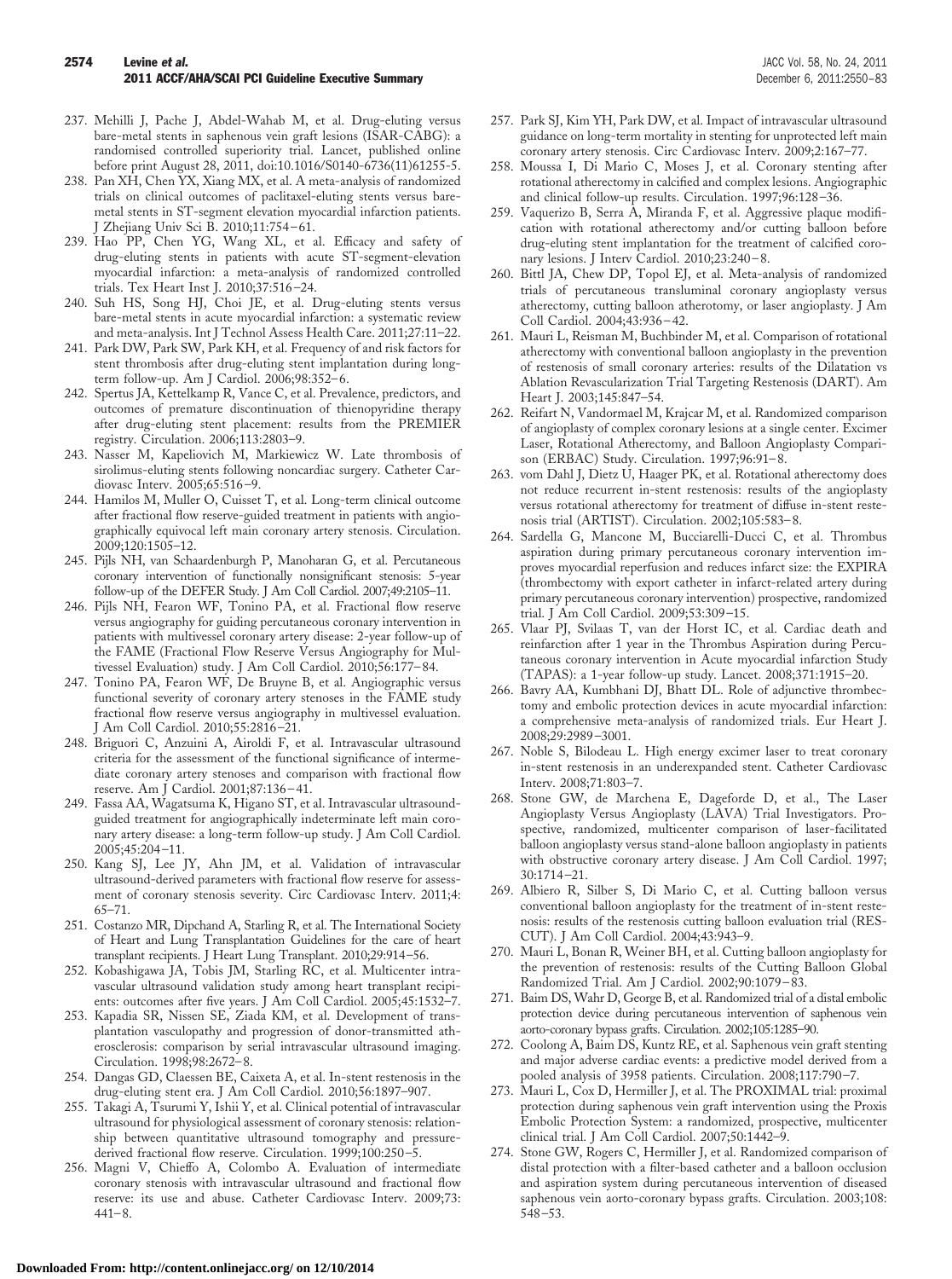- <span id="page-25-0"></span>275. Schomig A, Neumann FJ, Kastrati A, et al. A randomized comparison of antiplatelet and anticoagulant therapy after the placement of coronary-artery stents. N Engl J Med. 1996;334:1084–9.
- 276. Collaborative meta-analysis of randomised trials of antiplatelet therapy for prevention of death, myocardial infarction, and stroke in high risk patients. BMJ. 2002;324:71–86.
- 277. Smith SC Jr., Allen J, Blair SN, et al. AHA/ACC guidelines for secondary prevention for patients with coronary and other atherosclerotic vascular disease. J Am Coll Cardiol. 2006;47:2130–9.
- 278. Baigent C, Blackwell L, Collins R, et al. Aspirin in the primary and secondary prevention of vascular disease: collaborative meta-analysis of individual participant data from randomised trials. Lancet. 2009; 373:1849–60.
- <span id="page-25-1"></span>279. Gurbel PA, Bliden KP, Zaman KA, et al. Clopidogrel loading with eptifibatide to arrest the reactivity of platelets: results of the Clopidogrel Loading With Eptifibatide to Arrest the Reactivity of Platelets (CLEAR PLATELETS) study. Circulation. 2005;111:1153–9.
- <span id="page-25-4"></span>280. Sabatine MS, Cannon CP, Gibson CM, et al. Effect of clopidogrel pretreatment before percutaneous coronary intervention in patients with ST-elevation myocardial infarction treated with fibrinolytics: the PCI-CLARITY study. JAMA. 2005;294:1224–32.
- 281. van der Heijden DJ, Westendorp IC, Riezebos RK, et al. Lack of efficacy of clopidogrel pre-treatment in the prevention of myocardial damage after elective stent implantation. J Am Coll Cardiol. 2004;  $44:20-4.$
- <span id="page-25-2"></span>282. Wiviott SD, Braunwald E, McCabe CH, et al. Prasugrel versus clopidogrel in patients with acute coronary syndromes. N Engl J Med. 2007;357:2001–15.
- <span id="page-25-3"></span>283. Wallentin L, Becker RC, Budaj A, et al. Ticagrelor versus clopidogrel in patients with acute coronary syndromes. N Engl J Med. 2009;361:1045–57.
- 284. Chen ZM, Jiang LX, Chen YP, et al. Addition of clopidogrel to aspirin in 45,852 patients with acute myocardial infarction: randomised placebo-controlled trial. Lancet. 2005;366:1607–21.
- <span id="page-25-5"></span>285. Mehta SR, Yusuf S, Peters RJ, et al. Effects of pretreatment with clopidogrel and aspirin followed by long-term therapy in patients undergoing percutaneous coronary intervention: the PCI-CURE study. Lancet. 2001;358:527–33.
- 286. Brar SS, Kim J, Brar SK, et al. Long-term outcomes by clopidogrel duration and stent type in a diabetic population with de novo coronary artery lesions. J Am Coll Cardiol. 2008;51:2220–7.
- <span id="page-25-9"></span>287. Steinhubl SR, Berger PB, Mann JTI, et al. Early and sustained dual oral antiplatelet therapy following percutaneous coronary intervention: a randomized controlled trial. JAMA. 2002;288:2411–20.
- 288. Patrono C, Baigent C, Hirsh J, et al. Antiplatelet drugs: American College of Chest Physicians Evidence-Based Clinical Practice Guidelines (8th edition). Chest. 2008;133:199S–233S.
- 289. Steinhubl SR, Bhatt DL, Brennan DM, et al. Aspirin to prevent cardiovascular disease: the association of aspirin dose and clopidogrel with thrombosis and bleeding. Ann Intern Med. 2009;150:379–86.
- 290. Serebruany VL, Steinhubl SR, Berger PB, et al. Analysis of risk of bleeding complications after different doses of aspirin in 192,036 patients enrolled in 31 randomized controlled trials. Am J Cardiol. 2005;95:1218–22.
- 291. Peters RJ, Mehta SR, Fox KA, et al. Effects of aspirin dose when used alone or in combination with clopidogrel in patients with acute coronary syndromes: observations from the Clopidogrel in Unstable angina to prevent Recurrent Events (CURE) study. Circulation. 2003;108:1682–7.
- <span id="page-25-6"></span>292. Antoniucci D, Migliorini A, Parodi G, et al. Abciximab-supported infarct artery stent implantation for acute myocardial infarction and long-term survival: a prospective, multicenter, randomized trial comparing infarct artery stenting plus abciximab with stenting alone. Circulation. 2004;109:1704–6.
- 293. Neumann FJ, Kastrati A, Schmitt C, et al. Effect of glycoprotein IIb/IIIa receptor blockade with abciximab on clinical and angiographic restenosis rate after the placement of coronary stents following acute myocardial infarction. J Am Coll Cardiol. 2000;35:915–21.
- 294. Stone GW, Grines CL, Cox DA, et al. Comparison of angioplasty with stenting, with or without abciximab, in acute myocardial infarction. N Engl J Med. 2002;346:957–66.
- 295. Montalescot G, Barragan P, Wittenberg O, et al. Platelet glycoprotein IIb/IIIa inhibition with coronary stenting for acute myocardial infarction. N Engl J Med. 2001;344:1895–903.
- 296. De Luca G, Suryapranata H, Stone GW, et al. Abciximab as adjunctive therapy to reperfusion in acute ST-segment elevation myocardial infarction: a meta-analysis of randomized trials. JAMA. 2005;293:1759–65.
- <span id="page-25-7"></span>297. Mehilli J, Kastrati A, Schulz S, et al. Abciximab in patients with acute ST-segment-elevation myocardial infarction undergoing primary percutaneous coronary intervention after clopidogrel loading: a randomized double-blind trial. Circulation. 2009;119:1933–40.
- 298. De Luca G, Navarese E, Marino P. Risk profile and benefits from Gp IIb-IIIa inhibitors among patients with ST-segment elevation myocardial infarction treated with primary angioplasty: a meta-regression analysis of randomized trials. Eur Heart J. 2009;30:2705–13.
- 299. Bellandi F, Maioli M, Gallopin M, et al. Increase of myocardial salvage and left ventricular function recovery with intracoronary abciximab downstream of the coronary occlusion in patients with acute myocardial infarction treated with primary coronary intervention. Catheter Cardiovasc Interv. 2004;62:186–92.
- 300. Romagnoli E, Burzotta F, Trani C, et al. Angiographic evaluation of the effect of intracoronary abciximab administration in patients undergoing urgent PCI. Int J Cardiol. 2005;105:250-5.
- 301. Iversen A, Galatius S, Jensen JS. The optimal route of administration of the glycoprotein IIb/IIIa receptor antagonist abciximab during percutaneous coronary intervention: intravenous versus intracoronary. Curr Cardiol Rev. 2008;4:293–9.
- 302. Wohrle J, Nusser T, Mayer C, et al. Intracoronary application of abciximab in patients with ST-elevation myocardial infarction. EuroIntervention. 2008;3:465–9.
- 303. Kakkar AK, Moustapha A, Hanley HG, et al. Comparison of intracoronary vs. intravenous administration of abciximab in coronary stenting. Catheter Cardiovasc Interv. 2004;61:31–4.
- 304. Wohrle J, Grebe OC, Nusser T, et al. Reduction of major adverse cardiac events with intracoronary compared with intravenous bolus application of abciximab in patients with acute myocardial infarction or unstable angina undergoing coronary angioplasty. Circulation. 2003;107:1840–3.
- 305. Bertrand OF, Rodes-Cabau J, Larose E, et al. Intracoronary compared to intravenous abciximab and high-dose bolus compared to standard dose in patients with ST-segment elevation myocardial infarction undergoing transradial primary percutaneous coronary intervention: a two-by-two factorial placebo-controlled randomized study. Am J Cardiol. 2010;105:1520–7.
- 306. Deibele AJ, Kirtane AJ, Pinto DS, et al. Intracoronary bolus administration of eptifibatide during percutaneous coronary stenting for non ST elevation myocardial infarction and unstable angina. J Thromb Thrombolysis. 2006;22:47–50.
- 307. Yang XC, Zhang DP, Wang LF, et al. [Effects of intracoronary or intravenous tirofiban administration in patients with acute STelevation myocardial infarction undergoing primary percutaneous coronary intervention]. Zhonghua Xin Xue Guan Bing Za Zhi. 2007;35:517–22.
- 308. Deibele AJ, Jennings LK, Tcheng JE, et al. Intracoronary eptifibatide bolus administration during percutaneous coronary revascularization for acute coronary syndromes with evaluation of platelet glycoprotein IIb/IIIa receptor occupancy and platelet function: the Intracoronary Eptifibatide (ICE) Trial. Circulation. 2010;121:784–91.
- 309. Hansen PR, Iversen A, Abdulla J. Improved clinical outcomes with intracoronary compared to intravenous abciximab in patients with acute coronary syndromes undergoing percutaneous coronary intervention: a systematic review and meta-analysis. J Invasive Cardiol. 2010;22:278–82.
- 310. Galache Osuna JG, Sanchez-Rubio J, Calvo I, et al. [Does intracoronary abciximab improve the outcome of percutaneous coronary interventions? A randomized controlled trial]. Rev Esp Cardiol. 2006;59:567–74.
- 311. Wu TG, Zhao Q, Huang WG, et al. Effect of intracoronary tirofiban in patients undergoing percutaneous coronary intervention for acute coronary syndrome. Circ J. 2008;72:1605–9.
- <span id="page-25-8"></span>312. Marciniak SJ Jr., Mascelli MA, Furman MI, et al. An additional mechanism of action of abciximab: dispersal of newly formed platelet aggregates. Thromb Haemost. 2002;87:1020–5.
- 313. Montalescot G, Borentain M, Payot L, et al. Early vs late administration of glycoprotein IIb/IIIa inhibitors in primary percutaneous coronary intervention of acute ST-segment elevation myocardial infarction: a meta-analysis. JAMA. 2004;292:362–6.
- 314. Maioli M, Bellandi F, Leoncini M, et al. Randomized early versus late abciximab in acute myocardial infarction treated with primary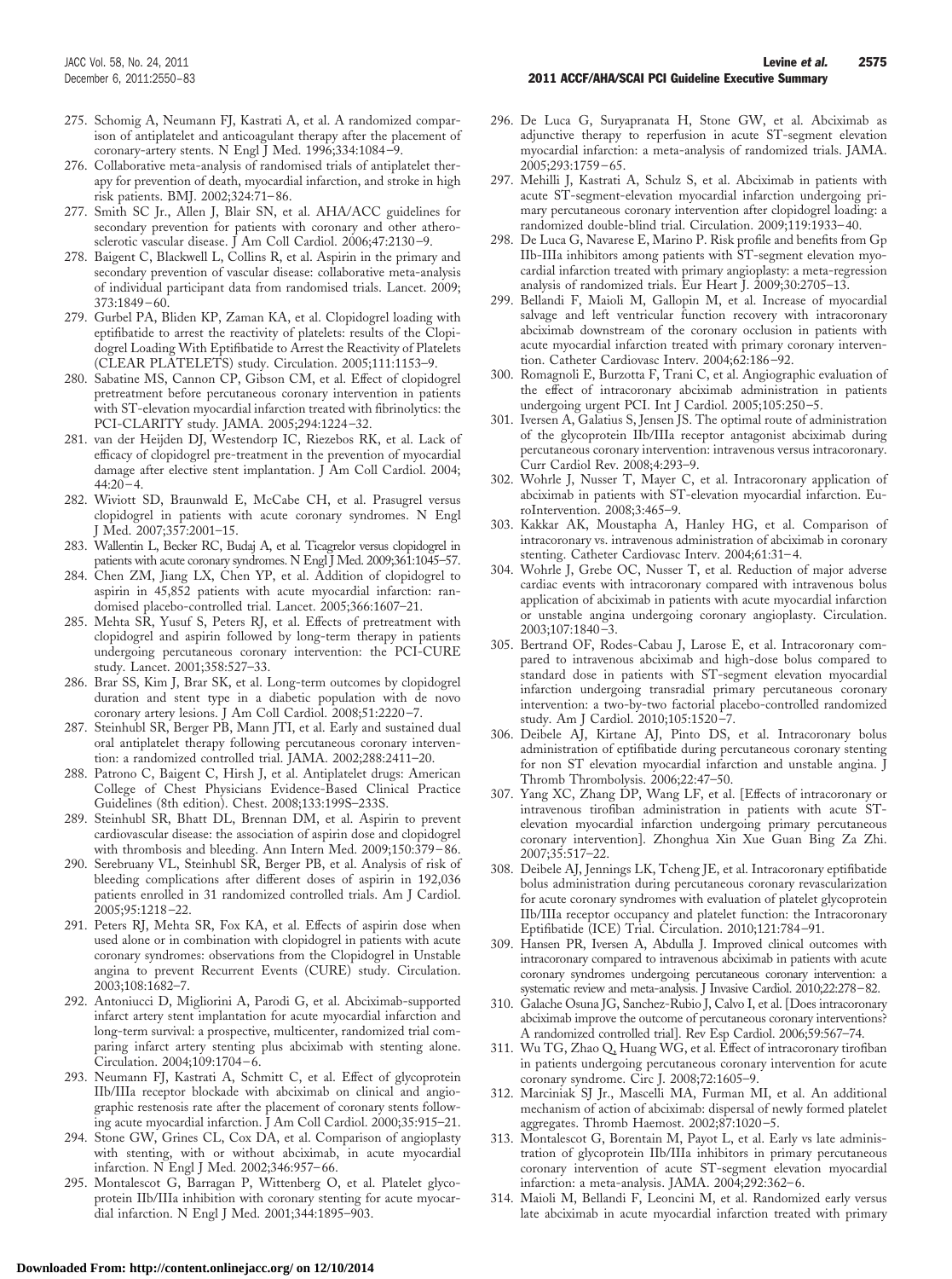coronary intervention (RELAx-AMI Trial). J Am Coll Cardiol. 2007;49:1517–24.

- 315. Keeley EC, Boura JA, Grines CL. Comparison of primary and facilitated percutaneous coronary interventions for ST-elevation myocardial infarction: quantitative review of randomised trials. Lancet. 2006;367: 579–88.
- 316. van't Hof AWJ, ten Berg JM, Heestermans T, et al. Prehospital initiation of tirofiban in patients with ST-elevation myocardial infarction undergoing primary angioplasty (On-TIME 2): a multicentre, double-blind, randomised controlled trial. Lancet. 2008;372: 537–46.
- 317. ten Berg JM, van't Hof AWJ, Dill T, et al. Effect of early, pre-hospital initiation of high bolus dose tirofiban in patients with ST-segment elevation myocardial infarction on short- and long-term clinical outcome. J Am Coll Cardiol. 2010;55:2446–55.
- 318. Ellis SG, Tendera M, de Belder MA, et al. 1-year survival in a randomized trial of facilitated reperfusion: results from the FINESSE (Facilitated Intervention with Enhanced Reperfusion Speed to Stop Events) trial. J Am Coll Cardiol Intv. 2009;2:909–16.
- 319. Ellis SG, Tendera M, de Belder MA, et al. Facilitated PCI in patients with ST-elevation myocardial infarction. N Engl J Med. 2008;358:2205–17.
- 320. El Khoury C, Dubien PY, Mercier C, et al. Prehospital high-dose tirofiban in patients undergoing primary percutaneous intervention. The AGIR-2 study. Arch Cardiovasc Dis. 2010;103:285–92.
- <span id="page-26-0"></span>321. The EPILOG Investigators. Platelet glycoprotein IIb/IIIa receptor blockade and low-dose heparin during percutaneous coronary revascularization. N Engl J Med. 1997;336:1689–96.
- 322. Boersma E, Akkerhuis KM, Theroux P, et al. Platelet glycoprotein IIb/IIIa receptor inhibition in non-ST-elevation acute coronary syndromes: early benefit during medical treatment only, with additional protection during percutaneous coronary intervention. Circulation. 1999;100:2045–8.
- 323. Hamm CW, Heeschen C, Goldmann B, et al., c7E3 Fab Antiplatelet Therapy in Unstable Refractory Angina (CAPTURE) Study Investigators. Benefit of abciximab in patients with refractory unstable angina in relation to serum troponin T levels. N Engl J Med. 1999;340:1623–9.
- <span id="page-26-1"></span>324. Kastrati A, Mehilli J, Neumann FJ, et al. Abciximab in patients with acute coronary syndromes undergoing percutaneous coronary intervention after clopidogrel pretreatment: the ISAR-REACT 2 randomized trial. JAMA. 2006;295:1531–8.
- 325. Roffi M, Chew DP, Mukherjee D, et al. Platelet glycoprotein IIb/IIIa inhibitors reduce mortality in diabetic patients with non-ST-segmentelevation acute coronary syndromes. Circulation. 2001;104:2767–71.
- 326. The EPIC Investigators. Use of a monoclonal antibody directed against the platelet glycoprotein IIb/IIIa receptor in high-risk coronary angioplasty. The EPIC Investigation. N Engl J Med. 1994;330: 956–61.
- <span id="page-26-2"></span>327. Valgimigli M, Percoco G, Barbieri D, et al. The additive value of tirofiban administered with the high-dose bolus in the prevention of ischemic complications during high-risk coronary angioplasty: the ADVANCE Trial. J Am Coll Cardiol. 2004;44:14–9.
- 328. EPISTENT Investigators. Randomised placebo-controlled and balloon-angioplasty-controlled trial to assess safety of coronary stenting with use of platelet glycoprotein-IIb/IIIa blockade. Lancet. 1998;352:87–92.
- 329. ESPIRIT Investigators. Novel dosing regimen of eptifibatide in planned coronary stent implantation (ESPRIT): a randomised, placebo-controlled trial [published correction appears in Lancet. 2001;357:1370]. Lancet. 2000;356:2037–44.
- 330. Kastrati A, Mehilli J, Schuhlen H, et al. A clinical trial of abciximab in elective percutaneous coronary intervention after pretreatment with clopidogrel. N Engl J Med. 2004;350:232–8.
- 331. Mehilli J, Kastrati A, Schuhlen H, et al. Randomized clinical trial of abciximab in diabetic patients undergoing elective percutaneous coronary interventions after treatment with a high loading dose of clopidogrel. Circulation. 2004;110:3627–35.
- 332. Hausleiter J, Kastrati A, Mehilli J, et al. A randomized trial comparing phosphorylcholine-coated stenting with balloon angioplasty as well as abciximab with placebo for restenosis reduction in small coronary arteries. J Intern Med. 2004;256:388–97.
- <span id="page-26-3"></span>333. De LucaG, Cassetti E, Verdoia M, et al. Bivalirudin as compared to unfractionated heparin among patients undergoing coronary angioplasty: a meta-analyis of randomised trials. Thromb Haemost. 2009;102:428–36.
- 334. Lincoff AM, Steinhubl SR, Manoukian SV, et al. Influence of timing of clopidogrel treatment on the efficacy and safety of bivalirudin in patients with non-ST-segment elevation acute coronary syndromes undergoing percutaneous coronary intervention: an analysis of the ACUITY (Acute Catheterization and Urgent Intervention Triage strategY) trial. J Am Coll Cardiol Intv. 2008;1:639–48.
- 335. Kastrati A, Neumann FJ, Mehilli J, et al. Bivalirudin versus unfractionated heparin during percutaneous coronary intervention. N Engl J Med. 2008;359:688–96.
- 336. Lincoff AM, Bittl JA, Harrington RA, et al. Bivalirudin and provisional glycoprotein IIb/IIIa blockade compared with heparin and planned glycoprotein IIb/IIIa blockade during percutaneous coronary intervention: REPLACE-2 randomized trial. JAMA. 2003; 289:853–63.
- 337. Lincoff AM, Kleiman NS, Kereiakes DJ, et al. Long-term efficacy of bivalirudin and provisional glycoprotein IIb/IIIa blockade vs heparin and planned glycoprotein IIb/IIIa blockade during percutaneous coronary revascularization: REPLACE-2 randomized trial. JAMA. 2004;292:696–703.
- 338. Mehran R, Lansky AJ, Witzenbichler B, et al. Bivalirudin in patients undergoing primary angioplasty for acute myocardial infarction (HO-RIZONS-AMI): 1-year results of a randomised controlled trial. Lancet. 2009;374:1149–59.
- 339. Schulz S, Mehilli J, Ndrepepa G, et al. Bivalirudin vs. unfractionated heparin during percutaneous coronary interventions in patients with stable and unstable angina pectoris: 1-year results of the ISAR-REACT 3 trial. Eur Heart J. 2010;31:582–7.
- 340. Stone GW, McLaurin BT, Cox DA, et al. Bivalirudin for patients with acute coronary syndromes. N Engl J Med. 2006;355:2203–16.
- 341. Stone GW, Witzenbichler B, Guagliumi G, et al. Bivalirudin during primary PCI in acute myocardial infarction. N Engl J Med. 2008; 358:2218–30.
- 342. Dangas G, Mehran R, Guagliumi G, et al. Role of clopidogrel loading dose in patients with ST-segment elevation myocardial infarction undergoing primary angioplasty: results from the HORIZONS-AMI (harmonizing outcomes with revascularization and stents in acute myocardial infarction) trial. J Am Coll Cardiol. 2009;54:1438–46.
- <span id="page-26-4"></span>343. Brieger D, Collet JP, Silvain J, et al. Heparin or enoxaparin anticoagulation for primary percutaneous coronary intervention. Catheter Cardiovasc Interv. 2011;77:182–90.
- 344. Choussat R, Montalescot G, Collet JP, et al. A unique, low dose of intravenous enoxaparin in elective percutaneous coronary intervention. J Am Coll Cardiol. 2002;40:1943–50.
- 345. Collet JP, Montalescot G, Lison L, et al. Percutaneous coronary intervention after subcutaneous enoxaparin pretreatment in patients with unstable angina pectoris. Circulation. 2001;103:658–63.
- <span id="page-26-6"></span>346. Ferguson JJ, Califf RM, Antman EM, et al. Enoxaparin vs unfractionated heparin in high-risk patients with non-ST-segment elevation acute coronary syndromes managed with an intended early invasive strategy: primary results of the SYNERGY randomized trial. JAMA. 2004;292:45–54.
- 347. Montalescot G, Gallo R, White HD, et al. Enoxaparin versus unfractionated heparin in elective percutaneous coronary intervention 1-year results from the STEEPLE (SafeTy and efficacy of enoxaparin in percutaneous coronary intervention patients, an international randomized evaluation) trial. J Am Coll Cardiol Intv. 2009;2:1083–91.
- <span id="page-26-5"></span>348. Yusuf S, Mehta SR, Chrolavicius S, et al. Comparison of fondaparinux and enoxaparin in acute coronary syndromes. N Engl J Med. 2006;354:1464–76.
- 349. Yusuf S, Mehta SR, Chrolavicius S, et al. Effects of fondaparinux on mortality and reinfarction in patients with acute ST-segment elevation myocardial infarction: the OASIS-6 randomized trial. JAMA. 2006;295:1519–30.
- 350. Cohen M, Levine GN, Pieper KS, et al. Enoxaparin 0.3 mg/kg IV supplement for patients transitioning to PCI after subcutaneous enoxaparin therapy for NSTE ACS: a subgroup analysis from the SYNERGY trial. Catheter Cardiovasc Interv. 2010;75:928–35.
- 351. Collet JP, Montalescot G, Golmard JL, et al. Subcutaneous enoxaparin with early invasive strategy in patients with acute coronary syndromes. Am Heart J. 2004;147:655–61.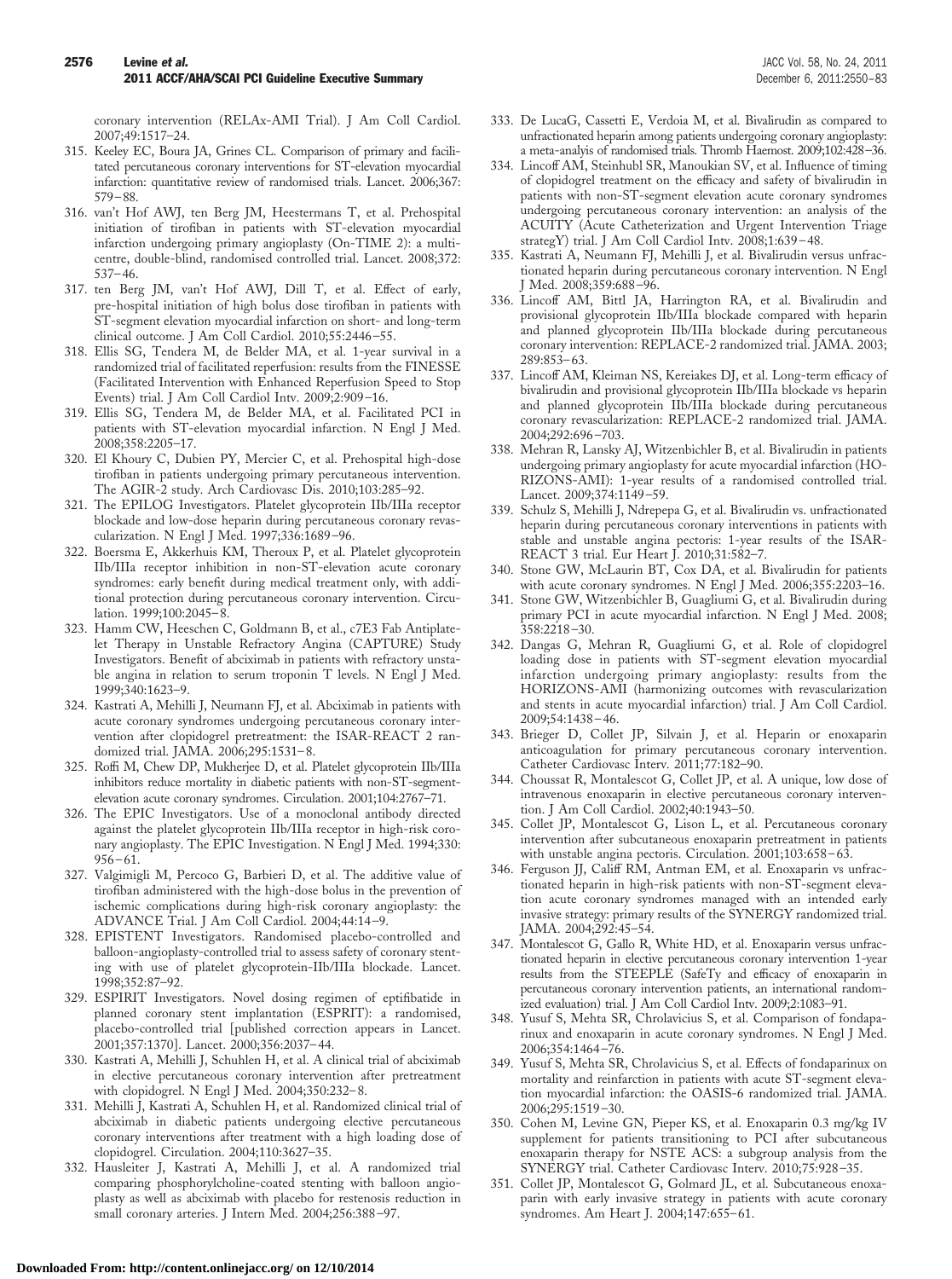- 352. Levine GN, Ferrando T. Degree of anticoagulation after one subcutaneous and one subsequent intravenous booster dose of enoxaparin: implications for patients with acute coronary syndromes undergoing early percutaneous coronary intervention. J Thromb Thrombolysis. 2004;17:167–71.
- 353. Martin JL, Fry ET, Sanderink GJ, et al. Reliable anticoagulation with enoxaparin in patients undergoing percutaneous coronary intervention: the pharmacokinetics of enoxaparin in PCI (PEPCI) study. Catheter Cardiovasc Interv. 2004;61:163–70.
- 354. Drouet L, Bal dit Sollier C, Martin J. Adding intravenous unfractionated heparin to standard enoxaparin causes excessive anticoagulation not detected by activated clotting time: results of the STACK-on to ENOXaparin (STACKENOX) study. Am Heart J. 2009;158:177–84.
- <span id="page-27-0"></span>355. Lewis BE, Matthai WH Jr., Cohen M, et al. Argatroban anticoagulation during percutaneous coronary intervention in patients with heparin-induced thrombocytopenia. Catheter Cardiovasc Interv. 2002;57:177–84.
- 356. Mahaffey KW, Lewis BE, Wildermann NM, et al. The anticoagulant therapy with bivalirudin to assist in the performance of percutaneous coronary intervention in patients with heparin-induced thrombocytopenia (ATBAT) study: main results. J Invasive Cardiol. 2003;15: 611–6.
- <span id="page-27-1"></span>357. Amit G, Cafri C, Yaroslavtsev S, et al. Intracoronary nitroprusside for the prevention of the no-reflow phenomenon after primary percutaneous coronary intervention in acute myocardial infarction. A randomized, double-blind, placebo-controlled clinical trial. Am Heart J. 2006;152:887.e9–887.e14.
- 358. Assali AR, Sdringola S, Ghani M, et al. Intracoronary adenosine administered during percutaneous intervention in acute myocardial infarction and reduction in the incidence of "no reflow" phenomenon. Catheter Cardiovasc Interv. 2000;51:27–31.
- 359. Barcin C, Denktas AE, Lennon RJ, et al. Comparison of combination therapy of adenosine and nitroprusside with adenosine alone in the treatment of angiographic no-reflow phenomenon. Catheter Cardiovasc Interv. 2004;61:484–91.
- 360. Fischell TA, Haller S, Pulukurthy S, et al. Nicardipine and adenosine "flush cocktail" to prevent no-reflow during rotational atherectomy. Cardiovasc Revasc Med. 2008;9:224–8.
- 361. Hillegass WB, Dean NA, Liao L, et al. Treatment of no-reflow and impaired flow with the nitric oxide donor nitroprusside following percutaneous coronary interventions: initial human clinical experience. J Am Coll Cardiol. 2001;37:1335–43.
- 362. Huang RI, Patel P, Walinsky P, et al. Efficacy of intracoronary nicardipine in the treatment of no-reflow during percutaneous coronary intervention. Catheter Cardiovasc Interv. 2006;68:671–6.
- 363. Ito H, Taniyama Y, Iwakura K, et al. Intravenous nicorandil can preserve microvascular integrity and myocardial viability in patients with reperfused anterior wall myocardial infarction. J Am Coll Cardiol. 1999;33:654–60.
- 364. Kaplan BM, Benzuly KH, Kinn JW, et al. Treatment of no-reflow in degenerated saphenous vein graft interventions: comparison of intracoronary verapamil and nitroglycerin. Cathet Cardiovasc Diagn. 1996;39:113–8.
- 365. Marzilli M, Orsini E, Marraccini P, et al. Beneficial effects of intracoronary adenosine as an adjunct to primary angioplasty in acute myocardial infarction. Circulation. 2000;101:2154–9.
- 366. Ono H, Osanai T, Ishizaka H, et al. Nicorandil improves cardiac function and clinical outcome in patients with acute myocardial infarction undergoing primary percutaneous coronary intervention: role of inhibitory effect on reactive oxygen species formation. Am Heart J. 2004;148:611.
- 367. Piana RN, Paik GY, Moscucci M, et al. Incidence and treatment of 'no-reflow' after percutaneous coronary intervention. Circulation. 1994;89:2514–8.
- 368. Ross AM, Gibbons RJ, Stone GW, et al. A randomized, doubleblinded, placebo-controlled multicenter trial of adenosine as an adjunct to reperfusion in the treatment of acute myocardial infarction (AMISTAD-II). J Am Coll Cardiol. 2005;45:1775–80.
- 369. Sdringola S, Assali A, Ghani M, et al. Adenosine use during aortocoronary vein graft interventions reverses but does not prevent the slow-no reflow phenomenon. Catheter Cardiovasc Interv. 2000; 51:394–9.
- 370. Stoel MG, Marques KM, de Cock CC, et al. High dose adenosine for suboptimal myocardial reperfusion after primary PCI: A randomized placebo-controlled pilot study. Catheter Cardiovasc Interv. 2008;71:283–9.
- 371. Werner GS, Lang K, Kuehnert H, et al. Intracoronary verapamil for reversal of no-reflow during coronary angioplasty for acute myocardial infarction. Catheter Cardiovasc Interv. 2002;57:444–51.
- 372. Weyrens FJ, Mooney J, Lesser J, et al. Intracoronary diltiazem for microvascular spasm after interventional therapy. Am J Cardiol. 1995;75:849–50.
- <span id="page-27-2"></span>373. Olivari Z, Rubartelli P, Piscione F, et al. Immediate results and one-year clinical outcome after percutaneous coronary interventions in chronic total occlusions: data from a multicenter, prospective, observational study (TOAST-GISE). J Am Coll Cardiol. 2003;41: 1672–8.
- 374. Suero JA, Marso SP, Jones PG, et al. Procedural outcomes and long-term survival among patients undergoing percutaneous coronary intervention of a chronic total occlusion in native coronary arteries: a 20-year experience. J Am Coll Cardiol. 2001;38:409–14.
- 375. de Labriolle A, Bonello L, Roy P, et al. Comparison of safety, efficacy, and outcome of successful versus unsuccessful percutaneous coronary intervention in "true" chronic total occlusions. Am J Cardiol. 2008;102:1175–81.
- 376. Rathore S, Matsuo H, Terashima M, et al. Procedural and inhospital outcomes after percutaneous coronary intervention for chronic total occlusions of coronary arteries 2002 to 2008: impact of novel guidewire techniques. J Am Coll Cardiol Intv. 2009;2:489–97.
- 377. Stone GW, Reifart NJ, Moussa I, et al. Percutaneous recanalization of chronically occluded coronary arteries: a consensus document: part II. Circulation. 2005;112:2530–7.
- 378. Roffi M, Mukherjee D, Chew DP, et al. Lack of benefit from intravenous platelet glycoprotein IIb/IIIa receptor inhibition as adjunctive treatment for percutaneous interventions of aortocoronary bypass grafts: a pooled analysis of five randomized clinical trials. Circulation. 2002;106:3063–7.
- 379. Ellis SG, Lincoff AM, Miller D, et al., EPIC and EPILOG Investigators.Reduction in complications of angioplasty with abciximab occurs largely independently of baseline lesion morphology. Evaluation of 7E3 for the Prevention of Ischemic Complications. Evaluation of PTCA to Improve Long-term Outcome with abciximab GPIIb/IIIa Receptor Blockade. J Am Coll Cardiol. 1998;32: 1619–23.
- <span id="page-27-3"></span>380. Al-Lamee R, Ielasi A, Latib A, et al. Clinical and angiographic outcomes after percutaneous recanalization of chronic total saphenous vein graft occlusion using modern techniques. Am J Cardiol. 2010;106:1721–7.
- 381. de Feyter PJ, Serruys P, van den Brand M, et al. Percutaneous transluminal angioplasty of a totally occluded venous bypass graft: a challenge that should be resisted. Am J Cardiol. 1989;64:88–90.
- <span id="page-27-4"></span>382. de Feyter PJ, van Suylen RJ, de Jaegere PP, et al. Balloon angioplasty for the treatment of lesions in saphenous vein bypass grafts. J Am Coll Cardiol. 1993;21:1539–49.
- 383. Colombo A, Bramucci E, Sacca S, et al. Randomized study of the crush technique versus provisional side-branch stenting in true coronary bifurcations: the CACTUS (Coronary Bifurcations: Application of the Crushing Technique Using Sirolimus-Eluting Stents) Study. Circulation. 2009;119:71–8.
- 384. Ferenc M, Gick M, Kienzle RP, et al. Randomized trial on routine vs. provisional T-stenting in the treatment of de novo coronary bifurcation lesions. Eur Heart J. 2008;29:2859–67.
- 385. Hildick-Smith D, de Belder AJ, Cooter N, et al. Randomized trial of simple versus complex drug-eluting stenting for bifurcation lesions: the British Bifurcation Coronary Study: old, new, and evolving strategies. Circulation. 2010;121:1235–43.
- <span id="page-27-5"></span>386. Steigen TK, Maeng M, Wiseth R, et al. Randomized study on simple versus complex stenting of coronary artery bifurcation lesions: the Nordic bifurcation study. Circulation. 2006;114:1955–61.
- 387. Chen SL, Santoso T, Zhang JJ, et al. A randomized clinical study comparing double kissing crush with provisional stenting for treatment of coronary bifurcation lesions results from the DKCRUSH-II (double kissing crush versus provisional stenting technique for treatment of coronary bifurcation lesions) Trial. J Am Coll Cardiol. 2011;57:914–20.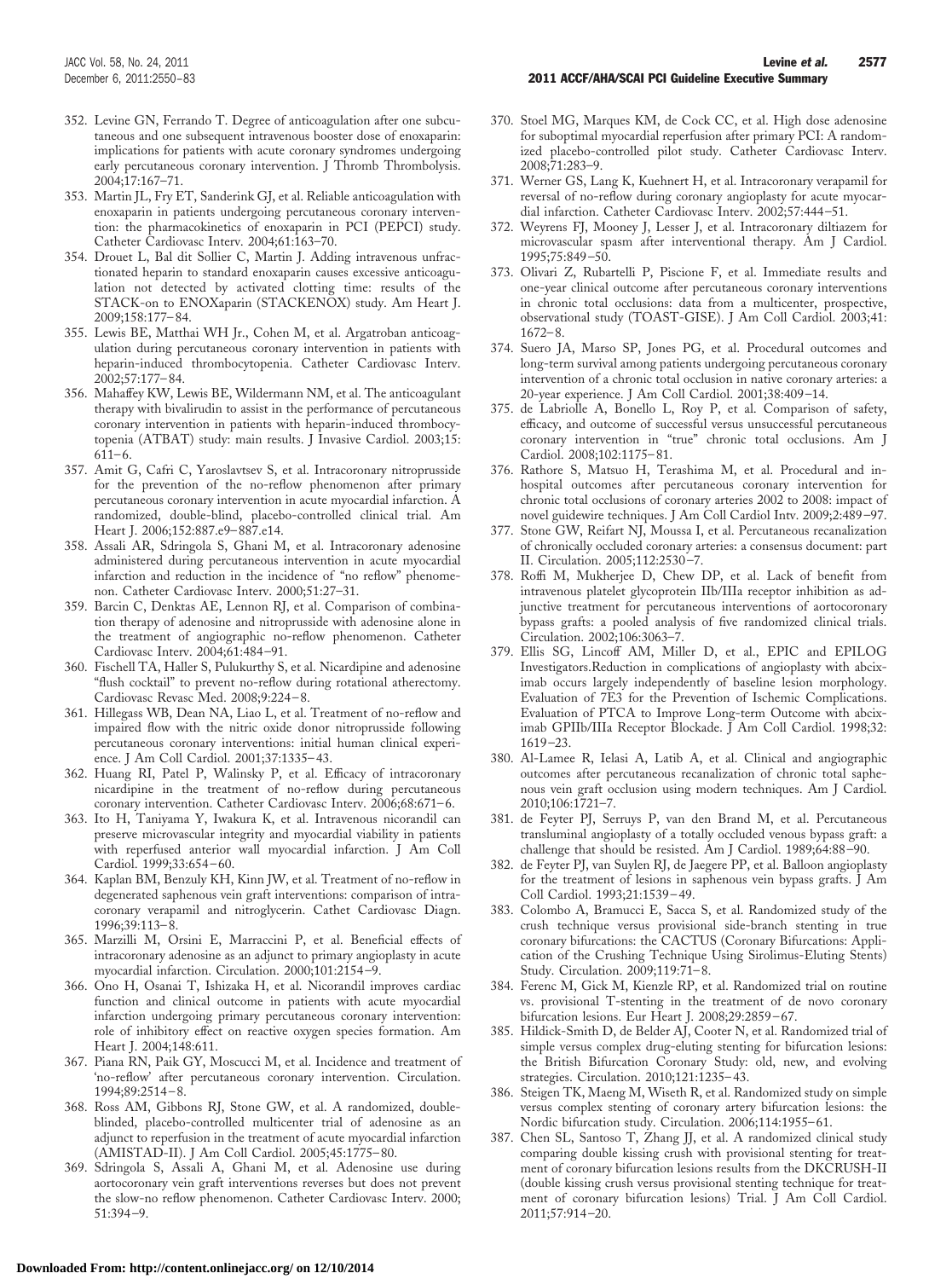### **2578 Levine et al.**  $\blacksquare$ **2011 ACCF/AHA/SCAI PCI Guideline Executive Summary December 6, 2011:2550-83** December 6, 2011:2550-83

- 388. Moussa ID. Coronary artery bifurcation interventions: the disconnect between randomized clinical trials and patient centered decisionmaking. Catheter Cardiovasc Interv. 2011;77:537–45.
- 389. Aliabadi D, Tilli FV, Bowers TR, et al. Incidence and angiographic predictors of side branch occlusion following high-pressure intracoronary stenting. Am J Cardiol. 1997;80:994–7.
- 390. Galassi AR, Tomasello SD, Capodanno D, et al. Mini-crush versus T-provisional techniques in bifurcation lesions: clinical and angiographic long-term outcome after implantation of drug-eluting stents. J Am Coll Cardiol. 2009;2:185–94.
- <span id="page-28-0"></span>391. Gil RJ, Gziut AI, Prati F, et al. Threshold parameters of left main coronary artery stem stenosis based on intracoronary ultrasound examination. Kardiol Pol. 2005;63:223–31.
- 392. Sano K, Mintz GS, Carlier SG, et al. Assessing intermediate left main coronary lesions using intravascular ultrasound. Am Heart J. 2007;154:983–8.
- <span id="page-28-1"></span>393. Park DW, Hong MK, Suh IW, et al. Results and predictors of angiographic restenosis and long-term adverse cardiac events after drug-eluting stent implantation for aorto-ostial coronary artery disease. Am J Cardiol. 2007;99:760–5.
- 394. Iakovou I, Ge L, Michev I, et al. Clinical and angiographic outcome after sirolimus-eluting stent implantation in aorto-ostial lesions. J Am Coll Cardiol. 2004;44:967–71.
- 395. Brogan WCI, Popma JJ, Pichard AD, et al. Rotational coronary atherectomy after unsuccessful coronary balloon angioplasty. Am J Cardiol. 1993;71:794–8.
- <span id="page-28-2"></span>396. Biancari F, D'Andrea V, Di Marco C, et al. Meta-analysis of randomized trials on the efficacy of vascular closure devices after diagnostic angiography and angioplasty. Am Heart J. 2010;159:518–31.
- 397. Dauerman HL, Applegate RJ, Cohen DJ. Vascular closure devices: the second decade. J Am Coll Cardiol. 2007;50:1617-26.
- 398. Koreny M, Riedmuller E, Nikfardjam M, et al. Arterial puncture closing devices compared with standard manual compression after cardiac catheterization: systematic review and meta-analysis. JAMA. 2004;291:350–7.
- 399. Patel MR, Jneid H, Derdeyn CP, et al. Arteriotomy closure devices for cardiovascular procedures: a scientific statement from the American Heart Association. Circulation. 2010;122:1882–93.
- 400. Hoffer EK, Bloch RD. Percutaneous arterial closure devices. J Vasc Interv Radiol. 2003;14:865–85.
- 401. Nikolsky E, Mehran R, Halkin A, et al. Vascular complications associated with arteriotomy closure devices in patients undergoing percutaneous coronary procedures: a meta-analysis. J Am Coll Cardiol. 2004;44:1200–9.
- <span id="page-28-3"></span>402. Abraham NS, Hlatky MA, Antman EM, et al. ACCF/ACG/AHA 2010 expert consensus document on the concomitant use of proton pump inhibitors and thienopyridines. J Am Coll Cardiol. 2010;56: 2051–66.
- <span id="page-28-5"></span><span id="page-28-4"></span>403. Eisenberg MJ, Blankenship JC, Huynh T, et al. Evaluation of routine functional testing after percutaneous coronary intervention. Am J Cardiol. 2004;93:744–7.
- 404. Goel K, Lennon RJ, Tilbury RT, et al. Impact of Cardiac Rehabilitation on Mortality and Cardiovascular Events After Percutaneous Coronary Intervention in the Community. Circulation. 2011;123: 2344–52.
- 405. Taylor RS, Brown A, Ebrahim S, et al. Exercise-based rehabilitation for patients with coronary heart disease: systematic review and meta-analysis of randomized controlled trials. Am J Med. 2004;116: 682–92.
- 406. Giannuzzi P, Temporelli PL, Marchioli R, et al. Global secondary prevention strategies to limit event recurrence after myocardial infarction: results of the GOSPEL study, a multicenter, randomized controlled trial from the Italian Cardiac Rehabilitation Network. Arch Intern Med. 2008;168:2194–204.
- 407. Witt BJ, Jacobsen SJ, Weston SA, et al. Cardiac rehabilitation after myocardial infarction in the community. J Am Coll Cardiol. 2004; 44:988–96.
- 408. Fletcher GF, Balady GJ, Amsterdam EA, et al. Exercise standards for testing and training: a statement for healthcare professionals from the American Heart Association. Circulation. 2001;104:1694–740.
- 409. Thompson PD. Exercise and physical activity in the prevention and treatment of atherosclerotic cardiovascular disease. Arterioscler Thromb Vasc Biol. 2003;23:1319–21.
- 410. Clark AM, Hartling L, Vandermeer B, et al. Meta-analysis: secondary prevention programs for patients with coronary artery disease. Ann Intern Med. 2005;143:659–72.
- 411. Thomas RJ, King M, Lui K, et al. AACVPR/ACC/AHA 2007 performance measures on cardiac rehabilitation for referral to and delivery of cardiac rehabilitation/secondary prevention services. J Am Coll Cardiol. 2007;50:1400–33.
- 412. Walther C, Mobius-Winkler S, Linke A, et al. Regular exercise training compared with percutaneous intervention leads to a reduction of inflammatory markers and cardiovascular events in patients with coronary artery disease. Eur J Cardiovasc Prev Rehabil. 2008; 15:107–12.
- <span id="page-28-6"></span>413. Smith SC Jr., Benjamin EJ, Bonow RO, et al. AHA/ACCF secondary prevention and risk reduction therapy for patients with coronary and other atherosclerotic vascular disease: 2011 update: a guideline from the American Heart Association and American College of Cardiology Foundation. Circulation, published online before print November 3, 2011, doi:10.1161/CIR.0b013e318235eb4d. Accessed November 3, 2011.
- <span id="page-28-7"></span>414. Third report of the National Cholesterol Education Program (NCEP) Expert Panel on Detection, Evaluation, and Treatment of High Blood Cholesterol in Adults (Adult Treatment Panel III) final report. Circulation. 2002;106:3143–421.
- 415. Dattilo AM, Kris-Etherton PM. Effects of weight reduction on blood lipids and lipoproteins: a meta-analysis. Am J Clin Nutr. 1992;56:320–8.
- <span id="page-28-8"></span>416. Baigent C, Blackwell L, Emberson J, et al. Efficacy and safety of more intensive lowering of LDL cholesterol: a meta-analysis of data from 170,000 participants in 26 randomised trials. Lancet. 2010;376:1670–81.
- 417. Pedersen TR, Faergeman O, Kastelein JJ, et al. High-dose atorvastatin vs usual-dose simvastatin for secondary prevention after myocardial infarction: the IDEAL study: a randomized controlled trial. JAMA. 2005;294:2437–45.
- 418. LaRosa JC, Grundy SM, Waters DD, et al. Intensive lipid lowering with atorvastatin in patients with stable coronary disease. N Engl J Med. 2005;352:1425–35.
- 419a.Cholesterol Treatment Trialists' (CTT) Collaboration, Baigent C, Blackwell L, et al. Efficacy and safety of more intensive lowering of LDL cholesterol: a meta-analysis of data from 170,000 participants in 26 randomised trials. Lancet. 2010;376:1670–81.
- 419. MRC/BHF Heart Protection Study of cholesterol lowering with simvastatin in 20,536 high-risk individuals: a randomised placebocontrolled trial. Lancet. 2002;360:7–22.
- 420. Cannon CP, Braunwald E, McCabe CH, et al. Intensive versus moderate lipid lowering with statins after acute coronary syndromes. N Engl J Med. 2004;350:1495–504.
- 421. Cannon CP, Steinberg BA, Murphy SA, et al. Meta-analysis of cardiovascular outcomes trials comparing intensive versus moderate statin therapy. J Am Coll Cardiol. 2006;48:438–45.
- <span id="page-28-9"></span>422. Grundy SM, Cleeman JI, Merz CN, et al. Implications of recent clinical trials for the National Cholesterol Education Program Adult Treatment Panel III guidelines. Circulation. 2004;110:227–39.
- 423. Chobanian AV, Bakris GL, Black HR, et al. Seventh report of the Joint National Committee on Prevention, Detection, Evaluation, and Treatment of High Blood Pressure. Hypertension. 2003;42:1206–52.
- 424. Whelton SP, Chin A, Xin X, et al. Effect of aerobic exercise on blood pressure: a meta-analysis of randomized, controlled trials. Ann Intern Med. 2002;136:493–503.
- 425. Appel LJ, Frohlich ED, Hall JE, et al. The importance of population-wide sodium reduction as a means to prevent cardiovascular disease and stroke: a call to action from the American Heart Association. Circulation. 2011;123:1138–43.
- 426. Sacks FM, Svetkey LP, Vollmer WM, et al., DASH-Sodium Collaborative Research Group. Effects on blood pressure of reduced dietary sodium and the Dietary Approaches to Stop Hypertension (DASH) diet. N Engl J Med. 2001;344:3–10.
- 427. Appel LJ, Moore TJ, Obarzanek E, et al., for the DASH Collaborative Research Group. A clinical trial of the effects of dietary patterns on blood pressure. N Engl J Med. 1997;336:1117–24.
- 428. The ALLHAT Officers and Coordinators for the ALLHAT Collaborative Research Group. Major outcomes in high-risk hypertensive patients randomized to angiotensin-converting enzyme inhibitor or calcium channel blocker vs diuretic: the Antihypertensive and Lipid-Lowering Treatment to Prevent Heart Attack Trial (ALL-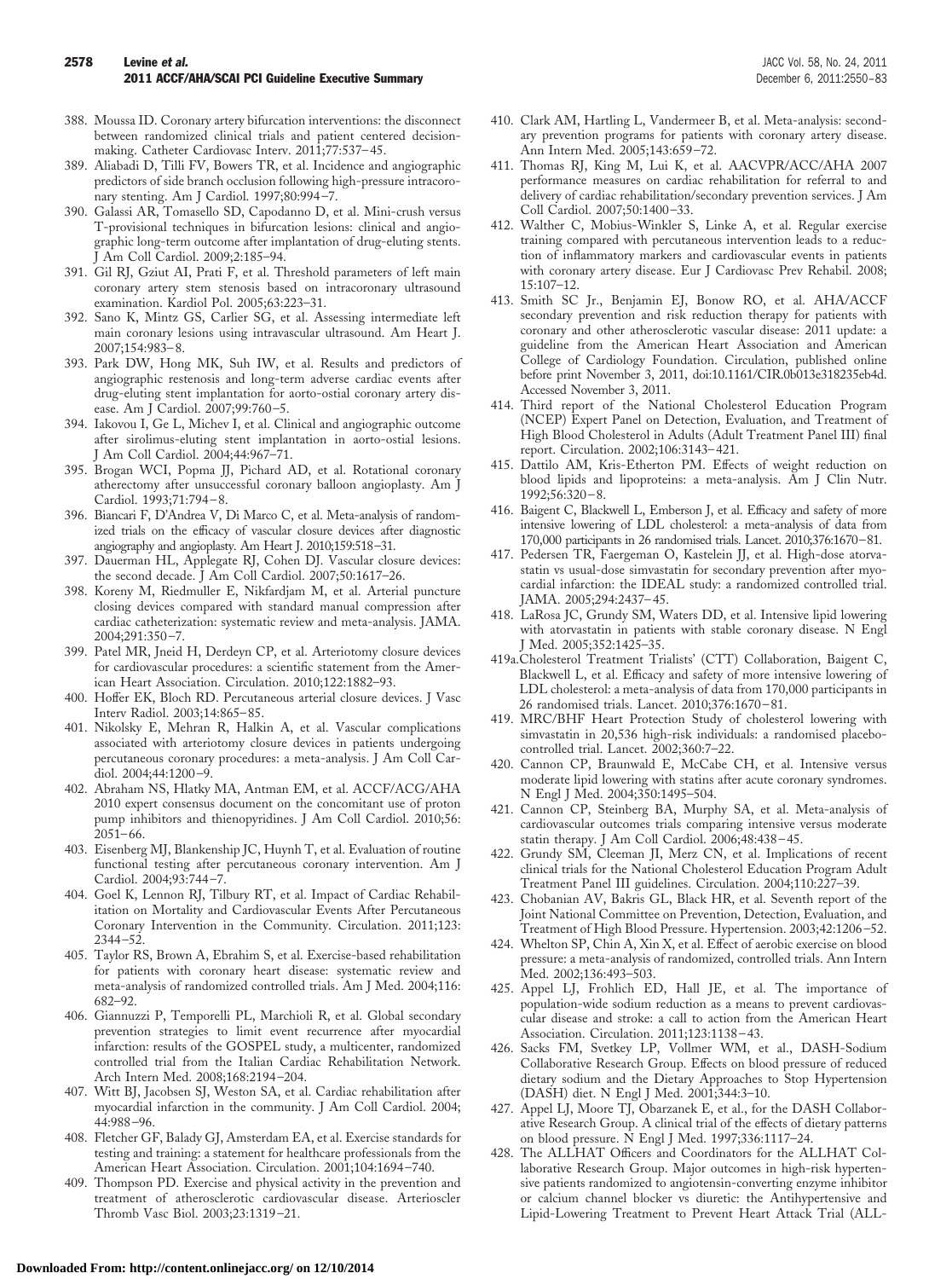HAT) [published corrections appear in JAMA 2003;289:178; JAMA 2004;291:2196]. JAMA. 2002;288:2981–97.

- 429. SHEP Cooperative Research Group. Prevention of stroke by antihypertensive drug treatment in older persons with isolated systolic hypertension. Final results of the Systolic Hypertension in the Elderly Program (SHEP). JAMA. 1991;265:3255–64.
- <span id="page-29-3"></span>430. Duncan C, Stein MJ, Cummings SR. Staff involvement and special follow-up time increase physicians' counseling about smoking cessation: a controlled trial. Am J Public Health. 1991;81:899–901.
- 431. Cornuz J, Humair JP, Seematter L, et al. Efficacy of resident training in smoking cessation: a randomized, controlled trial of a program based on application of behavioral theory and practice with standardized patients. Ann Intern Med. 2002;136:429–37.
- 432. Rosser W, McDowell I, Newell C. Documenting smoking status: trial of three strategies. Can Fam Physician. 1992;38:1623–8.
- 433. Cummings SR, Richard RJ, Duncan CL, et al. Training physicians about smoking cessation: a controlled trial in private practice. J Gen Intern Med. 1989;4:482–9.
- <span id="page-29-0"></span>434. Holmes DR Jr., Dehmer GJ, Kaul S, et al. ACCF/AHA clopidogrel clinical alert: approaches to the FDA "boxed warning." J Am Coll Cardiol. 2010;56:321–41.
- <span id="page-29-1"></span>435. Erbel R, Haude M, Hopp HW, et al. Coronary-artery stenting compared with balloon angioplasty for restenosis after initial balloon angioplasty. Restenosis Stent Study Group. N Engl J Med. 1998; 339:1672–8.
- <span id="page-29-2"></span>436. Dibra A, Kastrati A, Alfonso F, et al. Effectiveness of drug-eluting stents in patients with bare-metal in-stent restenosis: meta-analysis of randomized trials. J Am Coll Cardiol. 2007;49:616–23.
- 437. Holmes DR Jr., Teirstein P, Satler L, et al. Sirolimus-eluting stents vs vascular brachytherapy for in-stent restenosis within bare-metal stents: the SISR randomized trial. JAMA. 2006;295:1264–73.
- 438. Kastrati A, Mehilli J, von Beckerath N, et al. Sirolimus-eluting stent or paclitaxel-eluting stent vs balloon angioplasty for prevention of recurrences in patients with coronary in-stent restenosis: a randomized controlled trial. JAMA. 2005;293:165–71.
- <span id="page-29-4"></span>439. Hannan EL, Wu C, Walford G, et al. Volume-outcome relationships for percutaneous coronary interventions in the stent era. Circulation. 2005;112:1171–9.
- 440. Post PN, Kuijpers M, Ebels T, et al. The relation between volume and outcome of coronary interventions: a systematic review and meta-analysis. Eur Heart J. 2010;31:1985–92.
- 441. Cannon CP, Gibson CM, Lambrew CT, et al. Relationship of symptom-onset-to-balloon time and door-to-balloon time with mortality in patients undergoing angioplasty for acute myocardial infarction. JAMA. 2000;283:2941–7.
- 442. Canto JG, Every NR, Magid DJ, et al., for the National Registry of Myocardial Infarction 2 Investigators. The volume of primary angioplasty procedures and survival after acute myocardial infarction. N Engl J Med. 2000;342:1573–80.
- 443. Srinivas VS, Hailpern SM, Koss E, et al. Effect of physician volume on the relationship between hospital volume and mortality during primary angioplasty. J Am Coll Cardiol. 2009;53:574–9.
- 444. Vakili BA, Kaplan R, Brown DL. Volume-outcome relation for physicians and hospitals performing angioplasty for acute myocardial infarction in New York state. Circulation. 2001;104:2171–6.

Key Words: ACCF/AHA Practice Guidelines  $\blacksquare$  acute coronary syndromes  $\blacksquare$  anticoagulants  $\blacksquare$  antiplatelet agents  $\blacksquare$  arrhythmias, cardiac  $\blacksquare$  coronary angiography  $\blacksquare$  coronary artery revascularization interventions: stents  $\blacksquare$  drug therapy  $\blacksquare$  heart diseases  $\blacksquare$  myocardial revasularization  $\blacksquare$  platelet aggregation inhibitor  $\blacksquare$  ultrasound.

# **APPENDIX 1. AUTHOR RELATIONSHIPS WITH INDUSTRY AND OTHER ENTITIES (RELEVANT)— 2011 ACCF/AHA/SCAI GUIDELINE FOR PERCUTANEOUS CORONARY INTERVENTION**

| <b>Committee</b><br><b>Member</b>       | Employer/Title                                                                                        | <b>Consultant</b>                                                                                          | Speaker's<br><b>Bureau</b> | Ownership/<br>Partnership/<br><b>Principal</b> | Personal<br><b>Research</b>                                                                                             | Institutional,<br>Organizational, or<br><b>Other Financial</b><br><b>Benefit</b> | <b>Expert</b><br><b>Witness</b> | <b>Voting</b><br><b>Recusals</b><br>by Section<br>Number*                                      |
|-----------------------------------------|-------------------------------------------------------------------------------------------------------|------------------------------------------------------------------------------------------------------------|----------------------------|------------------------------------------------|-------------------------------------------------------------------------------------------------------------------------|----------------------------------------------------------------------------------|---------------------------------|------------------------------------------------------------------------------------------------|
| Glenn N.<br>Levine<br>(Chair)           | <b>Baylor College of Medicine-Professor</b><br>of Medicine; Director, Cardiac Care<br>Unit            | None                                                                                                       | None                       | None                                           | None                                                                                                                    | None                                                                             | None                            | None                                                                                           |
| Eric R. Bates<br>(Vice Chair)           | University of Michigan-Professor of<br><b>Medicine</b>                                                | • Bristol-Myers<br>Squibb<br>• Daiichi-Sankyo<br>• Datascope<br>• Eli Lilly<br>• Merck<br>• Sanofi-aventis | None                       | None                                           | None                                                                                                                    | None                                                                             | None                            | 5.7.2<br>5.7.3<br>5.7.4.1<br>5.7.4.2<br>5.7.4.3<br>5.7.4.4<br>5.7.4.5<br>6.1<br>6.1.2<br>6.1.3 |
| James C.<br>Blankenship<br>(Vice Chair) | Geisinger Medical Center-Director of<br>Cardiology and Cardiac<br><b>Catheterization Laboratories</b> | None                                                                                                       | None                       | None                                           | • Abiomed<br>• AstraZeneca<br>• Boston Scientific<br>• Conor Medsystems<br>. Kai<br>Pharmaceutical<br>• Schering-Plough | None                                                                             | None                            | 2.1<br>2.2<br>2.3<br>2.9.7<br>2.11<br>5.2.4<br>5.3<br>5.4.1<br>5.4.2<br>5.8.4<br>6.3           |
| Steven R.<br>Bailey                     | University of Texas Medical Center-<br>Professor of Medicine and<br>Radiology                         | • Volcano                                                                                                  | None                       | None                                           | • Boston Scientific                                                                                                     | None                                                                             | None                            | 5.4.1<br>5.4.2                                                                                 |
| John A. Bittl                           | Munroe Heart-Interventional<br>Cardiologist                                                           | None                                                                                                       | None                       | None                                           | None                                                                                                                    | None                                                                             | None                            | None                                                                                           |
| <b>Bojan Cercek</b>                     | <b>Cedars-Sinai Medical Center-</b><br>Director, Coronary Care Unit                                   | None                                                                                                       | None                       | None                                           | None                                                                                                                    | None                                                                             | None                            | None                                                                                           |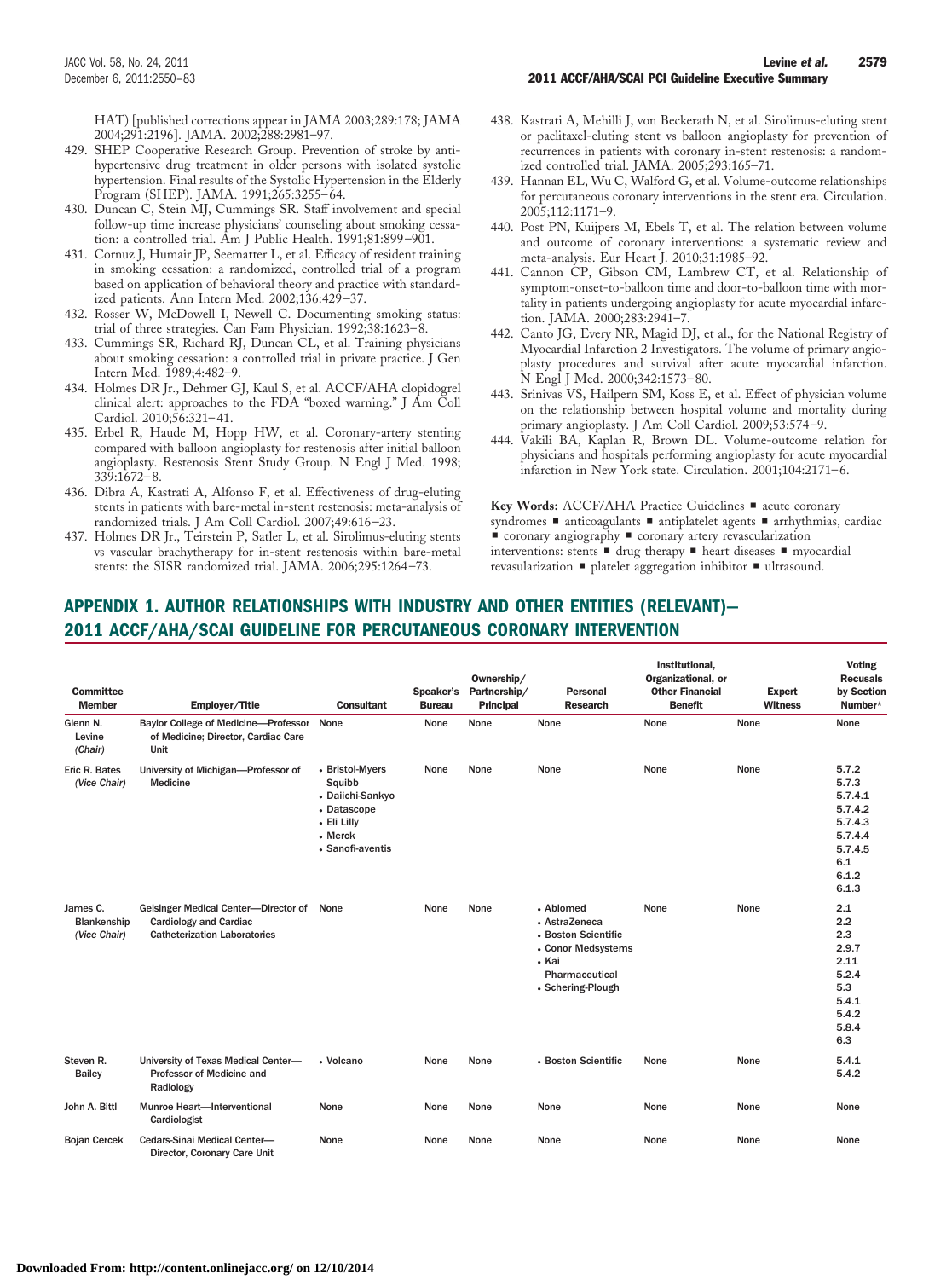| <b>Committee</b><br><b>Member</b> | Employer/Title                                                                                                                           | <b>Consultant</b>                                                                                                                                                                                                            | Speaker's<br><b>Bureau</b> | Ownership/<br>Partnership/<br>Principal | Personal<br><b>Research</b> | Institutional,<br>Organizational, or<br><b>Other Financial</b><br><b>Benefit</b>                                                                                                                       | <b>Expert</b><br><b>Witness</b>                                             | <b>Voting</b><br><b>Recusals</b><br>by Section<br>Number*                                                                                                                                                  |
|-----------------------------------|------------------------------------------------------------------------------------------------------------------------------------------|------------------------------------------------------------------------------------------------------------------------------------------------------------------------------------------------------------------------------|----------------------------|-----------------------------------------|-----------------------------|--------------------------------------------------------------------------------------------------------------------------------------------------------------------------------------------------------|-----------------------------------------------------------------------------|------------------------------------------------------------------------------------------------------------------------------------------------------------------------------------------------------------|
| Charles E.<br>Chambers            | Penn State Milton S. Hershey Medical<br>Center-Professor of Medicine and<br>Radiology                                                    | None                                                                                                                                                                                                                         | None                       | None                                    | None                        | None                                                                                                                                                                                                   | None                                                                        | None                                                                                                                                                                                                       |
| Stephen G.<br><b>Ellis</b>        | <b>Cleveland Clinic Foundation-Section</b><br>Head, Invasive and Interventional<br>Cardiology                                            | • Abbott Vascular<br>• Boston Scientific<br>• Cordis<br>• Daiichi-Sankyo<br>• Eli Lilly                                                                                                                                      | None                       | None                                    | • Abbott Vascular           | None                                                                                                                                                                                                   | None                                                                        | 2.2<br>2.11<br>5.7.2<br>6.1                                                                                                                                                                                |
| Robert A.<br>Guyton               | Emory Clinic, Inc.--Professor and<br>Chief, Division of Cardiothoracic<br>Surgery                                                        | None                                                                                                                                                                                                                         | None                       | None                                    | • Edwards<br>Lifesciences   | None                                                                                                                                                                                                   | None                                                                        | 2.1<br>2.2<br>2.3<br>2.9.7<br>2.11<br>5.2.4<br>5.3<br>5.5.5<br>6.2<br>6.3                                                                                                                                  |
| Steven M.<br>Hollenberg           | Cooper University Hospital-Director,<br><b>Coronary Care Unit</b>                                                                        | • Eisai                                                                                                                                                                                                                      | None                       | None                                    | None                        | None                                                                                                                                                                                                   | None                                                                        | 5.7.4.3                                                                                                                                                                                                    |
| Umesh N.<br>Khot                  | CV Research Innovations,<br>LLC-President/CEO                                                                                            | None                                                                                                                                                                                                                         | None                       | - Merck†                                | None                        | None                                                                                                                                                                                                   | None                                                                        | 4.6<br>5.7.3                                                                                                                                                                                               |
| Richard A.<br>Lange               | University of Texas Health Science<br>Center at San Antonio-Professor<br>of Medicine                                                     | None                                                                                                                                                                                                                         | None                       | None                                    | None                        | None                                                                                                                                                                                                   | None                                                                        | None                                                                                                                                                                                                       |
| Laura Mauri                       | Brigham and Women's Hospital-<br>Associate Professor of Medicine,<br><b>Harvard Medical School</b>                                       | • Abbott<br>• Conor<br>Medsystems<br>(Johnson &<br>Johnson)<br>• Cordis<br>• Medtronic                                                                                                                                       | None                       | None                                    | • Lutonix                   | • Abbott<br>• Abiomed<br>• Boston Scientific<br>• Bristol-Myers<br>Squibb<br>• Conor<br>Medsystems<br>• Cordis<br>• Daiichi-Sankyo<br>• Eli Lilly<br>• Medtronic<br>Cardiovascular<br>• Sanofi-aventis | • Defendant, Conor,<br>interpretation of<br>clinical trial<br>results, 2010 | 2.9.7<br>5.2.3<br>5.3<br>5.4.2<br>5.5.1<br>5.5.2<br>5.5.4<br>5.5.5<br>5.6<br>5.7.2<br>5.7.3<br>5.8.2<br>5.8.4<br>5.8.5<br>5.11<br>6.1<br>6.1.2<br>6.1.3<br>6.2                                             |
| Roxana<br>Mehran                  | Columbia University Medical Center-<br>Associate Professor of Medicine;<br>Director, Data Coordinating Analysis • AlphaMedical<br>Center | • Abbott Vascular<br>• Abiomed<br>• AstraZeneca<br>• Bracco<br>• BMS/sanofi-<br>aventis<br>• DataScope<br>• Eli Lilly/Daichii-<br>Sankyo<br>• Guerbet<br>• The Medicines<br>Company<br>• Medtronic<br>Vascular<br>• St. Jude | None                       | None                                    | None                        | None                                                                                                                                                                                                   | None                                                                        | 4.7<br>5.1<br>5.2.4<br>5.3<br>5.4.1<br>5.4.2<br>5.5.1<br>5.5.2<br>5.6<br>5.7.2<br>5.7.3<br>5.7.4.1<br>5.7.4.2<br>5.7.4.3<br>5.7.4.4<br>5.7.4.5<br>5.8.3<br>5.8.4<br>5.11<br>6.1<br>6.1.1<br>6.1.2<br>6.1.3 |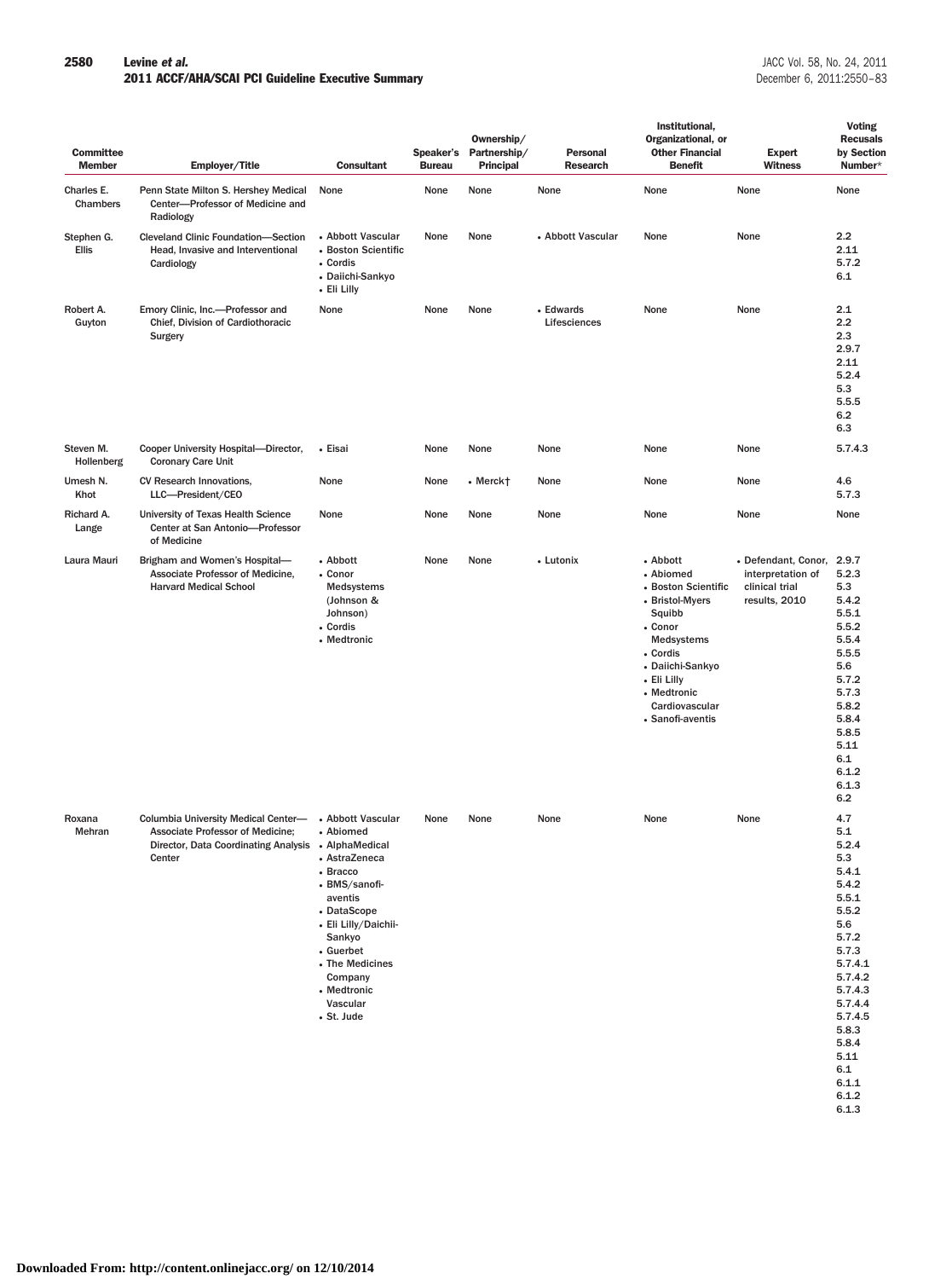| <b>Committee</b><br><b>Member</b> | Employer/Title                                                                                    | <b>Consultant</b> | Speaker's<br><b>Bureau</b> | Ownership/<br>Partnership/<br><b>Principal</b> | Personal<br><b>Research</b> | Institutional.<br>Organizational, or<br><b>Other Financial</b><br>Benefit | <b>Expert</b><br><b>Witness</b> | Voting<br><b>Recusals</b><br>by Section<br>Number* |
|-----------------------------------|---------------------------------------------------------------------------------------------------|-------------------|----------------------------|------------------------------------------------|-----------------------------|---------------------------------------------------------------------------|---------------------------------|----------------------------------------------------|
| Issam D.<br><b>Moussa</b>         | Mavo Clinic-Professor of Medicine:<br><b>Chair. Division of Cardiovascular</b><br><b>Diseases</b> | None              | None                       | None                                           | None                        | None                                                                      | None                            | None                                               |
| Debabrata<br><b>Mukheriee</b>     | Texas Tech University-Chief.<br><b>Cardiovascular Medicine</b>                                    | None              | None                       | None                                           | None                        | None                                                                      | None                            | None                                               |
| Brahmajee K.<br>Nallamothu        | University of Michigan-Assistant<br><b>Professor of Medicine</b>                                  | None              | None                       | None                                           | None                        | None                                                                      | None                            | None                                               |
| Henry H. Ting                     | Mavo Clinic-Professor of Medicine:<br><b>Assistant Dean for Ouality</b>                           | None              | None                       | None                                           | None                        | None                                                                      | None                            | None                                               |

This table represents the relationships of committee members with industry and other entities that were determined to be relevant to this document. These relationships were reviewed and updated in conjunction with all meetings and/or conference calls of the writing committee during the document development process. The table does not necessarily reflect relationships with industry at the time of publication. A person is deemed to have a significant interest in a business if the interest represents ownership of  $\geq$  5% of the voting stock or share of the business entity, or ownership of ≥\$10,000 of the fair market value of the business entity; or if funds received by the person from the business entity exceed 5% of the person's gross income for the previous year. Relationships that exist with no financial benefit are also included for the purpose of transparency. Relationships in this table are modest unless otherwise noted.

According to the ACCF/AHA, a person has a *relevant* relationship IF: a) The *relationship or interest* relates to the same or similar subject matter, intellectual property or asset, topic, or issue addressed in the *document*; or b) The *company/entity* (with whom the relationship exists) makes a drug, drug class, or device addressed in the *document*, or makes a competing drug or device addressed in the document; or c) The *person or a member of the person's household* has a reasonable potential for financial, professional, or other personal gain or loss as a result of the issues/content addressed in the *document*.

\*Writing committee members are required to recuse themselves from voting on sections to which their specific relationships with industry and other entities may apply. Section numbers apply to the full-text guideline. †Significant relationship.

# **APPENDIX 2. REVIEWER RELATIONSHIPS WITH INDUSTRY AND OTHER ENTITIES (RELEVANT)— 2011 ACCF/AHA/SCAI GUIDELINE FOR PERCUTANEOUS CORONARY INTERVENTION**

| <b>Peer Reviewer</b>  | Representation                                                                           | <b>Consultant</b>                                                                  | Speaker's<br><b>Bureau</b>                                                                                                                 | Ownership/<br>Partnership/<br><b>Principal</b>        | <b>Personal</b><br><b>Research</b>                                                                                                                                                            | Institutional,<br>Organizational, or<br><b>Other Financial</b><br><b>Benefit</b> | <b>Expert</b><br><b>Witness</b>                |
|-----------------------|------------------------------------------------------------------------------------------|------------------------------------------------------------------------------------|--------------------------------------------------------------------------------------------------------------------------------------------|-------------------------------------------------------|-----------------------------------------------------------------------------------------------------------------------------------------------------------------------------------------------|----------------------------------------------------------------------------------|------------------------------------------------|
| Deepak L. Bhatt       | <b>Official Reviewer-AHA</b>                                                             | None                                                                               | None                                                                                                                                       | None                                                  | $\bullet$ AstraZeneca*<br>• Bristol-Myers<br>Squibb*<br>$\bullet$ Eisai $*$<br>• Eli Lilly<br>$\bullet$ Ethicon*<br>• The Medicines<br>Company*<br>• PLx Pharmat<br>$\bullet$ Sanofi-aventis* | None                                                                             | None                                           |
| Mauricio G.<br>Cohen  | <b>Official Reviewer-AHA</b>                                                             | $\bullet$ AstraZeneca*<br>• Momenta<br>Pharma<br>• Xoma                            | • Terumo<br><b>Medical</b>                                                                                                                 | None                                                  | $\bullet$ Invitrox*                                                                                                                                                                           | None                                                                             | None                                           |
| John P. Erwin III     | Official<br>Reviewer-ACCF/<br><b>AHA Task Force on</b><br>Performance<br><b>Measures</b> | None                                                                               | None                                                                                                                                       | None                                                  | None                                                                                                                                                                                          | None                                                                             | None                                           |
| <b>Kirk Garratt</b>   | Official<br>Reviewer-SCAI                                                                | • Boston Scientific<br>• Cordis/Johnson<br>& Johnson<br>• The Medicines<br>Company | • Boston<br><b>Scientific</b><br>• BMS/sanofi-<br>aventis*<br>• Daiichi-Sankyo/<br>Eli Lilly*<br>• Medtronic<br>• The Medicines<br>Company | • Abbott<br>Vascular<br>• Boston<br><b>Scientific</b> | None                                                                                                                                                                                          | None                                                                             | None                                           |
| Steven L.<br>Goldberg | <b>Official</b><br>Reviewer-SCAI                                                         | $\bullet$ AGA                                                                      | • Bristol-Myers<br>Squibb<br>• Sanofi-aventis                                                                                              | None                                                  | None                                                                                                                                                                                          | None                                                                             | • Plaintiff,<br>patient<br>litigation,<br>2010 |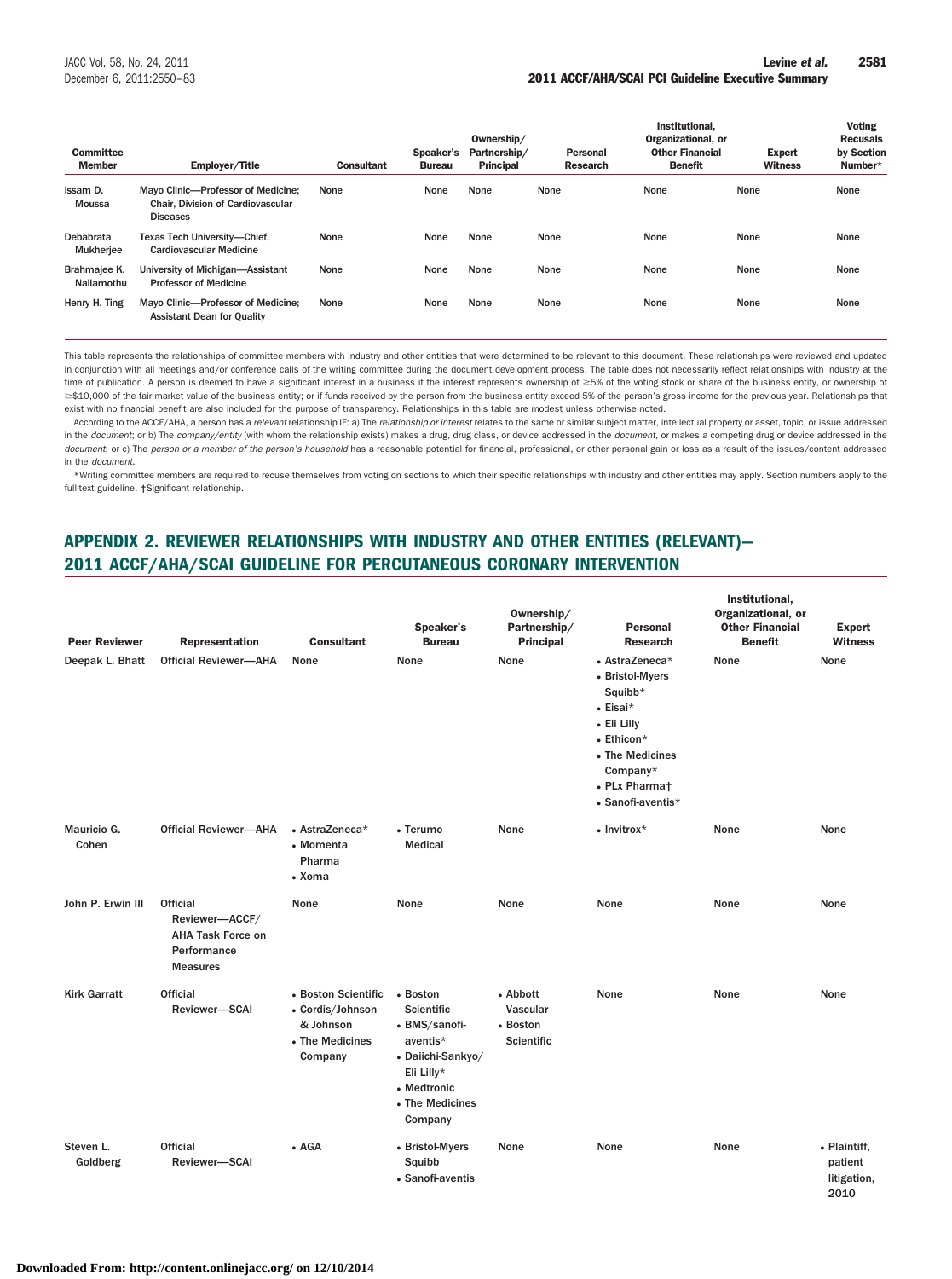|                                 |                                                                                             |                                                              |                            |                                         |                                                                                                                                                                                                                                                                           | Institutional,                                                 |                                 |
|---------------------------------|---------------------------------------------------------------------------------------------|--------------------------------------------------------------|----------------------------|-----------------------------------------|---------------------------------------------------------------------------------------------------------------------------------------------------------------------------------------------------------------------------------------------------------------------------|----------------------------------------------------------------|---------------------------------|
| <b>Peer Reviewer</b>            | Representation                                                                              | <b>Consultant</b>                                            | Speaker's<br><b>Bureau</b> | Ownership/<br>Partnership/<br>Principal | <b>Personal</b><br><b>Research</b>                                                                                                                                                                                                                                        | Organizational, or<br><b>Other Financial</b><br><b>Benefit</b> | <b>Expert</b><br><b>Witness</b> |
| Alice K. Jacobs                 | <b>Official</b><br>Reviewer-ACCF/<br><b>AHA Task Force on</b><br><b>Practice Guidelines</b> | None                                                         | None                       | $\bullet$ Wyeth*                        | • Abbott Vascular*<br>• Abiomed $*$<br>• Accumetrics $*$<br>• Cardiovascular<br>Research<br>Foundation<br>$(DSMB)$ <sup>+</sup><br>• Harvard Clinical<br>Research<br>Institute <sup>+</sup><br>• TIMI Study Group<br>$(DSMB)$ <sup>+</sup>                                | None                                                           | None                            |
| G.B. John<br>Mancini            | Official<br>Reviewer-ACCF<br><b>Board of Governors</b>                                      | • GlaxoSmithKline<br>• Merck<br>• Pfizer<br>• Sanofi-aventis | None                       | None                                    | $\bullet$ Merck*                                                                                                                                                                                                                                                          | None                                                           | None                            |
| W. Douglas<br>Weaver            | Official<br>Reviewer-ACCF<br><b>Board of Trustees</b>                                       | None                                                         | None                       | None                                    | • Boehringher<br>Ingelheim (DSMB)<br>• Boston Scientific<br>(DSMB)<br>• Duke Clinical<br><b>Research Institute</b><br>(Johnson &<br>Johnson/Schering<br>Plough) $*$<br>• GlaxoSmithKline<br>• NHLBI (DSMB)<br>• TIMI Study Group<br>(Johnson &<br>Johnson/Bayer-<br>DSMB) | None                                                           | None                            |
| Thomas M.<br><b>Bashore</b>     | <b>Content Reviewer</b>                                                                     | None                                                         | None                       | None                                    | None                                                                                                                                                                                                                                                                      | None                                                           | None                            |
| Christopher E.<br><b>Buller</b> | <b>Content Reviewer</b>                                                                     | • Abbott Vascular<br>• Toshiba Medical                       | None                       | None                                    | • Novartis<br>• Regado<br><b>Biosciences</b>                                                                                                                                                                                                                              | None                                                           | None                            |
| James A. Burke                  | <b>Content Reviewer-</b><br><b>ACCF Interventional</b><br><b>Scientific Council</b>         | None                                                         | None                       | None                                    | None                                                                                                                                                                                                                                                                      | None                                                           | None                            |
| John G. Byrne                   | <b>Content Reviewer-</b><br><b>ACCF Surgeons'</b><br><b>Scientific Council</b>              | • Edwards<br>Lifesciences                                    | None                       | None                                    | None                                                                                                                                                                                                                                                                      | None                                                           | None                            |
| T. Bruce<br>Ferguson            | Content Reviewer-<br><b>ACCF Surgeons'</b><br><b>Scientific Council</b>                     | None                                                         | None                       | None                                    | • Novadaq<br>Technologies*                                                                                                                                                                                                                                                | None                                                           | None                            |
| Victor A. Ferrari               | <b>Content Reviewer</b>                                                                     | None                                                         | None                       | None                                    | • NHLBI (DSMB)+<br>• National Institute<br>for Aging/NIH<br>$(DSMB)$ <sup>+</sup>                                                                                                                                                                                         | None                                                           | None                            |
| John G. Harold                  | <b>Content Reviewer</b>                                                                     | None                                                         | None                       | None                                    | None                                                                                                                                                                                                                                                                      | None                                                           | None                            |
| <b>Biswajit Kar</b>             | <b>Content Reviewer</b>                                                                     | None                                                         | None                       | None                                    | • AstraZeneca†<br>• Boston Scientific†<br>• Medtronic†                                                                                                                                                                                                                    | • Veterans Affairs<br>Cooperative<br>Study†                    | None                            |